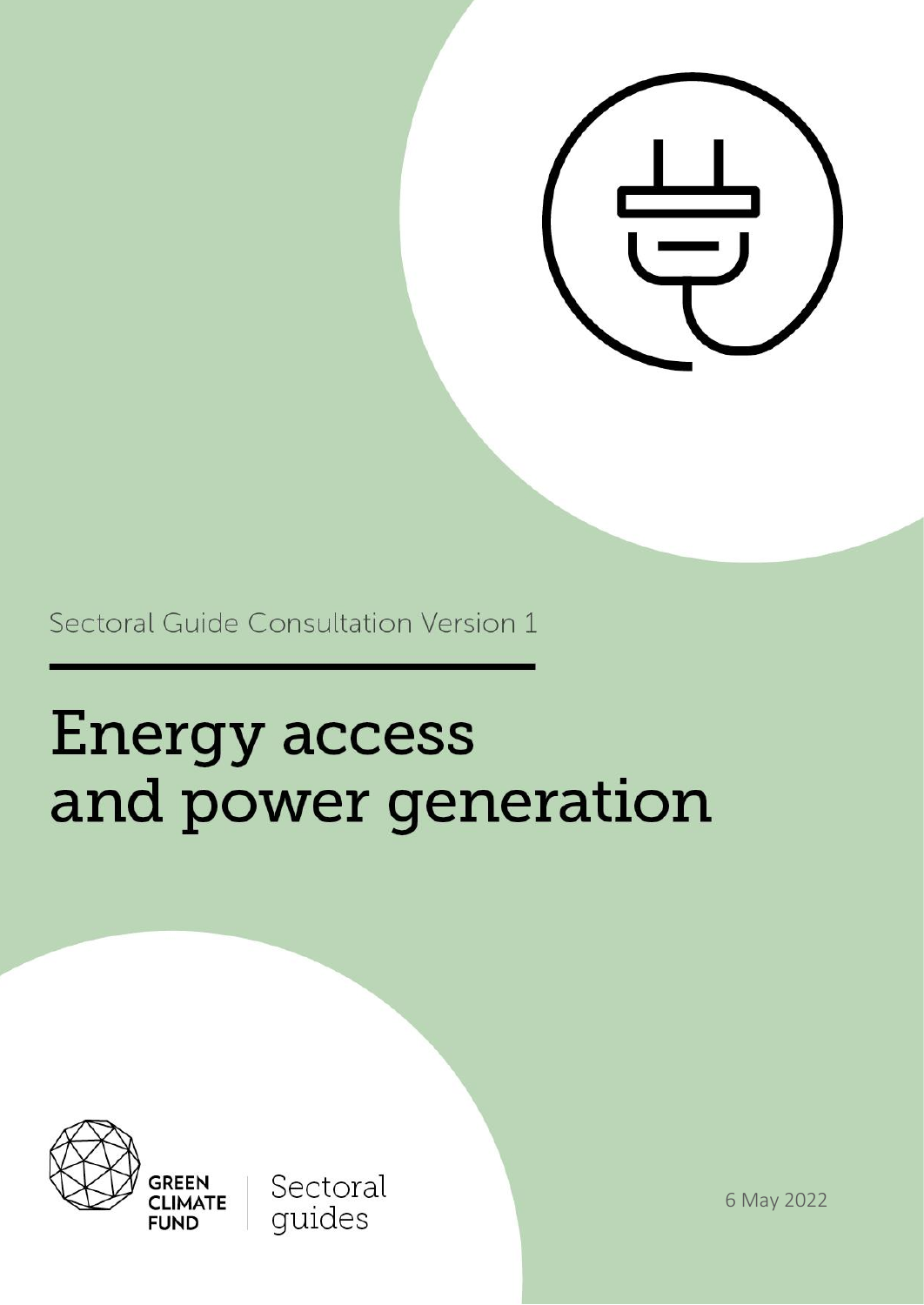Green Climate Fund (GCF) Songdo Business District 175 Art Center-daero Yeonsu-gu, Incheon 22004 Republic of Korea

www.greenclimate.fund +82 32 458 6059 (KST) info@gcfund.org

#### Acknowledgements

The Energy Access and Power Generation Sectoral Guide is the first draft report for consultation by the Green Climate Fund. This draft is a result of collaborative multistakeholder deliberation involving the GCF Secretariat with a range of GCF partners. The development of the Guide was coordinated by the GCF Secretariat in collaboration with E Co.

#### How to cite this publication

GCF. (2022). Energy Access and Power Generation Sectoral Guide. Sectoral Guide Series. Yeonsu: Green Climate Fund.

#### ©2022 Green Climate Fund



#### Disclaimer

This publication has been prepared for information purposes only. Submitting a funding proposal to GCF based on the information contained herein does not guarantee that it will be submitted to the Board or, if submitted, approved by the Board.

This publication is provided without warranty of any kind, including completeness, fitness for a particular purpose and/or non-infringement. The boundaries, colours, denominations, and other information shown on any map, and the use of any flags, in this document do not imply any judgment on the part of GCF concerning the legal status of any territory or any endorsement or acceptance of such boundaries.

The mention of specific entities, including companies, does not necessarily imply that these have been endorsed or recommended by GCF.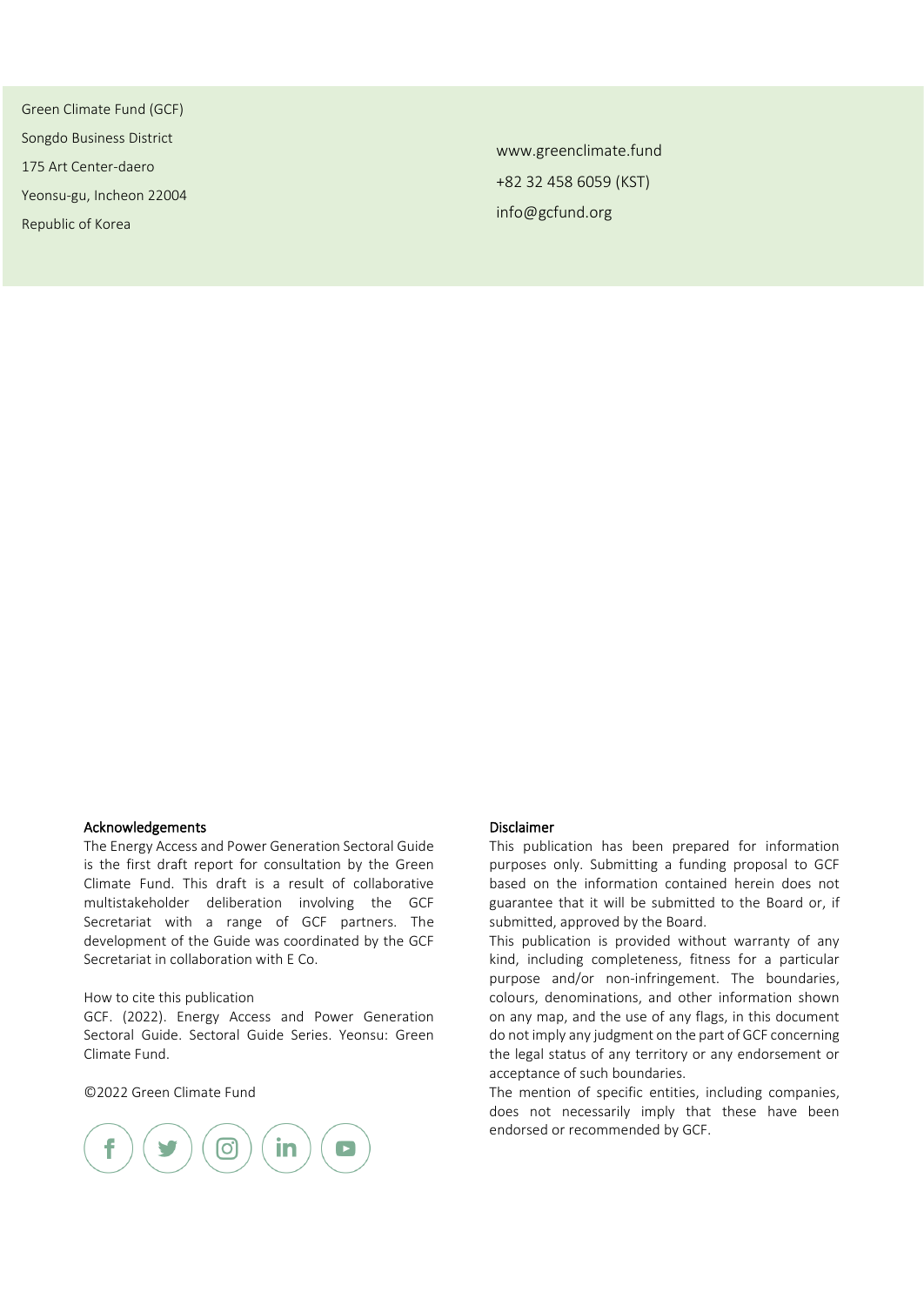# <span id="page-2-0"></span>**CONTENTS**

| $\overline{3}$ |  |
|----------------|--|
| $\overline{4}$ |  |
|                |  |
| 6              |  |
| 7 <sup>1</sup> |  |
|                |  |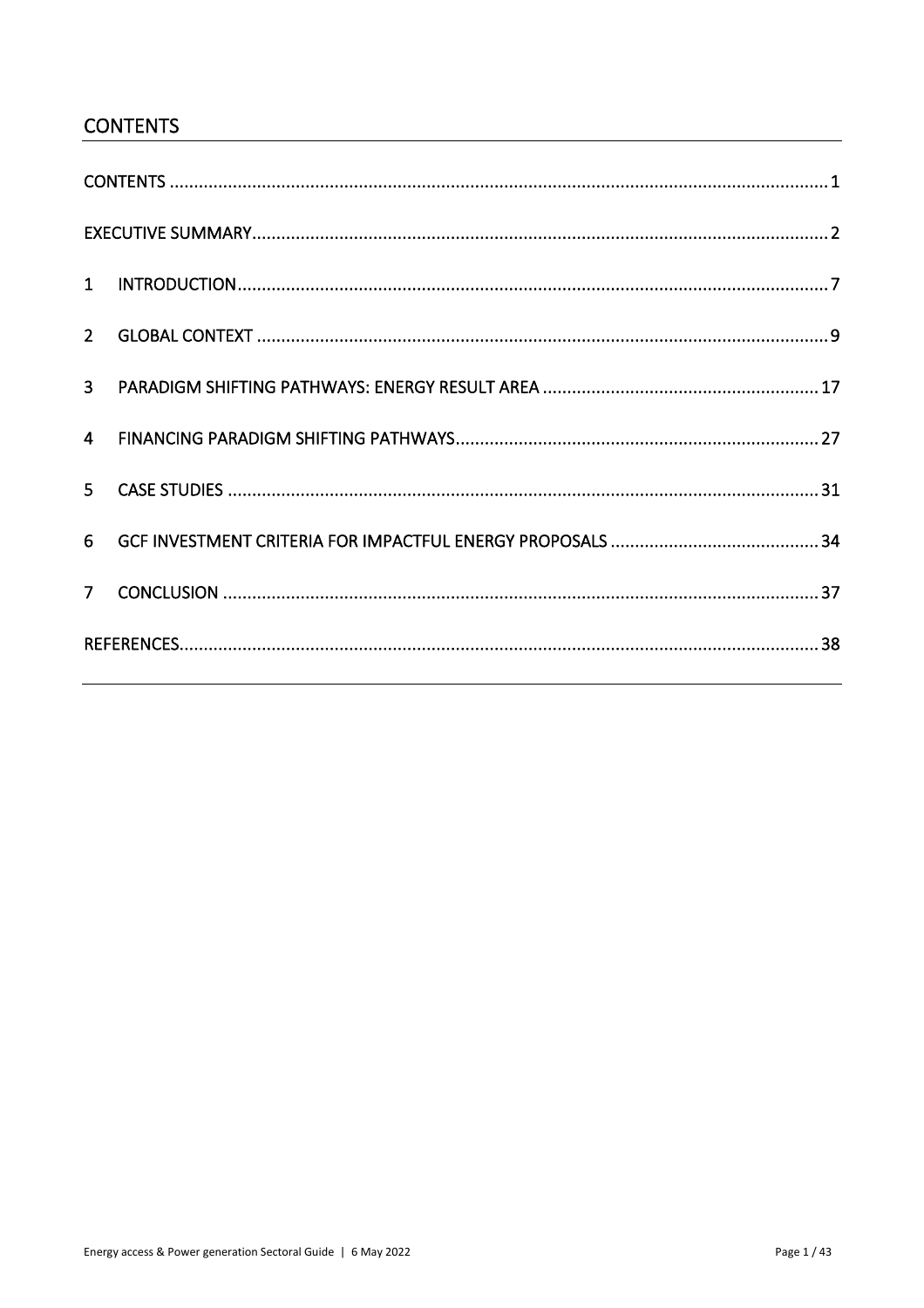# <span id="page-3-0"></span>EXECUTIVE SUMMARY

The Green Climate Fund (GCF) is dedicated to boosting climate finance for developing countries and has set an ambitious agenda with its Strategic Plan for 2020-2023<sup>1</sup>. In spite of the global pandemic, GCF is providing increased support to developing countries, helping them to build a low-emission, climate-resilient recovery. The GCF Sectoral Guide series supports the progressive work programme approved for 2020-2023<sup>2</sup> providing evidence-based information for impactful projects in priority investment areas and giving further momentum to making GCF operations more efficient and more effective.

There are eight result areas that GCF has targeted because of their potential to deliver a substantial impact on mitigation (reduction of emissions) and adaptation (reducing vulnerability and enhancing resilience) in response to climate change. Result areas provide the reference points that guide GCF and its stakeholders to ensure a strategic approach when developing programmes, projects, policies and regulations, while respecting the needs and priorities of individual countries. Each GCF Sectoral Guide has certain cross-sectoral issues that are addressed through multiple result areas in a complementary manner, as shown in Table ES-1.

| Sectoral guide name                                          | Cross-sectoral issues addressed                                                                                                                                                                                                                                                                                                                                                                                                                                                                                                                                                                       |
|--------------------------------------------------------------|-------------------------------------------------------------------------------------------------------------------------------------------------------------------------------------------------------------------------------------------------------------------------------------------------------------------------------------------------------------------------------------------------------------------------------------------------------------------------------------------------------------------------------------------------------------------------------------------------------|
| Agriculture and Food Security                                | Water pumping, irrigation, food waste minimization applications.                                                                                                                                                                                                                                                                                                                                                                                                                                                                                                                                      |
| Forest and Land Use                                          | Sustainable land use and sustainable limits for biomass use in energy.                                                                                                                                                                                                                                                                                                                                                                                                                                                                                                                                |
| Buildings, cities, industries<br>and appliances              | Energy efficient building design, building integrated solar PV, urban rooftop solar.                                                                                                                                                                                                                                                                                                                                                                                                                                                                                                                  |
| Ecosystem and ecosystem<br>Services                          |                                                                                                                                                                                                                                                                                                                                                                                                                                                                                                                                                                                                       |
| <b>Energy Access and Power</b><br>Generation<br>(This Guide) | Energy from renewable or geothermal sources, produced in a sustainable manner and<br>including solar, wind and tide energy, bioenergy, as well as hydropower;<br>efficient and reliable energy transmission, distribution and storage for an increased share<br>of renewable energy in the energy mix as well as increased flexibility and climate<br>resilience:<br>modern <sup>3</sup> renewable energy for cooking, grid connections as well as off-grid electricity<br>supply such as green micro- and mini-grids and solar home systems for access in remote<br>areas are covered in this guide. |
| Energy efficiency                                            | Industrial energy efficiency, energy efficient appliances, standards and labelling for<br>energy end-use applications, efficient cooling applications for space, health, and<br>agriculture supply chains.                                                                                                                                                                                                                                                                                                                                                                                            |
| Health, food, and water<br>Security                          | Climate resilient health infrastructure                                                                                                                                                                                                                                                                                                                                                                                                                                                                                                                                                               |
| Infrastructure                                               |                                                                                                                                                                                                                                                                                                                                                                                                                                                                                                                                                                                                       |
| Livelihoods of vulnerable<br>communities                     |                                                                                                                                                                                                                                                                                                                                                                                                                                                                                                                                                                                                       |
| Transport                                                    | Electric vehicles and charging infrastructure.                                                                                                                                                                                                                                                                                                                                                                                                                                                                                                                                                        |

|  | Table ES-1: Cross-sectoral issues addressed throughout the series |
|--|-------------------------------------------------------------------|
|--|-------------------------------------------------------------------|

#### GCF Energy Access and Power Generation Sectoral Guide

Low emission energy access and power generation is a key target for GCF, which contributes to the energy transition by funding energy projects and programmes. The GCF Energy Sectoral Guide supports countries and Accredited Entities (AEs) in their transition towards low-emission energy access and power generation for climate-resilient development. This Guide identifies innovative, high-impact, transformative projects and programmes, providing insights to financial mechanisms in the energy result area, linking these to the GCF

<sup>1</sup> https://www.greenclimate.fund/document/updated-strategic-plan-green-climate-fund-2020-2023

<sup>2</sup> https://www.greenclimate.fund/document/gcf-b28-inf13

<sup>3</sup> Modern renewable energy excludes traditional biomass and liquified petroleum gas (LPG)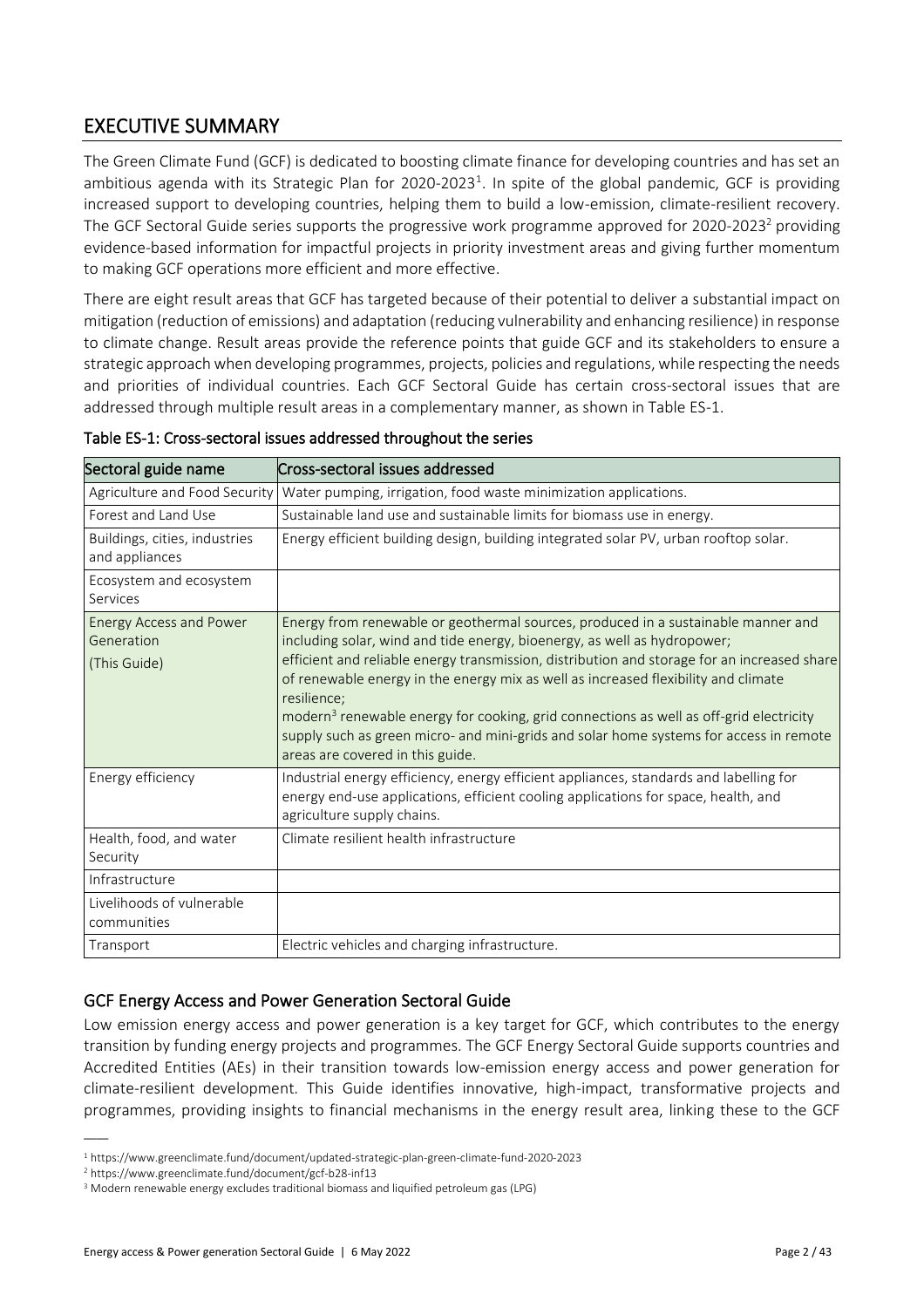Strategic Plan 2020-2023 and GCF Investment Framework. It also provides a context based on scientific evidence, experiences and lessons learned, shares examples of good practice, and links to country ambitions and needs.

The energy sector is one of the largest contributors to greenhouse gas emissions as a result of the world's reliance on fossil fuels (around two thirds of global emissions are from the energy sector). At the same time, hundreds of millions of people still lack access to electricity, and a third of the world's population lack access to clean energy sources for cooking. To limit global temperature increases to 1.5°C as well as meet the sustainable development goals, the energy sector must undergo a paradigm shift, transitioning from unsustainable fuelwood, coal, oil and gas to modern renewable energy (IRENA, 2021). This would entail increasing the share of renewable energy in the final energy consumption to almost four times by 2030 and ten times by 2050 (IRENA, 2021).

While per capita emissions from developing countries' energy sectors are relatively low compared to developed countries at present, their energy demand growth rate is very high. Hence, they have a unique opportunity to leapfrog to low emissions energy generation from renewable sources which have a lower lifetime cost than new fossil fuel based power in most parts of the world. Therefore, it is of paramount importance that developing countries plan strategically to attract global financial flows to shift to a renewable energy-based power system for meeting their economic and social goals, including economic diversification and job creation.

Further, energy access and power generation projects contribute to both climate mitigation and climate adaptation aims of GCF. For instance, universal access to affordable, reliable, and modern energy enables access to early warning systems, information and communication technologies to vulnerable communities, and it also enables essential services such as water, health and food security through applications such as water pumping and purification, internet and mobile telephones, lighting, cool-storage, clean cooking, and space heating.

#### Paradigm shifting pathways

In the overall energy sector, paradigm shift relies on enabling a shift to renewable energy-based electricity and promoting access to renewable energy to all sections of society. This can be achieved by integrated, long-term planning and policies, reducing risks and technology costs, and supporting the acceleration of investment at scale, particularly private sector driven investment (GCF B.22 inf 12). Paradigm shift builds on the reduction and removal of profound systemic barriers in order to pave the way for further investments in the sector beyond a given GCF intervention.

This Guide focuses on a part of the GCF energy result area – low emissions energy access and power generation, referred to as the Energy result area<sup>4</sup>. Three distinct transformational pathways within the Energy result area can deliver significant and paradigm shifting impact, through one or more pathways, during the first replenishment period (2020-2023):

- Low Emission Power Generation focuses on generating electricity from geothermal and renewable sources in a sustainable manner and includes geothermal energy, solar and wind energy, hydropower, bioenergy, and ocean energy.
- **Efficient and Reliable Energy Transmission, Distribution, and Storage** focuses on investing in grid flexibility, digitalization, and storage to make power grids more capable of efficiently and reliably operating with higher shares of renewables.
- Promoting Access to Modern Renewable Energy focuses on modern<sup>5</sup> renewable energy for cooking, grid connections and off-grid electricity such as green mini-grids and solar home systems for access in a way that promotes sustainable development and climate resilience for the societies while reducing emissions.

For these three pathways, alignment between long term strategic energy systems planning, national financial planning, and green budgeting that integrate climate and development goals are key factors. Public financing

<sup>4</sup> The Energy guide's coverage is comparable to the NDC mitigation priority area "Energy Supply".

<sup>5</sup> Modern renewable energy excludes traditional biomass and liquified petroleum gas (LPG)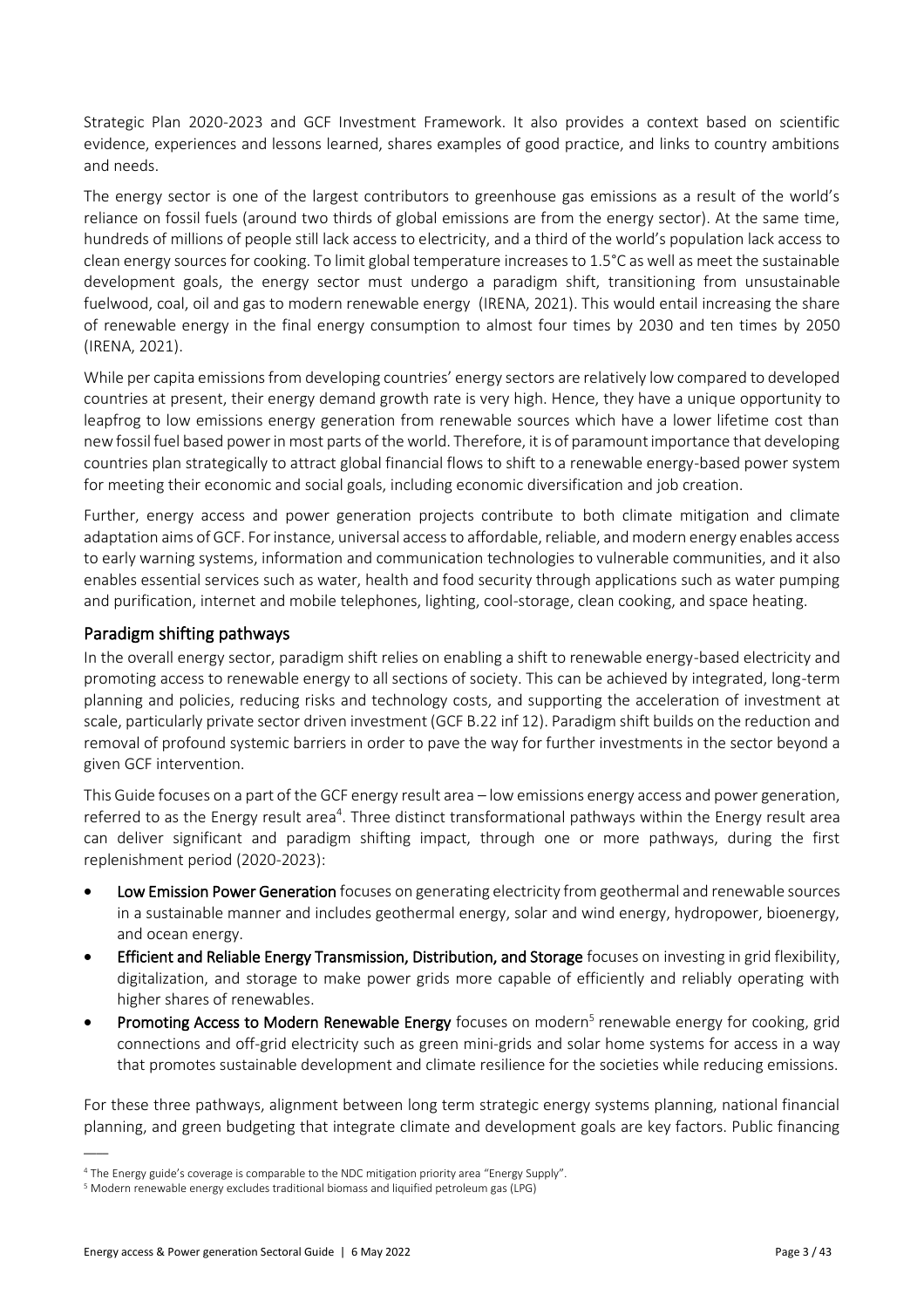will not suffice for the projected investments needs for energy transition in developing countries to meet the goals of the Paris Agreement and crowding in private investment must be given high priority. Therefore, GCF interventions that make blended finance work for developing country markets is of paramount importance. Even though levelized cost of energy from most renewable technologies are now lower than new fossil fuelbased energy generation, the financial risks are high because the initial investment costs need to be covered by many years of revenue that should be assured through commitment for shifting to renewable energy. Substantial investment in transmission, distribution, storage and flexibility is also required.

#### Barriers and enablers to achieving paradigm shifting pathways

Despite increasingly competitive costs for renewable energy technologies, multiple factors in developing countries impedes investment at scale. Developers and financiers are often exposed to uncertainties in longterm planning, policies and power market regulations. Direct or indirect government support and subsidies to incumbent energy suppliers make renewables seem less competitive. There are limitations in capacity of national power grids to integrate renewable energy, including flexibility and storage.

A counterparty with poor creditworthiness constitutes a major risk for the renewable energy option because of the high initial investment. For off-grid investors, the investment recovery risk is elevated by uncertainties related to the arrival of the national grid as well as inabilities to secure connection rates, customer load development, paying ability and resulting cash inflow. For energy access, high technology costs compared to ability to pay further hampers market growth. Further, risk premium for developing country markets adds to the cost of capital.

To compensate for these risks and others, investors require a high rate of return, or they are not willing to invest at scale. Higher rates of return can dramatically affect the affordability of renewable energy to developing countries. Overcoming the financial barrier has been a main concern in earlier GCF proposals in the Energy result area. GCF aims to leverage its range of grant and non-grant instruments to de-risk renewable energy investments, reduce the cost of financing and thus the expected rate of return required by investors, increase affordability to end-users and accelerate the transition to renewable energy technologies.

#### Role of GCF in financing the paradigm shifting pathways

GCF offers a four-pronged approach to drive implementation of the paradigm shifting pathways at scale. While business models, project development systems, financing structures and ability to attract Private Institutional and Commercial finance (PIC) differ significantly across regions, these approaches can support developing countries' efforts in the Energy result area. The four pillars are:

- (1) Transformational planning and programming: examples include developing long-term sustainable energy planning and budgeting that integrates climate externalities and socio-economic and environmental cobenefits, including to build local capacity.
- (2) Catalysing climate innovation: innovative business models and employing high-impact innovative technologies, including local technology assembly or manufacturing, and can become powerful tools for climate goals with strong mitigation-adaptation synergies.
- (3) Mobilising funds at scale: improving access to climate finance through de-risking investments and unlocking local capital.
- (4) Coalitions and knowledge to scale up success: sharing knowledge of successful innovations, fund mobilization efforts at scale and developing climate expertise of financial institutions to replicate them, including to build local capacity.

Actions can include enabling adoption of best industry practices in grid capacity, storage and flexibility for higher renewable energy penetration, increasing the national and sub-national energy service buyers' green procurement capacity, strengthening the scientific verification of causality between access to electricity and increased climate resilience. Figure ES-1 gives an overview of the three main paradigm shifting pathways and the associated drivers.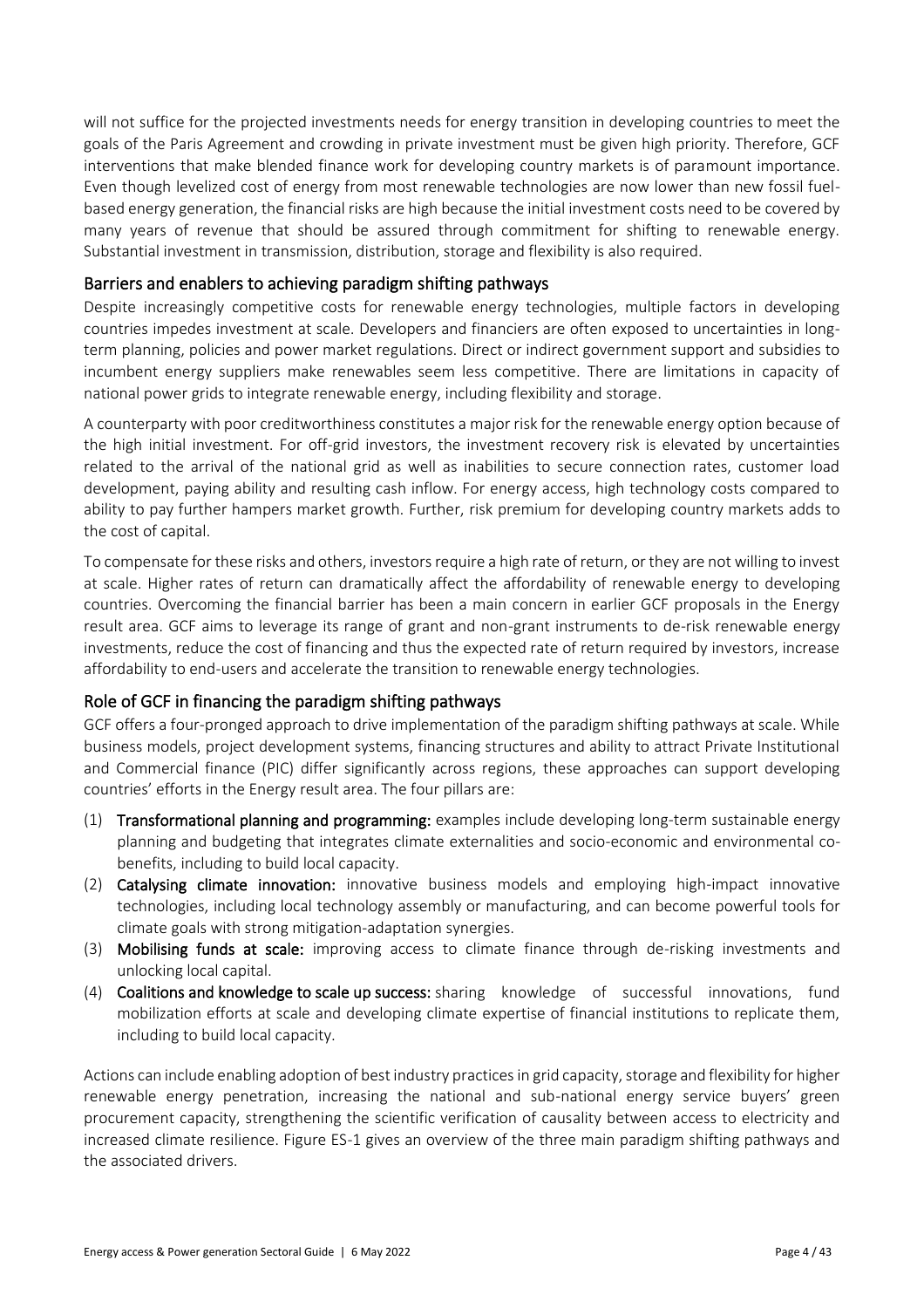To deliver a paradigm shift, GCF financial resources act as tools to address barriers in a systemic way and not just as a source of funding to deliver an investment for a specific project. The fund can deploy several financial instruments (grants, reimbursable grants, loans, equity and guarantees) that can be coordinated with cofinanciers, blended, and sequenced in order to leverage other public and private capital. GCF's also provides readiness grants, that can support specific energy sector planning and reforms. Full scale proposals for renewable power generation, should include incremental cost reasoning based on levelized cost of electricity<sup>6</sup>. Taxes and subsidies related to fossil fuels and other cost items should be transparent. External costs and benefits should be attributed a value in the economic analysis.

When developing high impact renewable energy GCF projects, AEs and other stakeholders are requested to take into consideration the GCF core principle of country ownership and align their intervention with existing national planning processes (e.g., Nationally Determined Contributions (NDCs), National Adaptation Programmes of Action (NAPAs), Technology Need Assessments (TNAs) as well as GCF country programmes developed by the National Designated Authorities (NDAs) and Focal Points. The country programmes present the country's climate priorities to GCF, including a pipeline of projects to develop with GCF in the renewable energy sector. GCF strives to increase the focus on Direct Access Entities and acknowledges local financing's role in nurturing transformational business models.

Finally, partnership has formed the basis of the GCF business model since it was established. GCF is a fundamentally partnership-based institution, thus leveraging existing sectoral initiatives, coalitions and platforms when planning interventions remains critical to creating multiplier effects at scale and promoting joint learning and knowledge transfer in the renewable energy sector.

#### GCF investment criteria

Proposals to GCF are assessed based on six GCF Board approved investment criteria:

- (1) Impact potential: to what extent does the project or programme contribute to the achievement of GCF objectives and results in terms of climate mitigation and climate adaptation.
- (2) Paradigm shift potential: degree to which the proposed activity can catalyse impact beyond a one-off project or programme investment and foster a deep and fast change at scale.
- (3) Sustainable development potential: how do the actions align with national SDG priorities and wider benefits and priorities? What are expected environmental, social, gender, and economic co-benefits?
- (4) Recipient needs: vulnerability and financing needs of the beneficiary country and population
- (5) Country ownership: beneficiary country ownership of, and capacity to implement, a funded project or programme, policies, climate strategies and institutions.
- (6) Efficiency and effectiveness: economic and, if appropriate, financial soundness of the programme/project.

Section 6 provides examples of how these criteria could pertain to the Energy paradigm shifting pathways.

<sup>6</sup> Fuel prices should refer to global commodity prices, with fuel taxes and subsidies made transparent.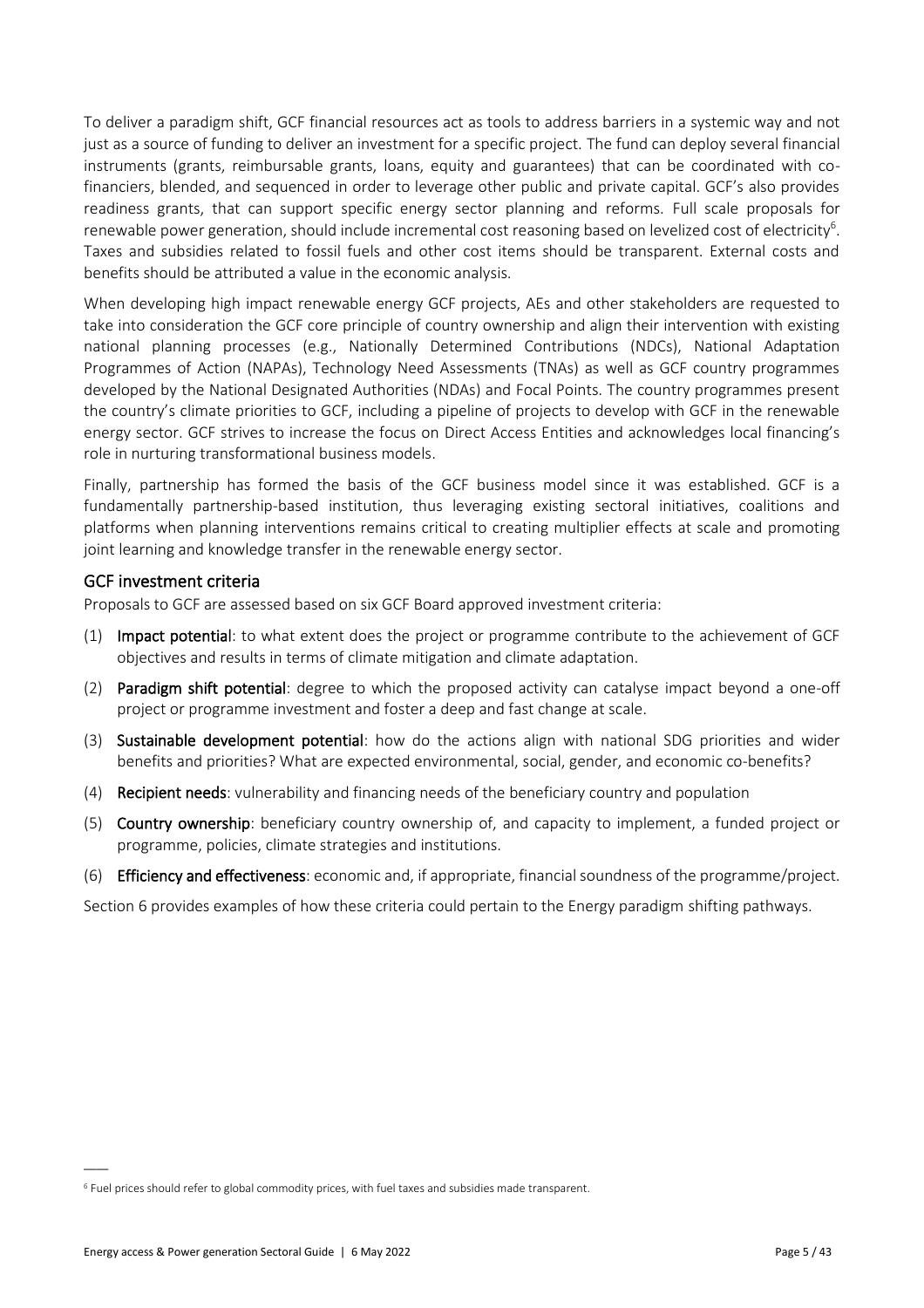#### Figure ES-1: Possible actions for each pathway following the four pillars of the GCF Strategic Plan

| <b>Sector</b>                                                                                                                                                                                     |                                                                                       | Actions across the drivers of the GCF Strategic Plan                                                                                                                                                                                                               |                                                                                                                                                                                                                                                                                           |                                                                                                                                                                                                                                                                                                                                             |                                                                                                                                                                                                                                                                  |
|---------------------------------------------------------------------------------------------------------------------------------------------------------------------------------------------------|---------------------------------------------------------------------------------------|--------------------------------------------------------------------------------------------------------------------------------------------------------------------------------------------------------------------------------------------------------------------|-------------------------------------------------------------------------------------------------------------------------------------------------------------------------------------------------------------------------------------------------------------------------------------------|---------------------------------------------------------------------------------------------------------------------------------------------------------------------------------------------------------------------------------------------------------------------------------------------------------------------------------------------|------------------------------------------------------------------------------------------------------------------------------------------------------------------------------------------------------------------------------------------------------------------|
| <b>Energy access and power</b><br>generation                                                                                                                                                      |                                                                                       | <b>Transformational planning &amp;</b><br>programming                                                                                                                                                                                                              | <b>Catalyzing climate Innovation</b>                                                                                                                                                                                                                                                      | <b>Mobilization of finance at scale</b>                                                                                                                                                                                                                                                                                                     | <b>Coalitions &amp; knowledge to</b><br>scale up success                                                                                                                                                                                                         |
|                                                                                                                                                                                                   | Low emission<br>power generation                                                      | • Integrated energy, land-use, and climate<br>investment planning<br>• Carbon pricing and energy subsidy<br>reforms<br>· Renewable portfolio standards, Feed-in-<br>tariffs, auctions, enabling tariffs and<br>agreement models<br>• Deep decarbonisation planning | • Scale up of emerging RE technologies<br>such as offshore or floating wind<br>• "Virtual power plant" and innovative<br>technologies for increased dispatchability<br>of variable renewable energy (VRE)<br>• Innovative financial structures for nascent<br>technologies in new markets | • Anchor investments in scalable, low<br>emission technologies to unlock capital<br>markets for large scale investments in RE<br>• Crowd-in private investment at scale via<br>early phase financing, first loss position, and<br>tenor extensions etc.<br>• Originating RE investments where there<br>are market failures                  | • Communities of Practice for RE product<br>design<br>. Disseminating information through GCF<br>knowledge repository<br>• Green procurement guidelines for energy<br>services<br>• Ex-ante estimation tools reflecting<br>dispatch of RE-based power generation |
| Paradigm shifting pathwa                                                                                                                                                                          | <b>Efficient, reliable</b><br>energy<br>transmission,<br>distribution, and<br>storage | • Long-term grid modelling for high<br>penetration of variable renewables<br>• Long-term deep decarbonisation planning<br>and financial modelling<br>• Market rules for auxiliary, flexibility, and<br>storage services                                            | · Innovative grid digitalisation, system<br>integration, and storage technology<br>• Innovation in long-distance RE<br>transmission, offshore transmission, and<br>climate resilient sub-stations<br>• Anchor investments in piloting new,<br>scalable storage technologies               | • Support financing for demand response<br>and smart grid technologies to integrate<br>flexibility services (e.g. electric vehicle<br>charging and desalination plants)<br>• Support sequencing of risk to leverage<br>national and private capital for large-scale<br>investment in "green grids", on-grid storage<br>and grid flexibility | • Grid flexibility product design in<br><b>Communities of Practice</b><br>• Ex-ante estimation tools reflecting grid<br>capacity, flexibility, and storage<br>· Grid codes development for highly flexible<br>grid operations                                    |
|                                                                                                                                                                                                   | <b>Promoting access to</b><br>modern renewable<br>energy                              | • Integrated energy access, financial, and<br>climate planning<br>. Policy and regulatory reforms in modern<br>renewable energy access (e.g. RE rural<br>concession, mini-grid regulations)<br>• Raising modern renewable energy access<br>ambitions for NDCs      | • Transformational business models for<br>clean cooking<br>• New business models for productive<br>energy services such as<br>cooling/milling/food production<br>• New modern renewable energy access<br>technologies                                                                     | • Credit lines to local financial institutions<br>for energy access services linked to<br>productive RE use<br>• Capitalisation of rural energy funds<br>• Addressing liquidity risks for small scale<br>energy access service providers                                                                                                    | • Modern renewable energy access<br>products design in Communities of Practice<br>for the benefit of grid operators<br>• Skills development at local national level<br>• Articulating causal links between energy<br>access and climate resilience               |
| RE = Renewable energy, VRE = Variable renewable energy, Modern energy excludes traditional biomass, clean cooking refers to cooking with minimal indoor pollution based harn<br>renewable energy. |                                                                                       |                                                                                                                                                                                                                                                                    |                                                                                                                                                                                                                                                                                           |                                                                                                                                                                                                                                                                                                                                             |                                                                                                                                                                                                                                                                  |

RE = Renewable energy, VRE = Variable renewable energy, Modern energy excludes traditional biomass, clean cooking refers to cooking with minimal indoor pollution based harnessing modern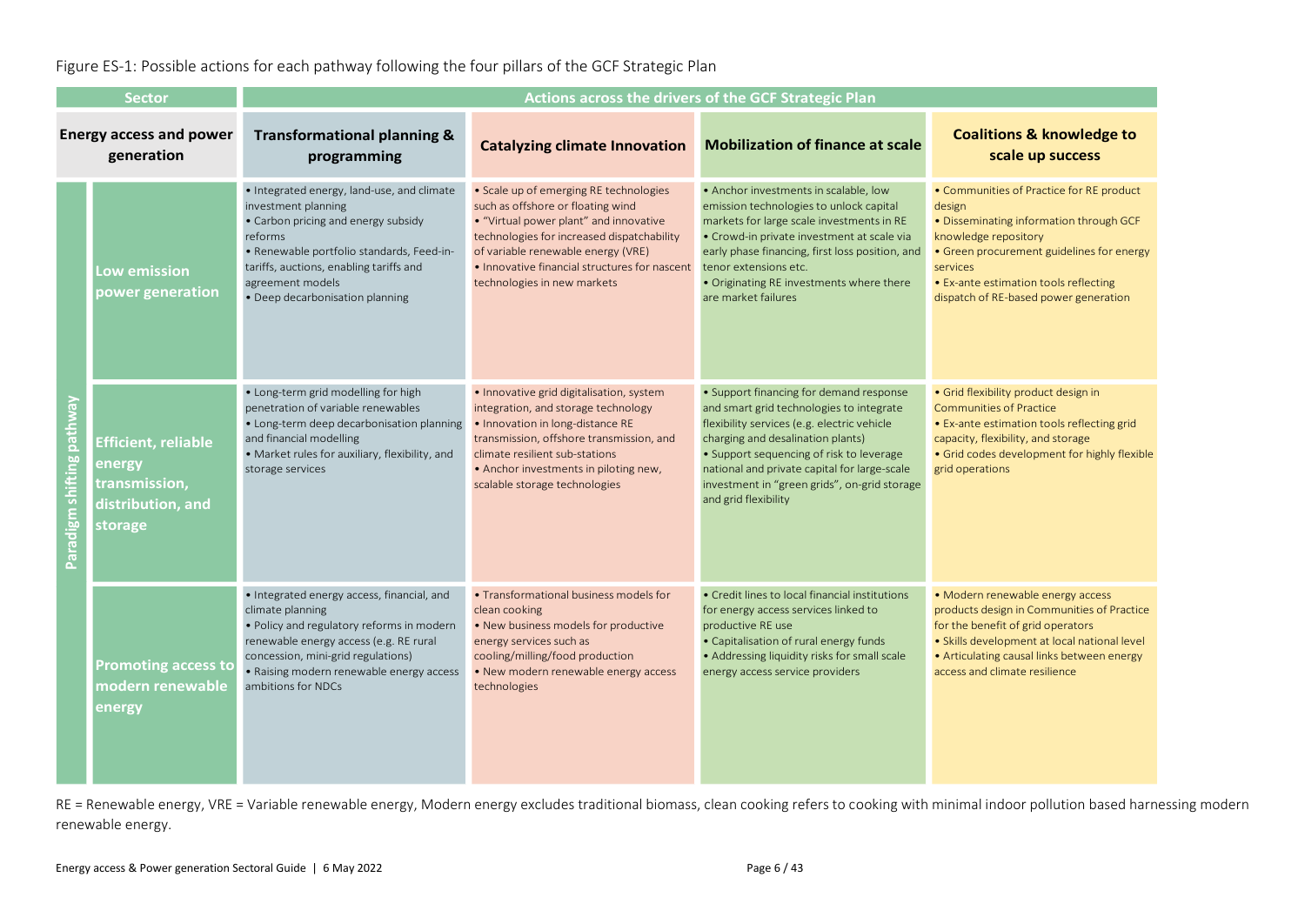## <span id="page-8-0"></span>1 INTRODUCTION

#### 1.1 GCF Sectoral Guides

The Green Climate Fund (GCF) is the world's largest dedicated fund helping developing countries reduce their greenhouse gas emissions and enhance their ability to respond to climate change in line with the Paris Agreement. Low emission energy access and power generation is a key result area for GCF, which contributes to the energy transition by funding energy projects and programmes.

There are eight result areas<sup>7</sup> that GCF has targeted because of their potential to deliver a substantial impact on mitigation and adaptation in response to climate change. Result areas provide the reference points that guide GCF and its stakeholders to ensure a strategic approach when developing programmes and projects, while respecting the needs and priorities of individual countries.

This Sectoral Guide focuses on GCF result area 1. However, there are linkages to other sectors and respective GCF Guides. [Table 1](#page-8-1) identifies cross-sectoral issues covered in other Guides in the series that may have reference to or relevance for the energy sector.

| Sectoral guide name                                          | Cross-sectoral issues addressed                                                                                                                                                                                                                                                                                                                                                                                                                                                                                                                                                                       |
|--------------------------------------------------------------|-------------------------------------------------------------------------------------------------------------------------------------------------------------------------------------------------------------------------------------------------------------------------------------------------------------------------------------------------------------------------------------------------------------------------------------------------------------------------------------------------------------------------------------------------------------------------------------------------------|
| Agriculture and Food Security                                | Water pumping, irrigation, food waste minimization applications.                                                                                                                                                                                                                                                                                                                                                                                                                                                                                                                                      |
| Forest and Land Use                                          | Sustainable land use and sustainable limits for biomass use in energy.                                                                                                                                                                                                                                                                                                                                                                                                                                                                                                                                |
| Buildings, cities, industries,<br>and appliances             | Energy efficient building design, building integrated solar PV, urban rooftop solar.                                                                                                                                                                                                                                                                                                                                                                                                                                                                                                                  |
| Ecosystem and ecosystem<br>Services                          |                                                                                                                                                                                                                                                                                                                                                                                                                                                                                                                                                                                                       |
| <b>Energy Access and Power</b><br>Generation<br>(This Guide) | Energy from renewable or geothermal sources, produced in a sustainable manner and<br>including solar, wind and tide energy, bioenergy, as well as hydropower;<br>efficient and reliable energy transmission, distribution and storage for an increased<br>share of renewable energy in the energy mix as well as increased flexibility and climate<br>resilience:<br>modern <sup>8</sup> renewable energy for cooking, grid connections as well as off-grid electricity<br>supply such as green micro- and mini-grids and solar home systems for access in remote<br>areas are covered in this guide. |
| Energy efficiency                                            | Industrial energy efficiency, energy efficient appliances, standards and labelling for<br>energy end-use applications, efficient cooling applications for space, health and<br>agriculture supply chains.                                                                                                                                                                                                                                                                                                                                                                                             |
| Health, food, and water<br>Security                          | Climate resilient health infrastructure                                                                                                                                                                                                                                                                                                                                                                                                                                                                                                                                                               |
| Infrastructure                                               |                                                                                                                                                                                                                                                                                                                                                                                                                                                                                                                                                                                                       |
| Livelihoods of vulnerable<br>communities                     |                                                                                                                                                                                                                                                                                                                                                                                                                                                                                                                                                                                                       |
| Transport                                                    | Electric vehicles and charging infrastructure.                                                                                                                                                                                                                                                                                                                                                                                                                                                                                                                                                        |

#### <span id="page-8-1"></span>Table 1: Cross-sectoral issues addressed throughout the series

#### 1.2 Renewable energy context

 $\overline{\phantom{a}}$ 

Given the world's reliance on fossil fuels, including for electricity generation, the energy sector is one of the largest contributors to greenhouse gas emissions. At the same time, hundreds of millions of people still lack

 $^7$  . GCF result areas: 1. Reduced emissions from energy generation and access, 2. Reduced emissions from low-emission transport, 3. Reduced emissions from buildings, cities, industries, and appliances 4. Reduced emissions from forests and land use, 5. Increased resilience of most vulnerable people, communities, and regions, 6. Increased resilience of health food and water security, 7. Increased resilience of infrastructure and the built environment, 8. Increased resilience of ecosystems and ecosystem services

<sup>8</sup> Modern renewable energy excludes traditional biomass and liquified petroleum gas (LPG)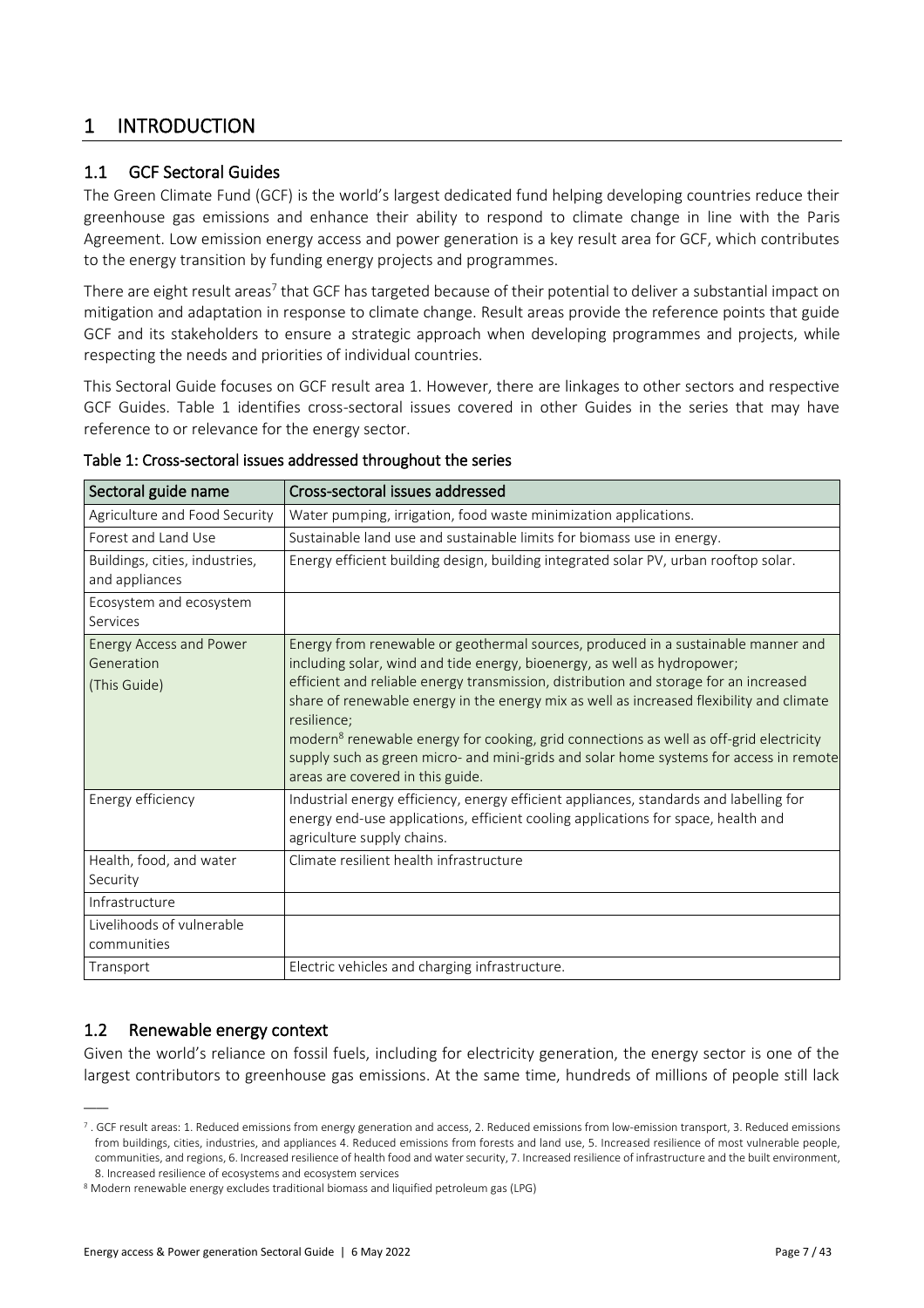access to electricity, and a third of the world's population lack access to clean cooking energy sources. To limit global temperature increases to well below 2°C above pre-industrial levels and pursuing efforts to limit the warming to 1.5°C °C as well as meet the sustainable development goals, the energy sector must undergo a paradigm shift, transitioning from coal, oil and gas to renewable energy (IRENA, 2021). This guide will focus on increasing the share of renewable energy in the power generation mix while also facilitating and pacing up that electricity can be accessed by all and extensively used in final consumption including all sectors, also industry and transportation.

In the context of the Sustainable Development Goals (SDGs), GCF contributes directly to the achievements of SDG 7.1 By 2030, ensure universal access to affordable, reliable, and modern energy services and 7.2 By 2030, increase substantially the share of renewable energy in the global energy mix, which are covered by this Sectoral Guide. Similarly, as GCF is a partnership organization at heart, this Guide partly covers GCF contribution to SDG 7.a By 2030, enhance international cooperation to facilitate access to clean energy research and technology, including renewable energy, energy efficiency and advanced and cleaner fossil-fuel technology, and promote investment in energy infrastructure and clean energy technology.

In line with the GCF mandate of serving least developed countries, small island developing states, and African countries, this Sectoral Guide also covers GCF contributions in relation to SDG 7.b By 2030, expand infrastructure and upgrade technology for supplying modern and sustainable energy services for all in developing countries, in particular least developed countries, small island developing States, and land-locked developing countries, in accordance with their respective programmes of support. By promoting access to modern renewable energy, investments also contribute to several other SDG's as mentioned in sections 6.1 and 6.3 of this report.

Climate change already challenges the reliability of energy supply in various ways, and the impacts will increase as the global mean temperature rises. For the most vulnerable people reliable access to basic energy services will increase their chances to overcome climate change induced hazards.

The purpose of this Guide is to support countries, GCF Accredited Entities (AEs), and other stakeholders to identify high impact, transformative projects in the energy sector that contribute significantly to mitigation and adaptation within GCF Strategic Plan for 2020-2023<sup>9</sup>.

The Energy Sectoral Guide translates this focus into three main paradigm shifting pathways that contribute to the result area, namely:

- Low Emission Power Generation focuses on generating electricity from geothermal and renewable sources in a sustainable manner and includes geothermal energy, solar and wind energy, hydropower, bioenergy, and ocean energy.
- **Efficient and Reliable Energy Transmission, Distribution, and Storage** focuses on investing in grid flexibility, digitalization, and storage to make power grids more capable of efficiently and reliably operating with higher shares of renewables.
- Promoting Access to Modern Renewable Energy focuses on modern<sup>10</sup> renewable energy for cooking, grid connections and off-grid electricity such as green mini-grids and solar home systems for access in a way that promotes sustainable development and climate resilience for the societies while reducing emissions.

This Sectoral Guide shares evidence-based knowledge, best practices, and lessons learnt to enable transformative changes and inspire proposal development for GCF under its first replenishment period 2020- 2023. These investments aim to transform the energy sector while meeting country priorities. This Guide also provides strategic insight into where GCF funded activities can have the greatest impact across the different

<sup>9</sup> https://www.greenclimate.fund/document/updated-strategic-plan-green-climate-fund-2020-2023

<sup>&</sup>lt;sup>10</sup> Modern renewable energy excludes traditional biomass and liquified petroleum gas (LPG)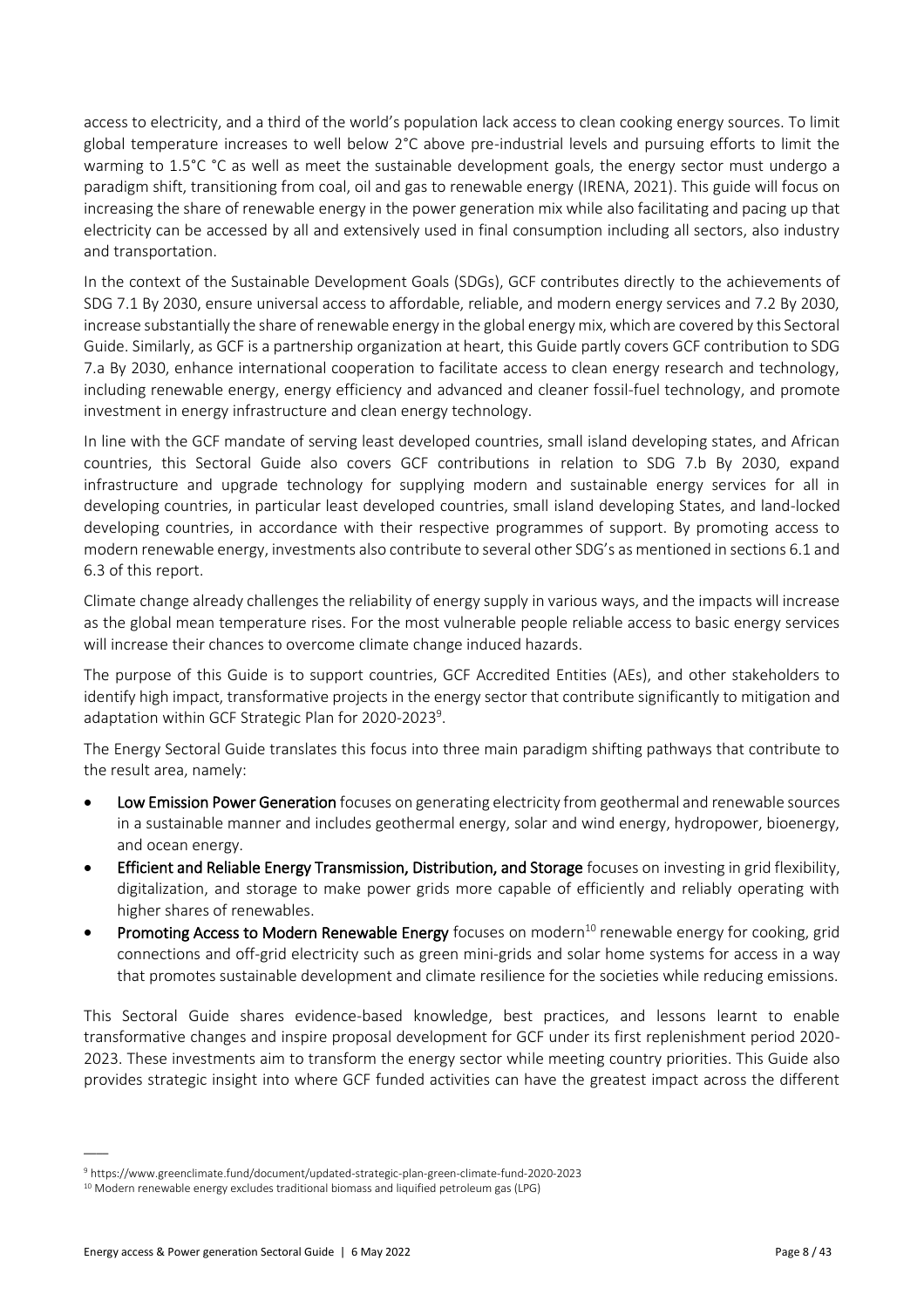result areas related to renewable energy and informs countries and AEs in developing funding proposals that meet GCF investment criteria.

#### 1.3 Organisation of the document

This Guide has seven sections. After this introduction, Section [2](#page-10-0) provides an overview of the energy sector within the global context of climate action; Section 3 highlights the barriers and opportunities to achieving a paradigm shift in the energy result area; Section [4](#page-28-0) provides guidance on how to scale up and catalyse public and private investment; Section [5](#page-32-0) provides case studies that demonstrate paradigm shift potential; Section 6 provides specific guidance for the development of impactful projects and programmes based on GCF investment criteria; and Section [7](#page-38-0) is the conclusion.

## <span id="page-10-0"></span>2 GLOBAL CONTEXT

#### 2.1 Scientific basis: why is the energy sector relevant to climate action?

To reach the 1.5°C -goal or at least keep the global temperature increase well below 2°C, as stated in the Paris Agreement, the world's energy supply and end use needs to cease net GHG emissions by 2050. Energy consumption currently emits, by a long measure, the largest share of greenhouse gas emissions – two-thirds of global greenhouse gases (IRENA, 2020a). Greenhouse gas emissions from world energy consumption is expected to rise from around 35 Gt/yr in 2019 to 43 Gt/yr in 2050, driven largely by growth in energy demand in developing countries (IRENA, 2020a). At the same time, 759 million people in developing countries, of which 570 million are in sub-Saharan Africa, do not yet have access to electricity and 2.6 billion people do not have access to clean cooking (IEA, IRENA, UNSD, World Bank, WHO, 2021).

Total primary energy supply in the world is almost entirely, more than 80%, based on fossil fuels (oil, coal, and natural gas). Oil and oil products fuel the transport sector to a large extent. Coal is the dominating fuel in the power industry. Renewable energy (solar, tidal, wind, biomass<sup>11</sup> and hydro power) contributes only 13 %, nuclear energy close to 5% and geothermal energy less than 1%. Refer also, t[o Figure 1.](#page-11-0)

 $11$  Biomass is only renewable when the growth surpasses the energy outtake.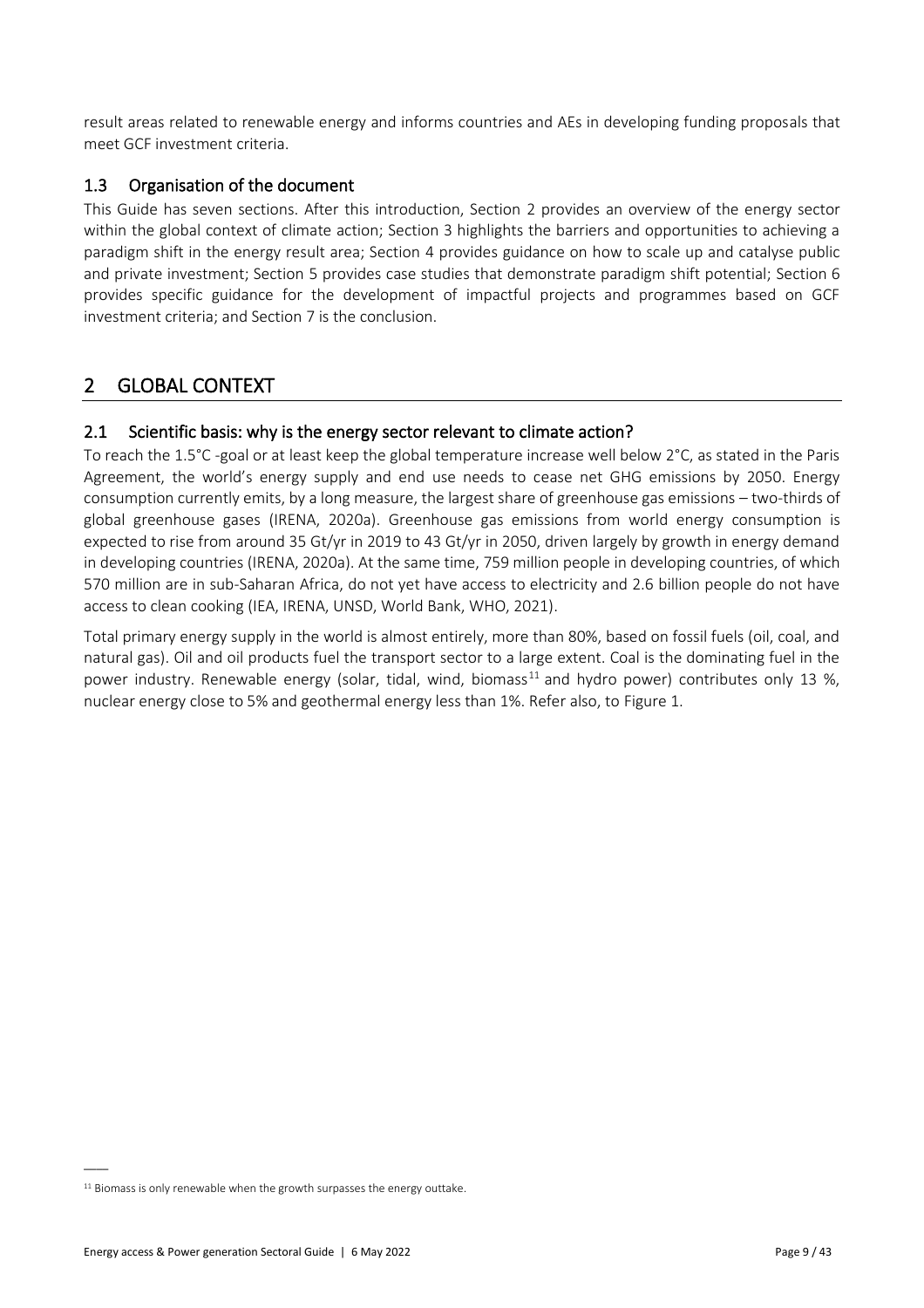<span id="page-11-0"></span>



The largest category of final energy consumption world-wide is the sector "other" which includes residential, commercial, and public buildings with e.g., lighting, ventilation and comfort cooling as well as other energy services such as for agriculture, forestry, and fisheries (refer also to [Figure 1\)](#page-11-0). This sector will continue to grow globally and become more prominent because of population growth, economic development and urbanisation. Growing urban populations will also mean rapid growth in energy demand for industrial production and mobility. In the industrial sector, while processes need as well be addressed, most notably in the cement-, steel- , and chemicals industry sectors, decarbonisation to a large extent involves low-emission energy fuels and upstream sources for electricity. Thereto, electricity will eventually need to substitute much of the oil and oil products that in essence fuels transportation.

The International Energy Agency, IEA describes a Net Zero Scenario (NZE) in which all countries, including developing countries will have net zero GHG emissions by 2050. With a 50% chance, the Net Zero Scenario complies with a development trajectory that limits global warming to 1.5  $^{\circ}$ C increase. At a global level, while the announced pledges will keep annual Gt  $CO<sub>2</sub>$  emissions unchanged until 2030, global annual emissions in the NZE are around 33% lower by 2030. For the immediate future and upfront 2030, a massive deployment of all available clean energy technologies – such as renewables is required between now and 2030. Clean energy investments will create millions of new jobs around the world. Beyond scaling up existing mature technologies, we need to ensure that complementary solutions are market ready on time (between 2030 and 2050). (IEA, 2021b)

Especially in developing economies, the electricity demand is forecasted to have doubled in 2030 and the sustainable pathway requires a firm focus on energy efficiency to limit and optimise demand (see the separate guide on energy efficiency) and opting for electricity generation from renewable energy sources rather than including coal and gas to the extent planned by countries according to their stated policies (IEA, 2019a). In China, India and Southeast Asia, the prime challenge is to shift from planned and projected coal power plants to more pumped hydro integrated with wind and solar. In Africa, in addition to opting against planned investments in coal power plants there is also a need to shift away from planned gas power plants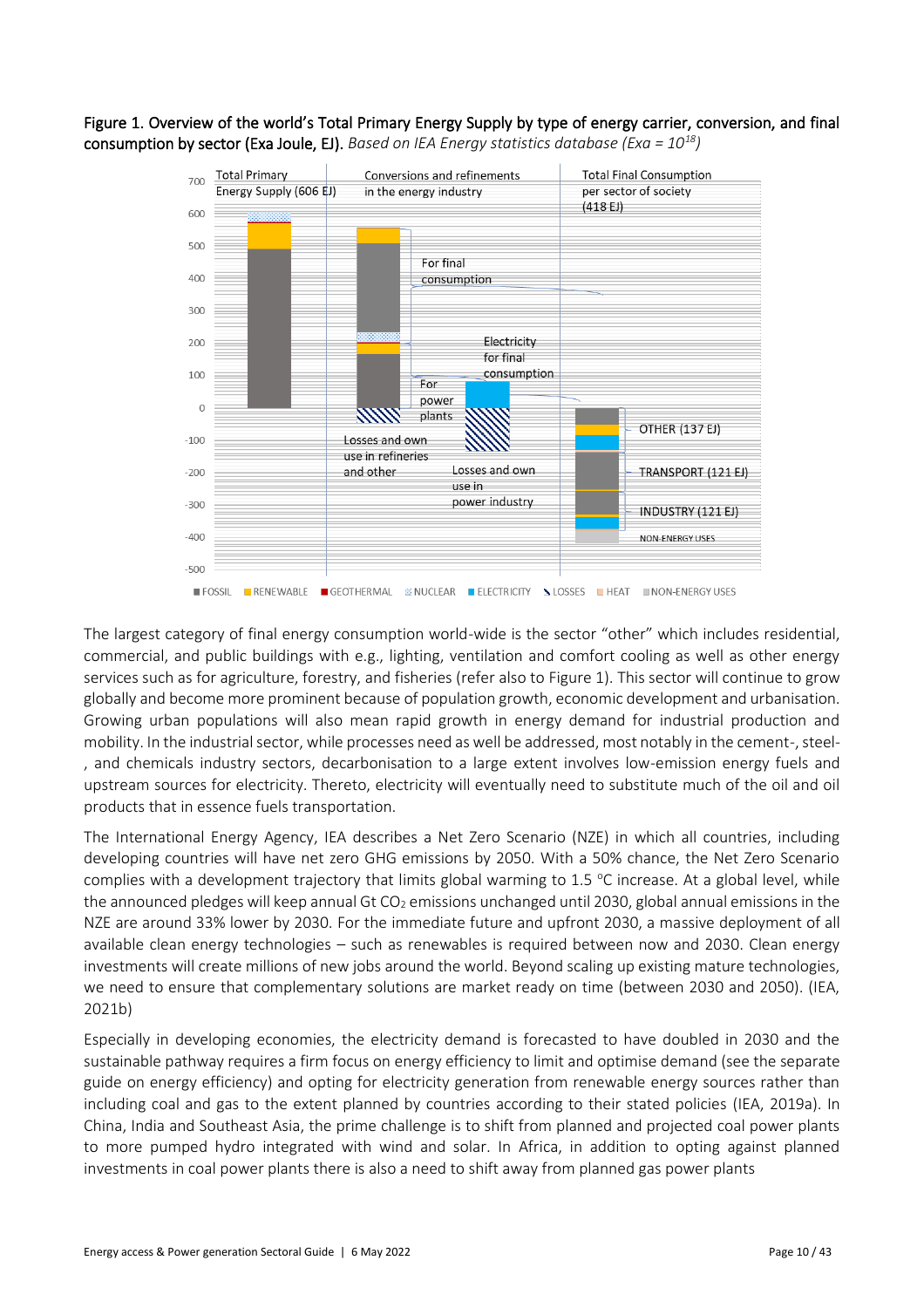For humanity to prevent catastrophic climate change, it is imperative and urgent to shift investment toward increases in large scale deployment of low carbon electricity to avoid continued dependence on fossil fuels, and to support the extension of access to sustainable energy services for poor and underserved communities as well as to more sectors of society.

Climate change threatens the reliability of energy supply in various ways, and the impacts will increase as global temperatures rise. For example, increasing temperatures affect the hydrological cycle and access to water, which in turn also affects reliability and sustainability of hydro power output. Tropical cyclones, storm surge, extreme rainfall, riverine floods, lighting and wildfires can destroy infrastructure and resilience include to design and invest for persistent power systems and the ability to restore services within reasonable time. Across the developing world, frequent power outages result in the use of back-up diesel generators to supplement the power needs of industry and households. Business models for the benefit of renewable energy-based back-up supply will be an important ingredient in the sustainable energy transition.

Traditional biomass in the form of fuelwood, charcoal and agricultural residues remains a primary source of energy for more than one-third of the global population, leading to unsustainable use of biomass resources and forest degradation. Fuel-switching and adoption of efficient appliances, along with forest protection management, can promote more sustainable biomass use and reduce land degradation (IPCC, 2019). Land degradation is devastating for people who directly depend on natural resources for subsistence, food security and income, as it reduces land productivity and increases the workload of managing the land, affecting women disproportionally in some regions. Land degradation and climate change act as threat multipliers for already precarious livelihoods, leaving them highly sensitive to extreme climatic events, with consequences such as poverty and food insecurity. Having access to modern renewable energy services will be imperative for the most vulnerable people in these areas, for shifting away from unsustainable use of traditional biomass, for accessing information and basic financial services, for being able light up a dwelling or shelter, for irrigating and for basic processing and preservation of food.

Developing country NDCs recognize the importance of investment in access and renewable energy and identify low-emissions and renewable energy as a priority across the board (GCF, 2019 b). Thus, supporting the deployment and scale-up of renewable energy is of vital importance to GCF.

## 2.2 Global baseline: where is the sector today?

## 2.2.1 Power generation

Total renewable energy capacity is growing strongly, but because of the growing global energy demand, the overall share of renewables in global final energy consumption has increased only slightly since 2010. Geothermal energy and modern renewables<sup>12</sup> make up 14% of total primary energy supply (IEA, 2019a). Concerning power generation, in 2019 global electricity from renewables increased by more than the increase in electricity demand, and fossil-fuel electricity generation decreased. Most new power generation capacity is based on renewables. Investment in modern renewables, much of which has come from the private sector, has greatly increased in the past decade, following a significant fall in the price of wind power and solar PV (see [Figure 2\)](#page-14-0). Solar PV and wind power are increasingly the cheapest sources of electricity in many countries, and likely to be fully cost competitive within the next decade (IRENA, 2019). Yet, investments in new fossil fuelled power plants continue in many countries.

Over the years 2016-2020, the investment spending on electricity generation in emerging markets and developing economies in Africa, Europe, Latin America<sup>13</sup>, the Middle East, and Asia<sup>14</sup> amounted to 163 billion USD per year. Of these investments, 91% was utility scale, 50% renewable, 44% fossil and 7% nuclear (IEA,

<sup>12</sup> Modern renewables excludes traditional use of biomass.

<sup>13</sup> Including Chile Colombia, Costa Rica and Mexico

<sup>&</sup>lt;sup>14</sup> Excluding China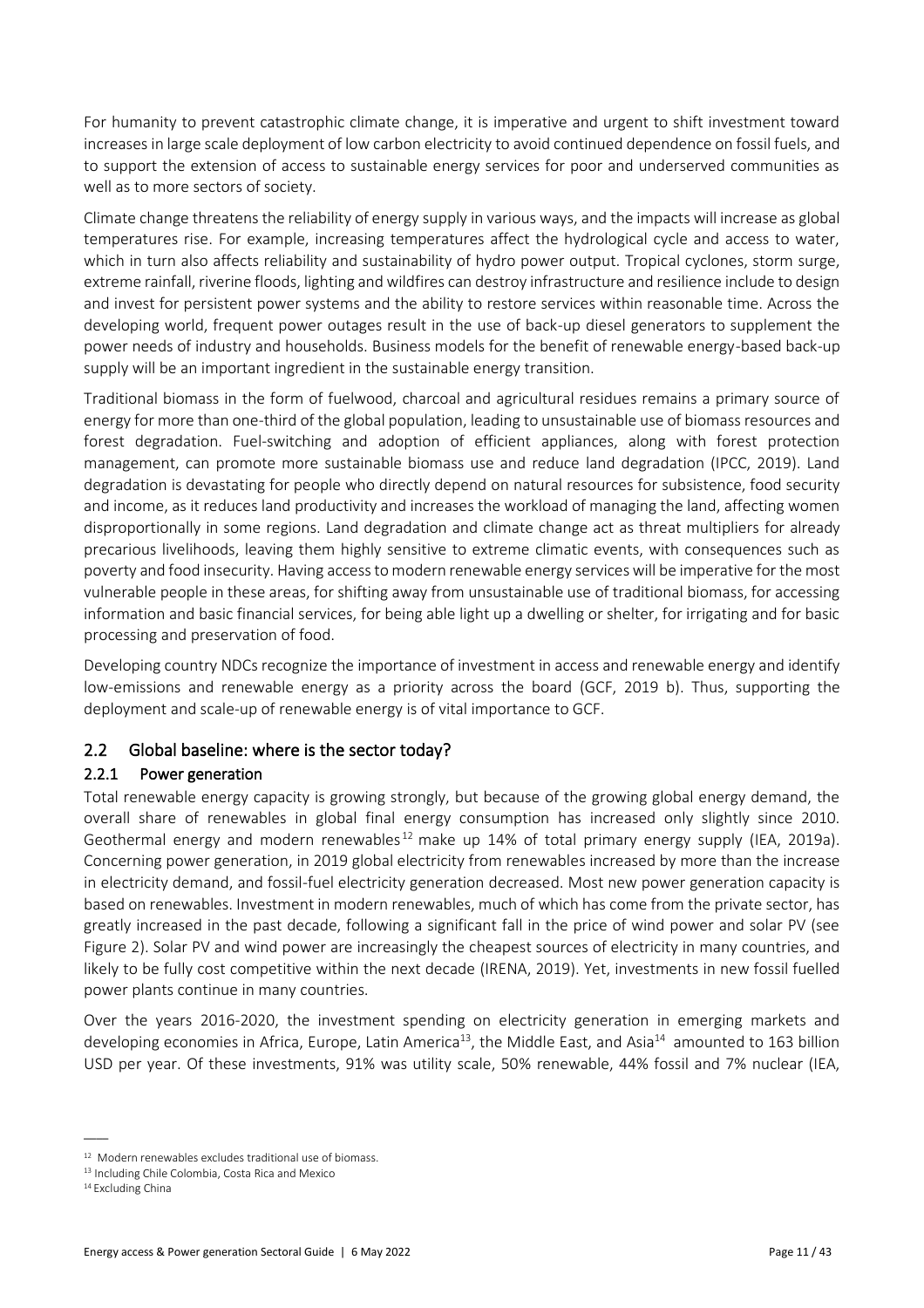2021a). Investment spending on electricity generation in these countries will need to increase, as further elaborated in section 4.

The competitiveness of power generation technologies is very much dependent on decisions taken by policy makers, regulators, and the industry. This is why energy transition requires high level national strategic policy making, financial planning and green budgeting. For example, pricing CO<sub>2</sub> and other pollutant emissions would fundamentally change the comparisons, further improving the competitiveness of renewable energy sources compared with fossil fuels. A lower cost of capital would also improve the case for renewable energy technologies. While access to finance is in general a constraint for many local businesses and households in developing countries, it specifically hampers the energy transition since these investments' viability rely on cheap capital and high utilisation rates.

Looking forward, offshore, and ocean-based energy has a huge potential. For example, technical potential for offshore wind to grow is enormous in the global perspective and could become a crucial input to the production of low-carbon hydrogen. Challenges for offshore and ocean-based energy include difficulties with regulatory frameworks, competitiveness, permitting or transmission connections, and challenges relating to public acceptance, relationships with other maritime industries and the marine environment.

These changes and opportunities are bringing about a transformation of energy systems, but the change is not quick enough to reduce the world's dependence on fossil fuels in line with 1.5°C emissions pathways, as presented by the IPCC, and is mostly taking place in developed countries with supportive policies. The International Energy Agency projects that, given existing stated policies, modern renewables will comprise 15% of total final energy consumption in 2030, well short of the estimated 23% that would represent substantial progress on Sustainable Development Goal (SDG) 7 "Affordable and Clean Energy".

According to the IPCC, renewable energy must comprise 52-67% of global primary energy by 2050 to reach pathways consistent with a temperature increase of 1.5°C (Rogelj, et al., 2018). According to the 2021 IRENA *World Energy Transitions Outlook: 1.5°C* Pathway, this will require increasing the share of renewable energy in the final energy consumption to almost four times by 2030 and ten times by 2050 (IRENA, 2021).

For emerging and developing markets, renewable power needs to account for more than 90% of the generation capacity added over the next decade, according to the IEA climate driven scenarios. (IEA, 2021b)

By implementing improvements in renewable energy and energy efficiency, the world can reach at an estimated annual CO<sub>2</sub> emission of 9.5 Gt (IRENA, 2020).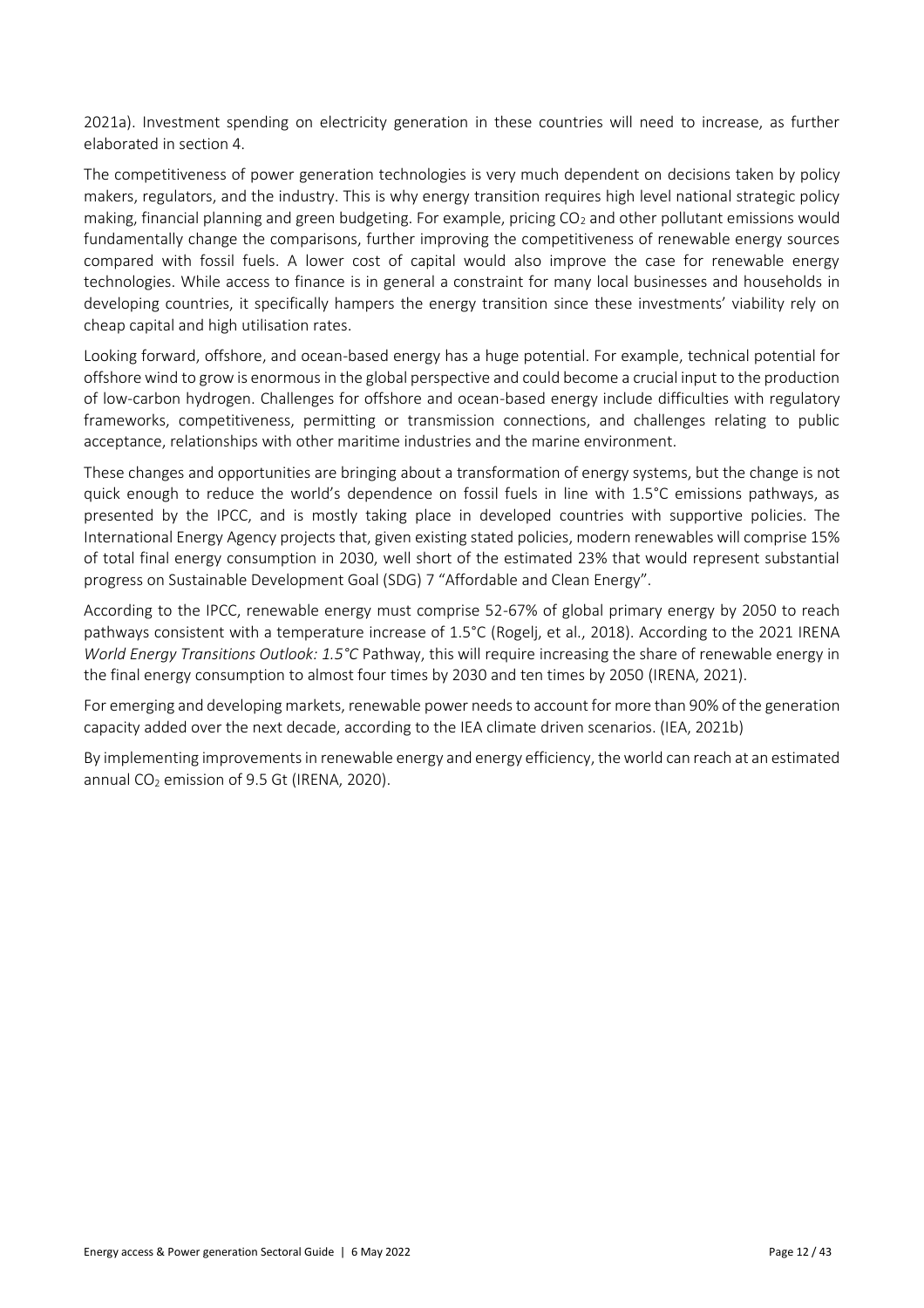#### <span id="page-14-0"></span>Figure 2: Investment in renewable energy, by technology

# Investment in renewable energy, by technology

Global investment in renewable energy technologies, USD per year. Excludes large-scale hydropower.



*Source: (IRENA, 2020b) and Our World in Data* 

#### 2.2.2 Transmission, distribution, and storage

The transmission, distribution, and storage of energy along with market reforms that allows consumer participation in flexibility and auxiliary services plays a significant role in decarbonizing energy systems.

Globally, network spending is on the rise to support replacements, upgrades, and extensions to assure the security of electricity supply and to integrate rising shares of variable renewable energy (VRE). Investment in transmission and distribution networks already represents almost half of total power sector investment, about 3% of which is for fast chargers for Electric Vehicles (IEA, 2019a). However, these investments are neither at the scale nor speed required to meet the goals of the Paris Agreement. In many developing countries, power markets would need to mature, and it is imperative that politicians cooperate to find the right business model to scale up cross-border investments.

#### Transmission and distribution

 $\overline{\phantom{a}}$ 

As the world transitions to renewables along with more people gaining access to electricity, efficient and reliable transmission and distribution (T&D) is essential to decarbonize the energy sector<sup>15</sup>. Besides addressing old and obsolete infrastructure, modernizing and upgrading of the electricity grids is necessary to accommodate the fundamental changes in the supply and demand of electricity.

Electric power transmission and distribution losses due to technical processes of conducting power through aging or not optimally designed electricity networks, and to non-technical processes such as theft or billing failures can be up to 19% in developing countries, which is higher than world average (8-9% of total output).<sup>16</sup>

The ability to feed large shares of renewable electricity into grids is critical for the cost-effective integration of renewables into the electricity system. Large shares of VRE, that is not dispatchable, requires the grid, major

<sup>&</sup>lt;sup>15</sup> There is also a role for thermal energy distribution which has been covered in the "cities, buildings and urban infrastructure" guide.

<sup>&</sup>lt;sup>16</sup> From 1990-2014, electric power transmission and distribution losses worldwide generally averaged between 8 and 9% of total output (World Bank, 2018), and in most developing countries have been much higher (e.g. Latin America & Caribbean 16%, LDCs 16%, Middle East & North Africa 13%, Sub-Saharan Africa 12%, South Asia 19%) (World Bank, 2018). Models show these trends continue into 2020, and fall only moderately by 2025 under a business as usual scenario (Sadovskaia, et al., 2019).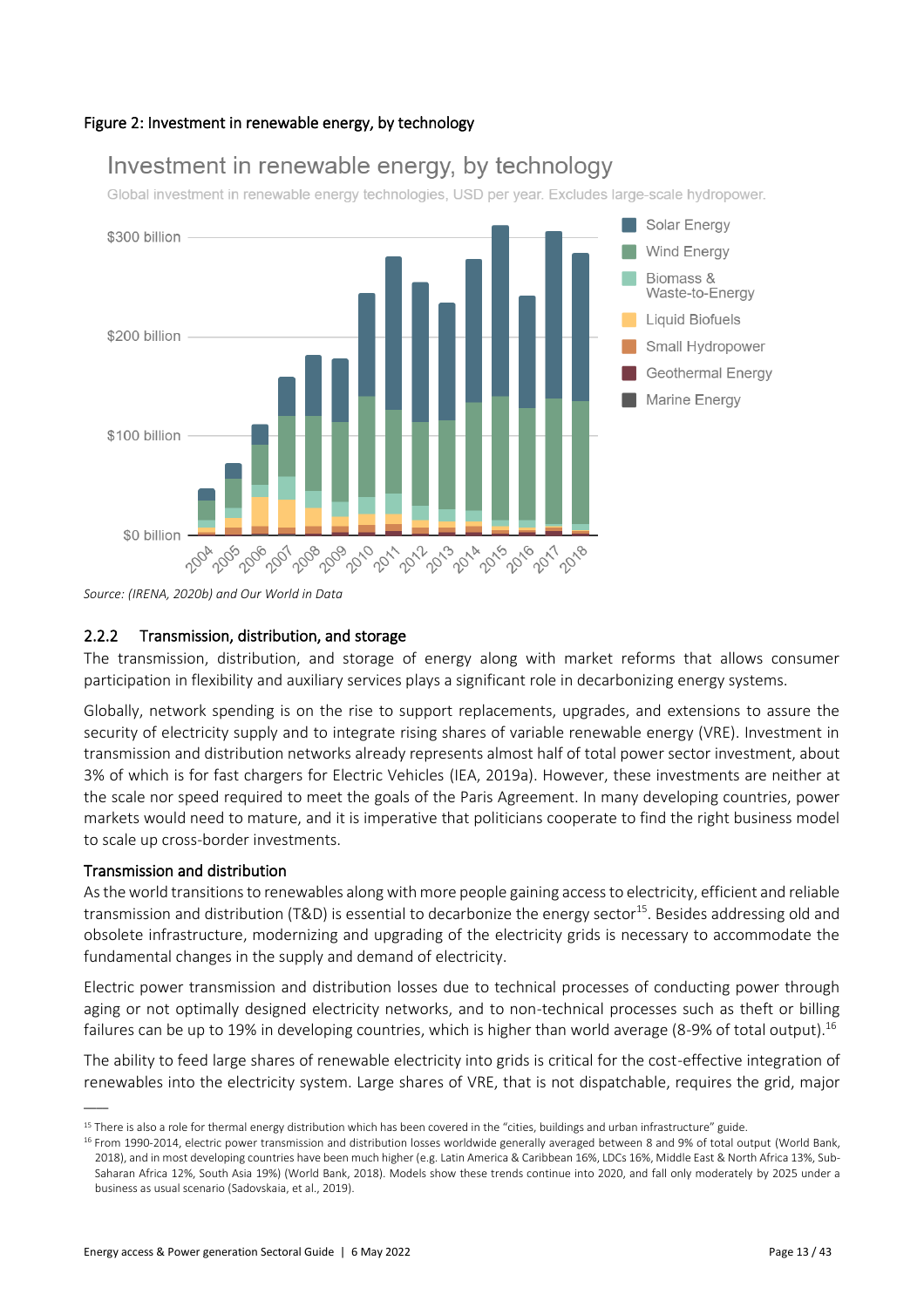loads, and other power plants to be operated in a more flexible way that limits the curtailment of these VRE investments. A modern grid is expected to perform in ways and in a context for which most grids were not originally designed; flexible, climate proof and digitalised for seamless services and operations that are too fast for human operators. Business models that have evolved due to market deregulations over the latest decades are still by and large based on a traditional, supply driven, centralized power system.

By expanding grids in a way that favours renewable energy integration while addressing curtailment and dispatch issues– with the objective of not only enhancing access rates but also integrating renewables and increasing reliability – countries can decarbonize alongside expanding access. These, and related investments can ultimately improve the commercial viability of investments in renewable energy.

Over the years 2016-2020, the investment spending on electricity networks in emerging markets and developing economies in Africa, Europe, Latin America<sup>17</sup>, the Middle East, and Asia<sup>18</sup> amounted to 75 billion USD. Of these investments, 29% was for transmission and 71% for distribution (IEA, 2021a). Investment spending on electricity networks in these countries will need to increase, as further elaborated in section 4.

Achieving universal access in 2030 will also require off-grid solutions (IEA, 2019a). While designed for off-grid, isolated mini-grid systems may be designed to account for future integration by adhering to the same national electricity standards as the main grid and may well be partly integrated with the power grid as time evolves, although at present this is not common practice and there are both technical and financial barriers to future integration.

#### Storage

Given the intermittent nature of sunshine and wind, energy system flexibility is fundamental to the deployment of much VRE. Flexibility can be enhanced through enhanced operations of existing dispatchable power plants, upgrades in transmission and distribution infrastructure alongside energy storage and demand side management. The traditional power sector, however, has been built upon a model consisting of centralised electricity production matched with fluctuating needs of local consumers in real time (IRENA, 2015).

There are many energy storage options available including pumped-storage hydro, compressed air energy storage, green hydrogen based solutions such as power to gas<sup>19</sup>, gravity based storage solutions and various types of batteries such as lithium-ion, iron-air or solid state batteries. Storage can also be deployed at various locations in order to limit VRE curtailment and increase grid flexibility, such as balancing and bulk storage close to the generation system, grid-located storage within transmission and distribution systems, along with consumer-located "behind the meter" storage.

Hydrogen production from renewable energy sources can contribute to decarbonizing hard-to-abate sectors and can also provide additional flexibility in the grid. In the public, residential and commercial sectors, new business models that combine smart grids, storage and flexibility aspects for a group or type of electricity customers, can become instrumental for increasing the power grid's ability to adopt more VRE along with offering affordable and reliable energy services, tailored to suit the needs. As generation assets, storage can provide capacity, energy, and services such as frequency control. As transmission and distribution assets, storage can enhance the capacity of networks to accommodate new power by providing congestion relief. Storage can address demand response to reduce power demand at peak periods. Further to storing energy, excess energy, including abundant electricity and excess heat, can be utilised in other essential processes, such as fertilizer production de-salination of water and district heating<sup>20</sup>.

Energy storage offers a promising and essential technology solution. The IRENA RE map, estimates that 150 GW of battery storage and 325 GW of pumped -storage hydroelectricity will be needed globally in order to double the share of renewable power generation by 2030 (IRENA, 2015), and IRENA forecasts Thermal Energy Storage

<sup>17</sup> Including Chile Colombia, Costa Rica and Mexico

<sup>18</sup> Excluding China

<sup>&</sup>lt;sup>19</sup> For example, producing green hydrogen from abundant wind power, storing it and reverting to generate electricity from fuel cells when needed.

<sup>&</sup>lt;sup>20</sup> Please refer to other sectoral guides that cover industrial processes and district heating.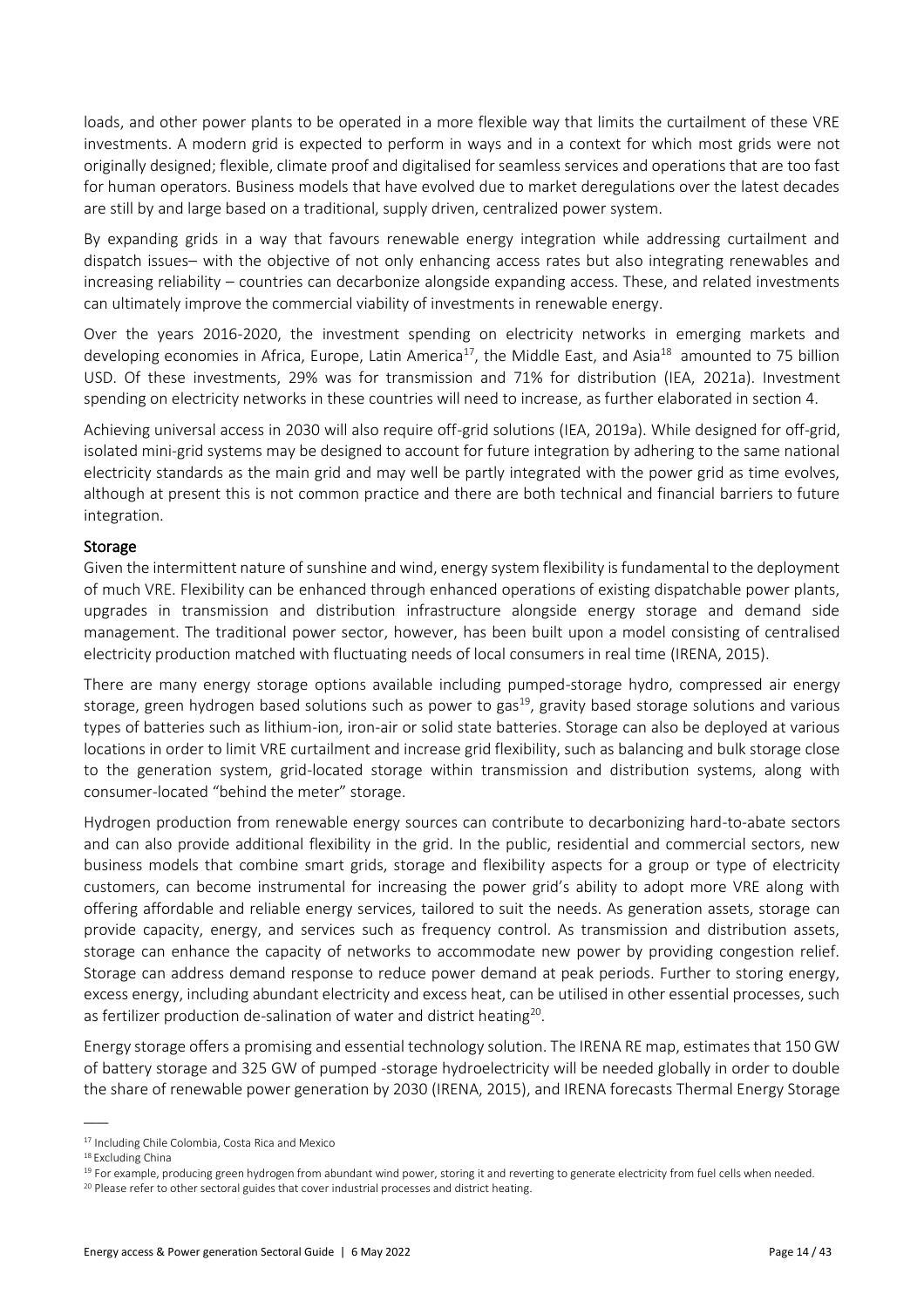could reach over 800 GWh by 2030 (IRENA, 2020c). IEA expects an additional 320 GW of battery storage to be installed by 2040 (IEA, 2018). Global storage markets are growing and annual deployment of storage nearly doubled between 2017 and 2018 and in 2019 remained significantly higher than the 2017 figures despite almost 30% drop in new capacity (IEA, 2020). Installed capacity is still low for almost all storage technologies given market barriers, particularly in developing countries. Investment spending on battery storage has been insignificant in emerging markets and developing economies in Africa, Europe, Latin America<sup>21</sup>, the Middle East, and Asia<sup>22</sup> over the years 2016-2020, the (IEA, 2021a).

#### 2.2.3 Access to modern renewable energy

Despite consistent progress, a substantial portion of the world's population still lacks access to electricity and clean cooking. Currently 759 million people lack access to electricity (IEA, IRENA, UNSD, World Bank, WHO, 2021). In sub-Saharan Africa, there are still, in 2019, 570 million people (IEA, IRENA, UNSD, World Bank, WHO, 2021) – one out of two people – without access to electricity and this is set to increase in 2020 (IEA, 2020b).

In 2019, 2.6 billion people<sup>23</sup> lacked access to clean cooking fuels and technologies with data showing a gradual decline, which is now threatened as a result of the Covid-19 pandemic (IEA, IRENA, UNSD, World Bank, WHO, 2021). Many of these people rely on traditional biomass such as wood, charcoal, and organic waste for cooking, often in inefficient traditional cookstoves in poorly ventilated cooking places which contribute to early deaths through indoor air pollution. 2.5 million people a year die prematurely from illness attributable to the household air pollution caused by exposure to emissions from the inefficient use of solid fuels and kerosene for cooking (IEA, 2020b). Women and girls often do most of the cooking in a household. Access to clean cooking will improve their health and free up time otherwise spent fetching wood and tending to fires (IEA, IRENA, UNSD, World Bank, WHO, 2021).

#### Figure 3: Share of population with access to electricity



*Source: (IEA, 2020b)*

An increase in access to electricity and clean cooking facilities is vital for several reasons, including resilience to climate change, reducing poverty and improving health outcomes, particularly in Asia and Sub-Saharan Africa.

<sup>21</sup> Including Chile Colombia, Costa Rica and Mexico

<sup>&</sup>lt;sup>22</sup> Excluding China

<sup>&</sup>lt;sup>23</sup> The latest data from the Energy Progress Report 2021 indicates a rage from 2.2 to 3.1 billion (IEA, IRENA, UNSD, World Bank, WHO, 2021, p. 6)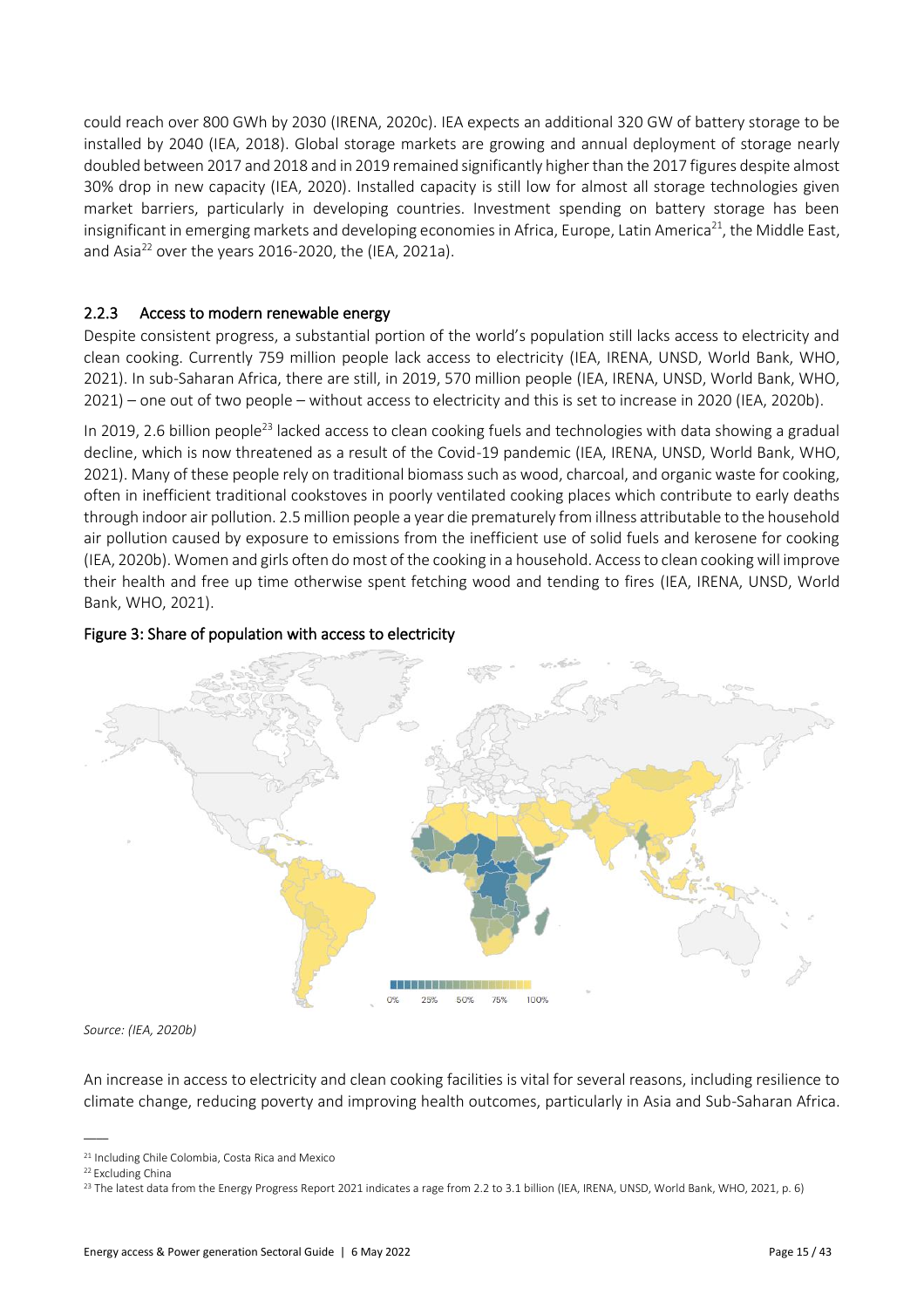Of the top 20 electricity access deficit countries, 5 are in Asia and 15 are in sub-Saharan Africa. Of the total population lacking access to clean cooking, 25% live in India and 20% live in China (IEA, IRENA, UNSD, World Bank, WHO, 2021). At present, population growth in Sub-Saharan Africa outpaces the growth rate of access to clean cooking.

Target 7.1 of the SDG on Energy aims to "ensure universal access to affordable, reliable, and modern energy services" by 2030 (SDG Knowledge Platform, 2019). Thus, the world targets 100% access to electricity, compared to 89% in 2017; and 100% access to clean cooking, compared to 90% in 2019 (IEA, 2020b).

## 2.3 Global mitigation and adaptation potential

Prospects for reaching at net zero GHG emission in global energy systems by 2050 is real as illustrated by for example IEA and IPCCC. The challenges are political and financial including global trade and national long term and fiscal planning as will be further outlined in section 3. More global financial resources and private capital needs be channelled to renewable energy investments in developing countries

For adaptation, the potential pertains to demand driven wholistic, green and diversified economic planning in countries to allow for and resource efficient use of energy to meet an increasing energy demand while acknowledging eco-systems values, food- and water security. Energy demand sectors planning ability, procurement ability and ability to foster innovative processes for shaping sustainable energy services will be decisive of how countries can become climate resilient and reach national targets for sustainable energy supply systems with access to all.

## 2.4 Financing – How much will it cost?

IEA estimates that average annual investment spending on renewable energy power generation need to reach at 573 billion USD/year by 2030in emerging market and developing economies to limit the global temperature to 1.5 °C. This is **seven-fold** if compared to 2020. Similarly, average annual investment spending on electricity networks need to *quadruple* (from 75 to 299 billion USD/year) and for battery storage, levels need to approach 26 billion USD/year from the currently insignificant spending Around USD 41 billion is required each year for improving access to electricity and for substituting unsustainable traditional biomass use. Capital expenses will be an increasing proportion of electricity supply costs in emerging and developing economies while fuel costs will decline. (IEA, 2021a).

In recent years, public sources of finance have accounted for nearly half of energy supply investments in developing countries. State owned enterprises (SOEs) such as utilities, often financing projects on their own balance sheet, account for most of this public contribution, they account for over three-quarters of electricity grid spending (IEA, 2021a). SOEs have low ability to raise enough funds themselves, a situation that has exacerbated with the COVID-19 pandemic. Around half of all coal power is financed by SOEs and around 40% of oil and gas spending is underpinned by national oil companies (IEA, 2021a).

In some areas, such as in the sub-Saharan Africa power sector, absence of financially resilient utilities combined with persistent risks has translated into a high reliance on international public finance. Public finance also underpins a large part of investment made in improving energy access for areas that lack reliable electricity or clean cooking facilities. State-backed financing and ownership play a greater role in large-scale dispatchable renewables, such as hydropower and geothermal, and more than 50% of hydropower investment depends on public sources (IEA,2021a).

Other renewable energy investments have been financed mostly by private sources and often included project finance structures, where risks are shared among funding providers in non-recourse vehicles held off the balance sheet of the project owners. Off-balance sheet structures, such as third-party ownership and leasing arrangements, are also used in smaller-scale assets for end users (IEA,2021a).

In the 2016-20 period, mature technologies such as coal, solar PV and wind power in emerging and developing markets were financed with around 60% of debt, on average, and more than 30% on a project finance basis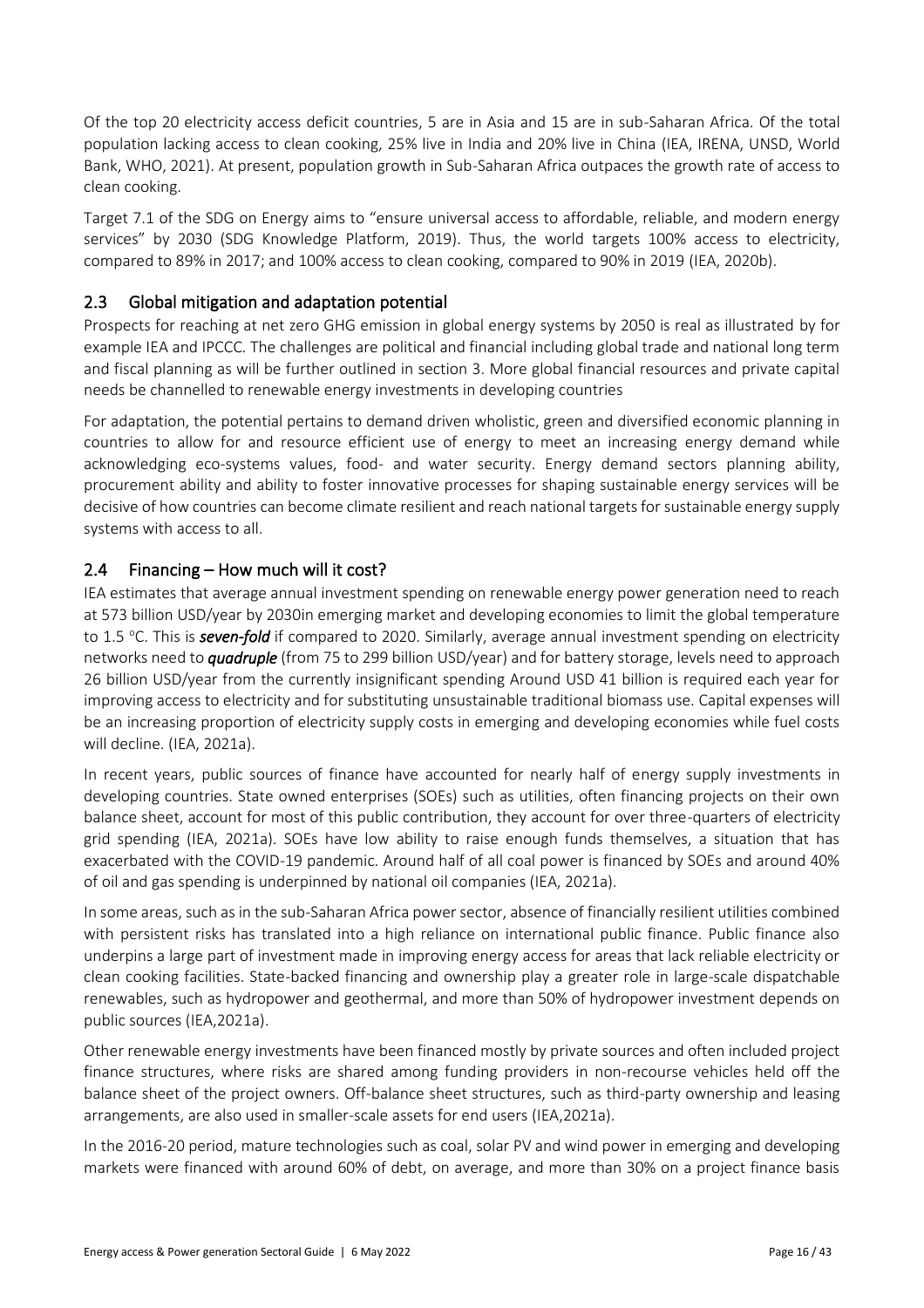(IEA, 2021a). Private finance initiatives were important players in this picture, allowing for higher levels of debt and project finance. Other technologies with higher development risks, such as hydro, needed generally more than 40% of equity and were financed based on state owned companies' balance sheets (IEA, 2021a).

Renewable energy investment in developing countries is typically a very cost-effective way to reduce emissions on a global basis, which besides justice and ethics<sup>24</sup> should work in favour of developed nations fulfilling their promises to provide the financing needed to support developing countries. The cost and availability of capital for investing in clean energy transitions will determine the ability of developing countries to meet sustainable development goals, but currently, these countries hold only around 10% of the world's financial wealth (IEA,2021a). Financing the rise of clean power, which will likely come through independent power producers (IPPs) and project finance structures, requires a significant increase in debt finance (IEA,2021a). In chapter 4 Financing paradigm shifting pathways, it is presented how GCF financing can contribute and catalyse capital resources.

# <span id="page-18-0"></span>3 PARADIGM SHIFTING PATHWAYS: ENERGY RESULT AREA

## 3.1 Drivers of change across paradigm shifting pathways

A core strength of the GCF approach is its focus on supporting a paradigm shift through its funding support. The term **paradigm shift** refers to the degree to which the proposed project/programme investment can catalyse impact into medium or long-term sectoral change, beyond a one-off project investment (GCF, 2020).

As per GCF board decision from B.22, "Project proposals should identify a vision for paradigm shift as it relates to the subject of the project. The vision for paradigm shift should outline how the proposed project can catalyse impact beyond a one-off investment. This vision for longer-term change should be accompanied by a robust and convincing theory of change for replication and/or scaling up of the project results, including the long-term sustainability of the results, or by a description of the most binding constraint(s) to change and how it/they will be addressed through the project." (GCF B.22/05)

For example, a utility scale solar PV project should not only increase renewable energy generation in a country's energy mix but should also remove systemic barriers and enable at-scale investments from others in solar PV generation as well as other VRE in the future.

Three dimensions commonly define transformational change: depth, scale, and speed. Depth is the essence of a transformational shift; and refers to the degree to which an intervention has been embedded within the intervention's target group or system. Deep transformations cut across sectors, levels, and generations, and are needed to change cultures, decision making power dynamics, and structures (markets, laws, institutions, and gender balance). Scale refers to the degree to which there has been a significant increase in results beyond the scope of the project. Speed indicates how quickly transformations can be achieved; the urgency of the climate crisis puts an emphasis on early outcomes achievable in 5-10 years (the 2030 goal) over those achievable in 30 years (the 2050 goal), because each 'missed year' increases the size and complexity of the task ahead. For the energy sector, scale and speed makes market ready renewable energy supply a high priority.

To maximize impact and a paradigm shift, GCF has adopted a Theory of Change (ToC) based on transformational planning, catalysing climate innovation, mobilizing finance at scale and knowledge replication (GCF 2020). Mapping these above-mentioned dimensions onto the GCF ToC (see [Figure 4Figure 4\)](#page-20-0) facilitates action towards a paradigm shift across different stakeholders, rights holders, institutions, geographies, and processes, as follows:

<sup>&</sup>lt;sup>24</sup> For example with reference to the "polluters pay principle," which is recognized globally by the Rio Declaration.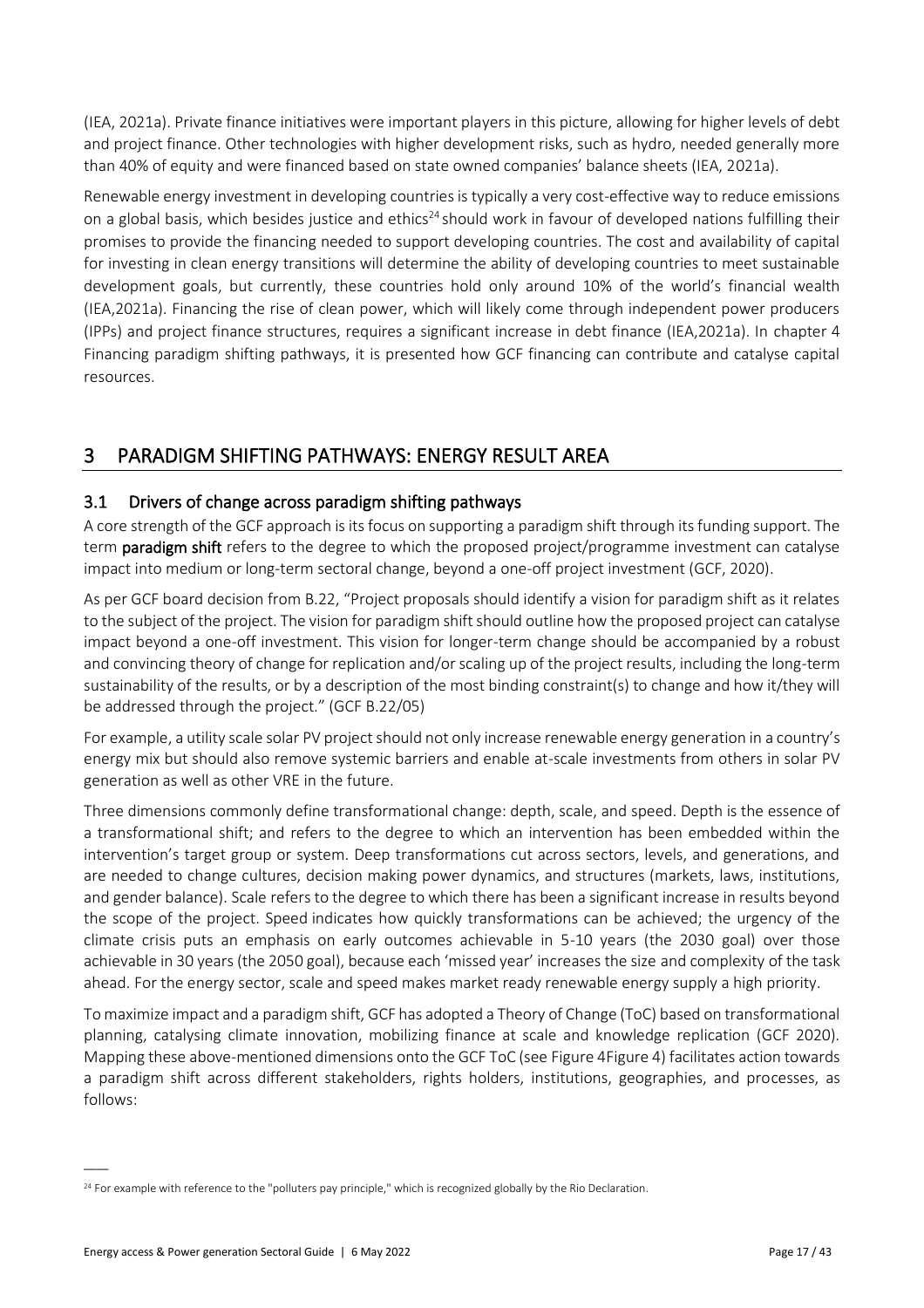- (1) Transformational planning and programming: This involve financial planning and budgeting for an accelerated and deep shift at scale, from fossil fuels to renewable energy options for power generation and energy access, with a view to provide energy service needs as articulated by women, men and youth, to integrate climate externalities, to develop a robust pipeline of projects, and to strengthen public sector capacity while increasing the inclusion of the private sector.
- (2) Catalysing climate innovation: Projects or programmes that can test or scale innovative business models or employ high-impact innovative technologies, at the commercialisation stage for climate goals with strong mitigation-adaptation synergies and for broad groups including women, men and youth, including local technology assembly or manufacturing.
- (3) Mobilisation of finance at scale: Using private and public finance, countries can de-risk investments, unlock local capital, provide liquidity, and deepen access to commercial markets or commercial finance for energy investments. Where appropriate  $25$ , projects can recycle debt / equity capital to support scaled up investment.
- (4) Expansion and replication of knowledge: By sharing lessons learned, methodologies, and standards from existing investments, future projects and programs can reinforce good practice and improve local and international capacity for the first three outcomes for both public and private sector.

In National Designated Contributions (NDC's), energy is by far the most frequently identified sub-area for domestic mitigation measures, mentioned in all NDC's. Renewable energy generation is the most frequently indicated mitigation option in this priority area. Similarly, renewable energy is a major focus of quantitative mitigation targets for 2030, but also beyond. (UNFCCC, 2021).

Nevertheless, to achieve a paradigm shift and reach the energy targets outlined in Section [2,](#page-10-0) developing countries must raise their ambition for investment in renewable and low-emission, affordable and reliable energy. Policy and regulations reforms are required to create an investment-friendly environment for renewable energy and energy access. There is no lack of financial resources globally, but even though these investments are prone to be financially viable the money is currently not accessible in many developing countries at terms that attract private investors. While there are opportunities for carbon finance, countries also need to ensure environmental integrity of emission reductions in relation to national targets and international norms.

In line with a country's ambitions, GCF can assist the accessibility to capital by de-risking investments, and funding activities that address the systemic barriers to low emissions development. The focus of GCF support is in countries that have underdeveloped markets, facilitating the transfer of knowledge and expertise from countries where transformation is already well underway, to those that have not yet started and supporting local commercialisation, job creation, capacity building and skills development, including local financial capacities and local manufacturing or assembly of technologies.

Investments in the energy sector are driven by multiple agendas including sovereignty, economic development and diversification, as well as many sustainable development goals. GCF proceeds aim to complement and catalyse other financial resources, with the purpose of supporting an ambitious climate agenda.

 $\overline{a}$ 

 $25$  Recycling of capital may be needed to crowd in institutional investors who prefer to invest in relatively less risky operational assets and free up the balance sheets of local banks or financial institutions such than they are able to provide incremental financing for new capacities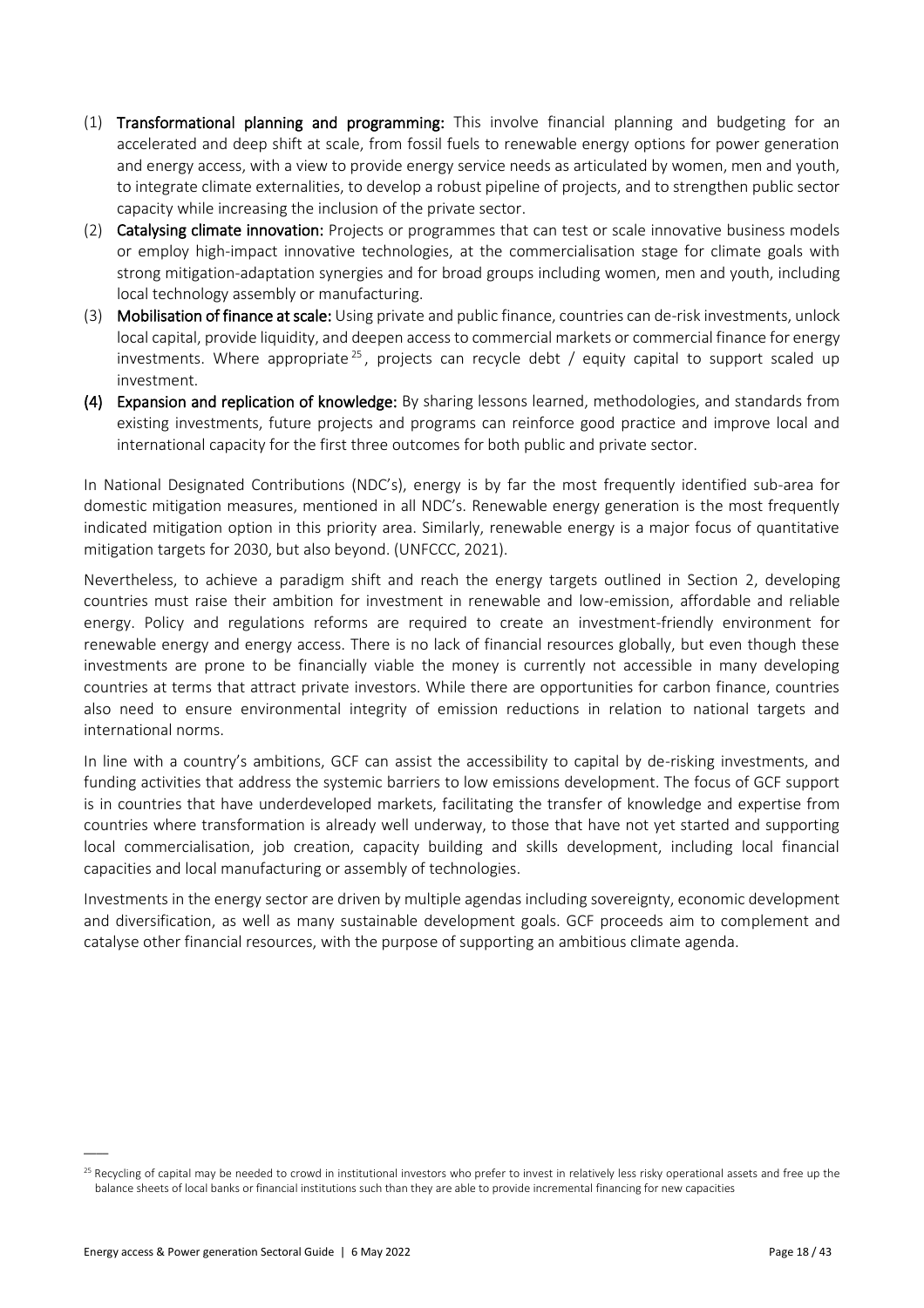

#### <span id="page-20-0"></span>Figure 4: Elements of transformational change linked to pillars of GCF Theory of Change

Threeparadigm shifting pathways have been identified that constitute central, transformative priorityactions for energy access and power generation in developing countries in the period up to 2030. These are:

- Low Emission Power Generation focuses on generating electricity from geothermal and renewable sources in a sustainable manner and includes geothermal energy, solar and wind energy, hydropower, bioenergy, and ocean energy.
- Efficient and Reliable Energy Transmission, Distribution, and Storage focuses on investing in grid flexibility, digitalization, and storage to make power grids more capable of efficiently and reliably operating with higher shares of renewables.
- Promoting Access to Modern Renewable Energy focuses on modern<sup>26</sup> renewable energy for cooking, grid connections and off-grid electricity such as green mini-grids and solar home systems for access in a way that promotes sustainable development and climate resilience for the societies while reducing emissions.

In this sphere, GCF will act for mobilising investment at scale and strive to make capital available at competitive terms. GCF is prepared to take financial risks to catalyse that the sector moves rapidly towards set NDC-targets and beyond. Rather than financing actions that make minor enhancements within an incumbent system, GCF will finance significant change and future solutions that are compatible with net zero GHG-emissions.

GCF do not have eligibility criteria. Instead, proposed actions are screened against GCF policies and standards, and assessed against GCF investment criteria, the latter are presented in chapter 6. AEs hold certain levels of standards pertaining to fiduciary functions and environmental and social risks, thanks to their accreditation. In addition, each funding proposal need to present how it meets the standards as set out in GCF disclosure policy, GCF environmental and social policy, GCF indigenous peoples' policy, GCF gender policy. It is also required to describe the project/programme's financial management, including planned procurement.

<sup>&</sup>lt;sup>26</sup> Modern renewable energy excludes traditional biomass and liquified petroleum gas (LPG)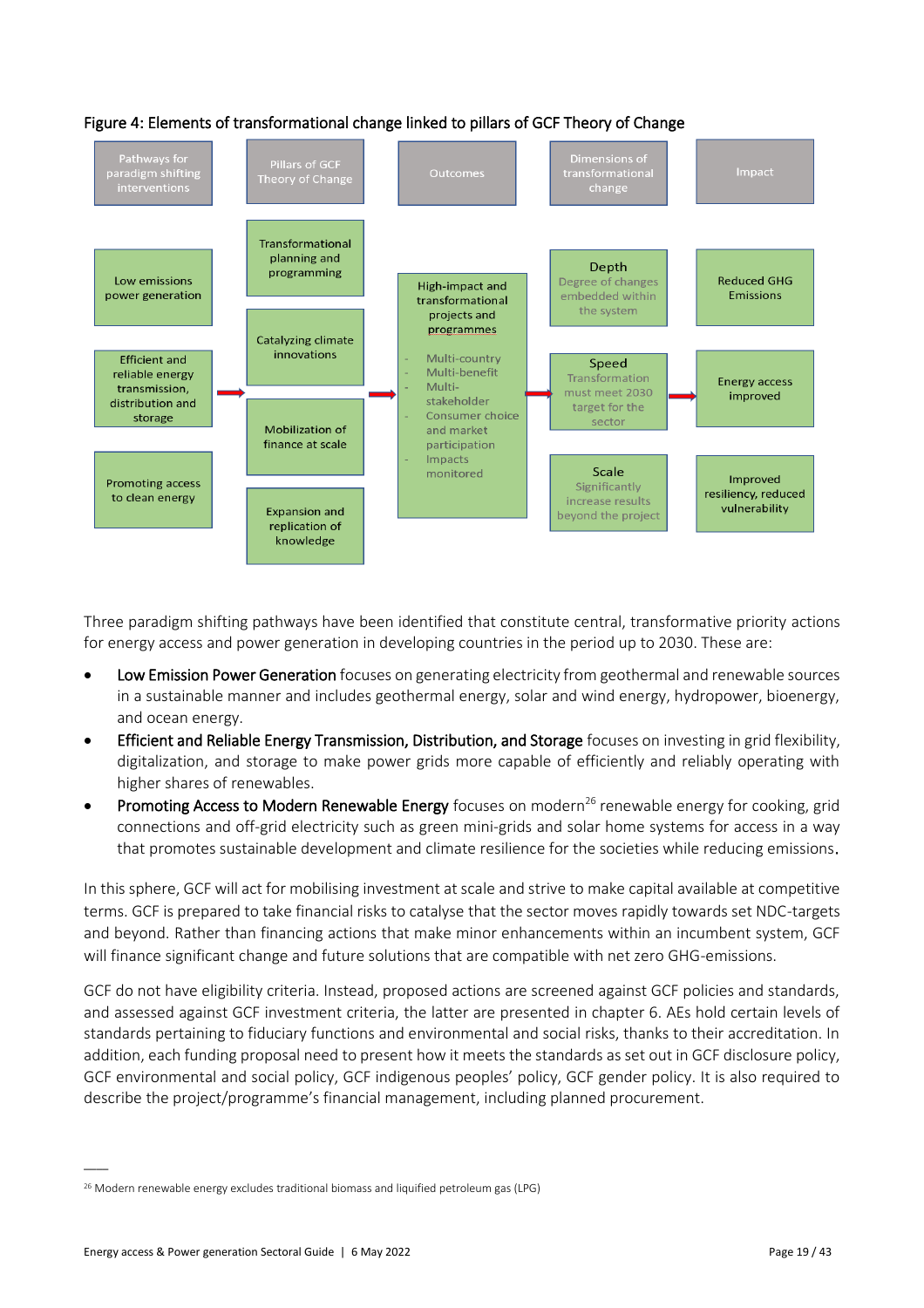Investments in energy infrastructure include activities with potential significant adverse environmental and/or social risks and impacts that, individually or cumulatively, are diverse, irreversible, or unprecedented (GCF ESS Category  $A$ )<sup>27</sup>. The construction site selection highly influences the impact form investments in energy infrastructure. Power plants, including surrounding infrastructure, fuel/energy sourcing, as well as transmission and distribution networks, impacts on land- and marine eco-systems and biodiversity to a varying degree, depending on the site selection. Social impacts concern people and individuals living on site, in the vicinity of the site or that are otherwise affected or potentially affected by the activities. For example, accessibility to water in the water catchment area of a hydro power site will be affected. People may need to be relocated. There are also risks that dams collapse. For the three GCF priority pathways, power plants harnessing geothermal energy and hydro power certainly involve environmental and social aspects on prospecting and siting, but also solar-PV and on-shore wind as well as transmissions and distribution lines compete for land that can be subject to conflicting priorities. It is important to ensure that the investments in renewable energy do not lead to maladaptation, such as excess conversion of food productive agricultural lands or negatively impact on aquifers.

An increasing surge worldwide for electricity storage, and lithium-ion batteries requiring rare earth metals, is an example of how technologies can be subject to potential natural resource constraints and un-sustainable mining. Material recycling and waste management is a challenge, for example, when increased access to modern energy renders a distribution of equipment farther into livelihoods and ecosystems.

As stated by IEA, for the Net Zero Scenario, less mature technologies will also become imperative after 2030, and it is important to already prepare markets for priorities beyond GCF1. For example, sustainable biomass including waste to energy, may be of high relevance for countries that strive to shift away from coal and that have limited non-fossil alternative opportunities for dispatchable power production from renewable energy sources According to IPCC, while there is high confidence that the technical potential for bioenergy and bioenergy with carbon capture and storage (BECCS) is large, this potential is certainly reduced when environmental, social and economic constraints are considered. (IPCC, 2019)

The GCF environmental and social management system will be continuously reviewed and updated in a transparent and participatory manner. It will also be consistently aligned with international best practices and applicable standards. Harmonized application of safeguards will be promoted, to reduce multiple and overlapping requirements.

## 3.2 Three paradigm shifting pathways in the Energy sector

The following section articulates the vision, barriers<sup>28,</sup> and pathways to a paradigm shift in each of the three paradigm shifting pathways – low emission power generation (Section 3.2.1), energy transmission, distribution, and storage (Section [3.2.2\)](#page-24-0), and access to modern renewable energy (Section [3.2.3\)](#page-26-0). Projects should address one or more of these three pathways:

#### 3.2.1 Pathway 1: low emission power generation

Vision. In low emission power generation, the paradigm shift vision incorporates developing countries raising their ambition for renewable or geothermal energy in the context of their NDCs and deploying policy and regulatory reforms. Conducive environments that actively contribute to de-risking transactions for power generation based on renewable energy are of key importance. Coupled with capacity building, these systemic changes, should accelerate investments in renewable energy and pave the way for a transition to a low-

 $\overline{a}$ 

<sup>&</sup>lt;sup>27</sup> The environmental and social risk categories of activities supported by GCF are defined as follows: Category A. Activities with potential significant adverse environmental and/or social risks and impacts that, individually or cumulatively, are diverse, irreversible, or unprecedented; Category B. Activities with potential limited adverse environmental and/or social risks and impacts that, individually or cumulatively, are few, generally sitespecific, largely reversible, and readily addressed through mitigation measures; and Category C. Activities with minimal or no adverse environmental and/or social risks and/or impacts.

<sup>&</sup>lt;sup>28</sup> For each area, typical barriers have been identified based on a survey of GCF accredited entities, NDAs and line Ministries who were surveyed and asked to identify the main barriers to renewable energy deployment.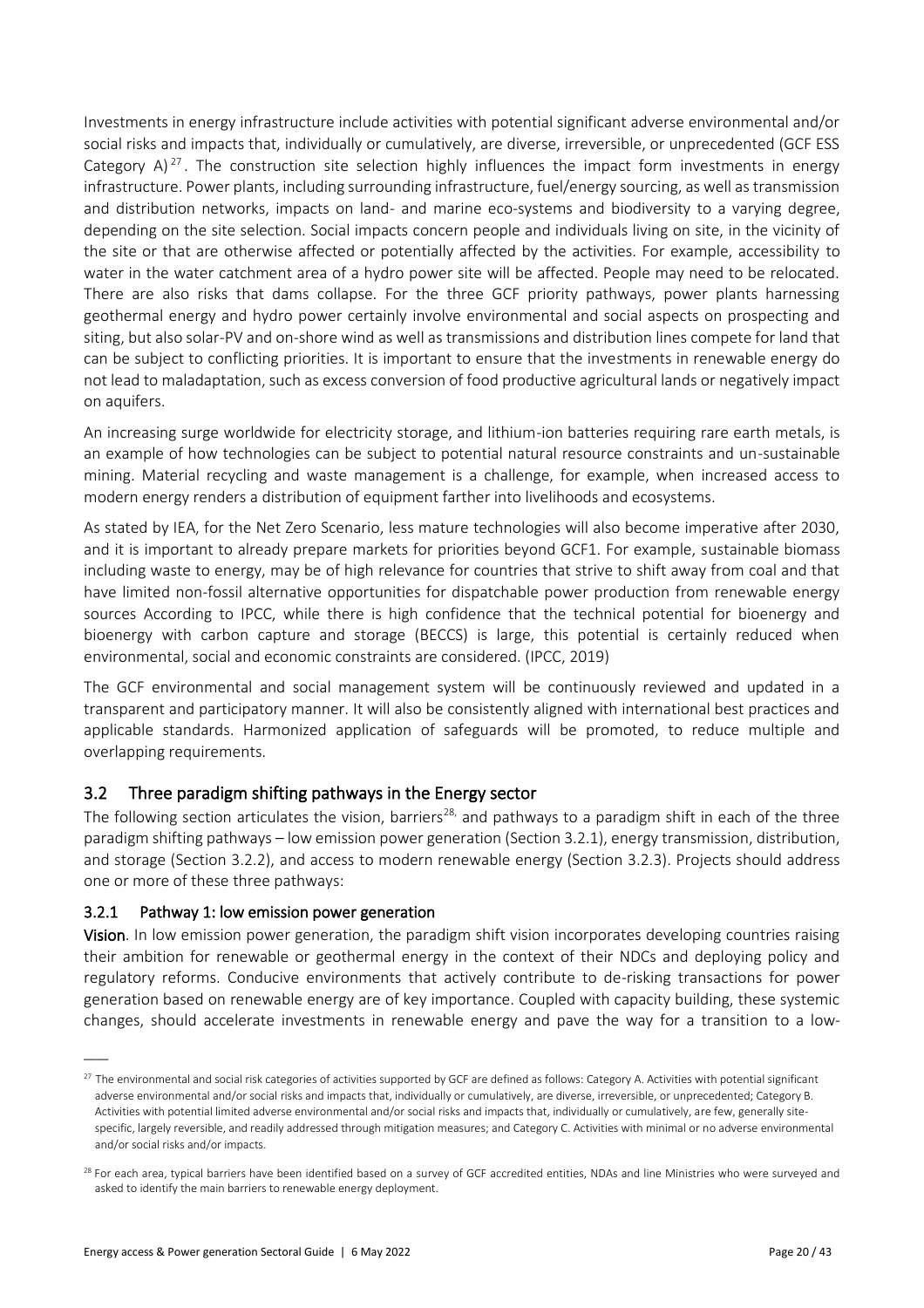emissions economy where markets do not already exist. This transformation will be achieved because attractive and viable opportunities for renewable energy investments would have been created.

Paradigm shifting actions address system-wide barriers to low emission power generation, mitigation of financial risks for scaling up renewables, and commercialisation of technologies that have passed the demonstration stage. In countries where the renewable energy market is currently nascent and supportive legislation is missing or ineffective, off-balance sheet project finance can have a substantial effect on scaling up renewable energy. In countries with a more mature renewable energy market, focus may be on de-risking rapid scale up of renewable energy to enable a low emissions and climate resilient development pathway, including to improve operational flexibility in non-renewable base load plants.

Overall, the GCF role is to deepen market maturation to accelerate market transformation, support local financial capacities, and increasing the public sectors capacity to procure green alternatives, to shift budgets and push developers and investors towards minimum life cycle costs, minimum externalities, maximum benefits and climate neutrality. For the immediate future and GCF1 (2020-2023) and with the 2030 horizon as a first major target in sight, the emphasis will be put on power generation based on renewable and geothermal energy.

Barriers and enablers to paradigm shift in low emission energy generation can be found i[n Table 2](#page-22-0) and [Table 3.](#page-23-0)

| <b>Barrier</b>                                                                                | <b>Description</b>                                                                                                                                                                                                                                                                                                                                                                                                                                                                                                                                                                                                                                                                                                                                                                                                                                                                                                                                    |
|-----------------------------------------------------------------------------------------------|-------------------------------------------------------------------------------------------------------------------------------------------------------------------------------------------------------------------------------------------------------------------------------------------------------------------------------------------------------------------------------------------------------------------------------------------------------------------------------------------------------------------------------------------------------------------------------------------------------------------------------------------------------------------------------------------------------------------------------------------------------------------------------------------------------------------------------------------------------------------------------------------------------------------------------------------------------|
| Policy uncertainty                                                                            | This may relate to renewable energy targets, energy master plans, sector policies (e.g., land<br>use or zoning) that don't include renewable energy or other key strategic options such as<br>the unbundling of the sector or devolving some value-add to the private sector.                                                                                                                                                                                                                                                                                                                                                                                                                                                                                                                                                                                                                                                                         |
| Deficient legal and<br>regulatory framework<br>for project<br>development                     | This can arise at many different levels, from a lack of governmental (renewable) energy<br>authorities that oversee the sector, down to inadequate design of standard PPAs and Grid<br>codes, PPA tendering procedures, or tariff discovery.                                                                                                                                                                                                                                                                                                                                                                                                                                                                                                                                                                                                                                                                                                          |
| Costs of complex and<br>lengthy procedures for<br>permits acquisition and<br>grid connections | Labour-intensive, complex processes and long-time frames for obtaining licenses and<br>permits (generation, EIAs, land title) for renewable energy projects, including unfavourable<br>allocation of grid costs, are a significant cost driver of these projects. For example, excessive<br>power quality requirements for issuing grid connection permits can necessitate installation<br>of expensive additional equipment for power quality control.                                                                                                                                                                                                                                                                                                                                                                                                                                                                                               |
| Capital scarcity in<br>nascent markets                                                        | Capital scarcity is the most frequently cited barrier, although it is usually not a root cause in<br>markets which have a healthy and stable financial sector. In many cases this is not a result of<br>lack of liquidity in the banking sector, but a result of a) lending restrictions, b) risk aversion,<br>c) Requirement of additional collaterals and d) too low investment attractiveness (low net<br>present value or internal rate of return). Capital scarcity is a particularly significant barrier<br>for renewable energy projects in nascent markets, small and remote markets, and markets<br>which do not have a well-developed financial sector. Therefore, they are unable to provide<br>financing in local currency. Additionally, for the banking sector, asset-liability issues (i.e., lack<br>of access to long term liabilities to match the long-term loans needed for this sector), is a<br>critical barrier in all markets. |
| Poor creditworthiness<br>(utilities and investors)                                            | Institutional and market organisation barriers include limitations in the utility's (or other<br>electricity purchaser's) credit quality, corporate governance, management and operational<br>track record or outlook; or unfavourable policies regarding the utility's cost-recovery<br>arrangements, driving investor requirements for higher returns.                                                                                                                                                                                                                                                                                                                                                                                                                                                                                                                                                                                              |
| Grid integration<br>constraints                                                               | These arise due to lack of grid connectivity between high renewable resource regions to<br>high power demand centres, grid flexibility and deficient assessment of available resources.<br>Conventional market design rules face challenges in accommodating a large share of<br>intermittent energy sources (from electricity trading to grid operation rules), requiring a<br>much higher degree of flexibility than in grids with a baseload power supply provided by<br>large, fossil-fuel powered plants.                                                                                                                                                                                                                                                                                                                                                                                                                                        |

<span id="page-22-0"></span>

| Table 2: Selected barriers to paradigm shift in low emission power generation |  |  |  |
|-------------------------------------------------------------------------------|--|--|--|
|-------------------------------------------------------------------------------|--|--|--|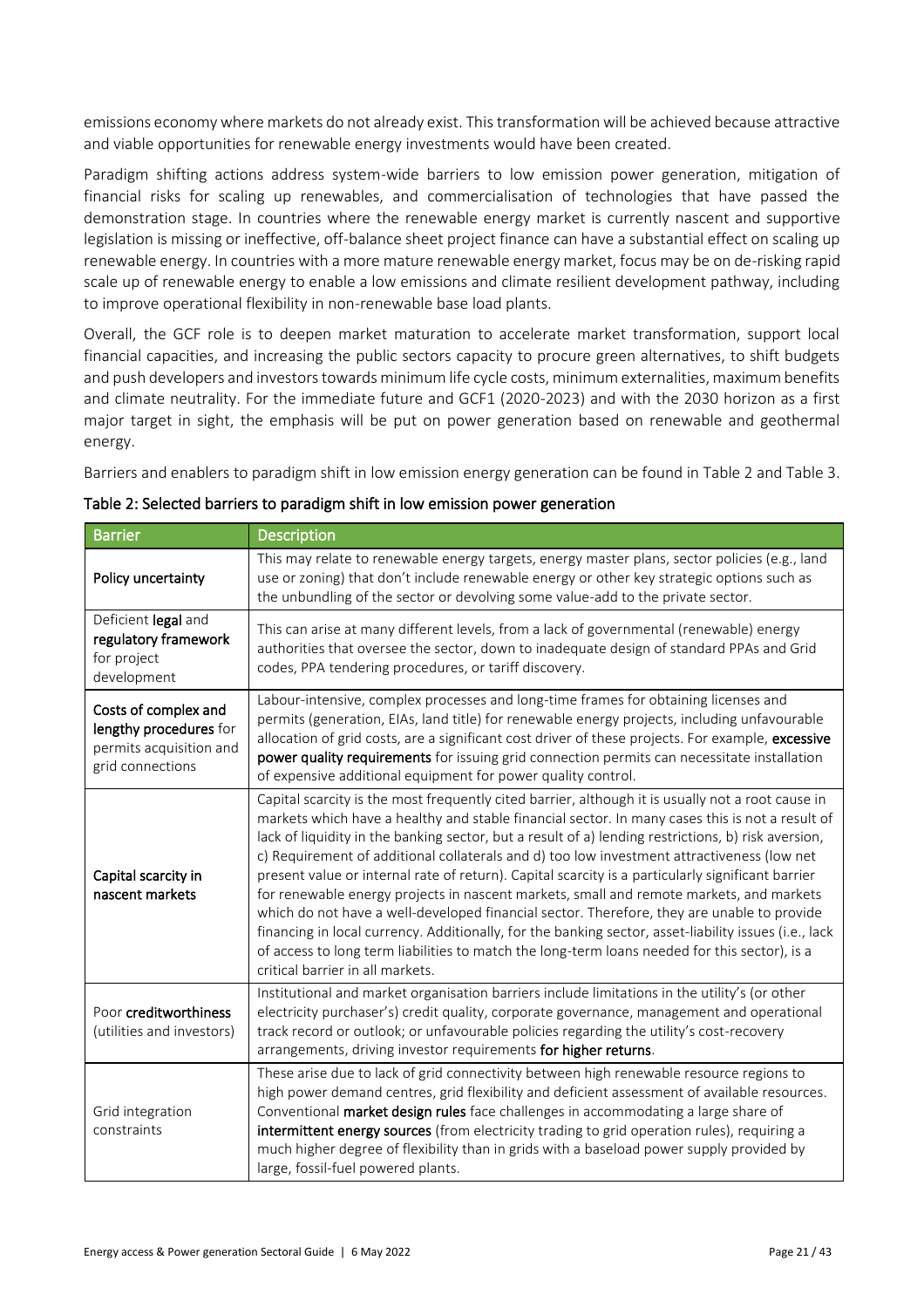| <b>Barrier</b>                                                                                      | <b>Description</b>                                                                                                                                                                                                                                                                                                                                                                                                                                                                                                                                                                           |
|-----------------------------------------------------------------------------------------------------|----------------------------------------------------------------------------------------------------------------------------------------------------------------------------------------------------------------------------------------------------------------------------------------------------------------------------------------------------------------------------------------------------------------------------------------------------------------------------------------------------------------------------------------------------------------------------------------------|
| Lack of strategic,<br>managerial, and<br>technical knowledge<br>and expertise at<br>multiple levels | Barriers include lack of specific technical skills such as those needed for primary energy<br>resource assessment plant design, installation, operation and maintenance, master planning<br>and awareness about renewable energy amongst consumers, end users and residents.<br>Moreover, there is a lack of <b>policy expertise</b> at various levels of government, e.g., regarding<br>use of incentives such as feed-in tariffs (FITs). "Green electricity" is often not available and,<br>major end-users continue to utilize un-sophisticated sourcing and energy supply<br>agreements. |
| Lack of banking<br>experience                                                                       | Lack of awareness of the degree of maturity of technologies can affect the confidence of<br>investors and lead to high-risk perception, leading to increased capital cost for such projects.<br>Other important skills-related barriers include lack of:<br>• Information, assessment skills and track record in renewable energy projects in the<br>investor community<br>• Network effects among investors found in established markets                                                                                                                                                    |
|                                                                                                     | • Familiarity and skills with non-recourse project finance structures                                                                                                                                                                                                                                                                                                                                                                                                                                                                                                                        |

## <span id="page-23-0"></span>Table 3: Possible actions to support paradigm shift towards low emission power generation

| Possible actions and transformational potential<br>Outcome |                                                                                                                                                                                                                                                                                                                                                                                                                                                                                                                                                                                                                                                                                                                                                                                                                                                                                                                                                                                                                                                                                                                                                                                                                                                                                       |  |  |
|------------------------------------------------------------|---------------------------------------------------------------------------------------------------------------------------------------------------------------------------------------------------------------------------------------------------------------------------------------------------------------------------------------------------------------------------------------------------------------------------------------------------------------------------------------------------------------------------------------------------------------------------------------------------------------------------------------------------------------------------------------------------------------------------------------------------------------------------------------------------------------------------------------------------------------------------------------------------------------------------------------------------------------------------------------------------------------------------------------------------------------------------------------------------------------------------------------------------------------------------------------------------------------------------------------------------------------------------------------|--|--|
| Transformational<br>planning and<br>programming            | • Supporting long-term integrated energy, land-use and climate investment planning,<br>including climate proofing of energy infrastructure<br>• Support the development and availability of updated renewable energy and geothermal<br>energy resource mapping, such as wind maps, insolation, cloudiness and albedo<br>inventories, water measurements and geothermal resource mapping<br>• Supporting the set-up of policy and regulatory reforms (e.g., RE Act, RE ambitious target<br>setting in NDCs, fossil fuel phase out targets, energy subsidies reform)<br>• Supporting dedicated renewable energy programming mechanisms (e.g., renewable<br>portfolio standards, feed-in-tariff, auctions, carbon pricing frameworks, power purchase<br>agreement frameworks)<br>• Encouraging energy transition planning, deep decarbonization planning and long-term<br>modelling, along with financial planning in GCF country programmes<br>• Supporting business transformation planning for utilities to transition to low emissions<br>energy services business models to ensure financial sustainability in changing energy<br>markets<br>• Support countries' planning and financing of a managed phase-down of coal fired power,<br>while preserving electric grid reliability |  |  |
| Catalysing climate<br>innovation                           | • Supporting new and innovative contractual arrangements for increasing life-time dispatch<br>of RE power plants<br>• Supporting investments in virtual power plants or similar solutions that increase<br>dispatchability of VRE<br>• Promoting technological innovation in lesser mature technologies such as offshore or<br>floating wind, wave energy<br>• Taking anchor investment positions in early deployment of innovative and scalable low<br>emission generation technologies<br>• Support regional cooperation and innovation to mature and deploy viable technologies<br>and business models, including aggregation mechanisms as appropriate<br>. Mobilizing support for innovation in business models or technology by private sector,<br>including public private partnerships and general voluntary branch R&D for scalable<br>commercialisation of new solutions and mechanisms for shifting, voluntary standards and<br>carbon trading<br>• Providing risk mitigation finance for high impact innovative technologies with a proven<br>case.                                                                                                                                                                                                                       |  |  |
| Mobilisation of<br>investment at scale                     | • Supporting power suppliers to nclude "Green electricity" in the offering to public and<br>private electricity consumers to drive the market                                                                                                                                                                                                                                                                                                                                                                                                                                                                                                                                                                                                                                                                                                                                                                                                                                                                                                                                                                                                                                                                                                                                         |  |  |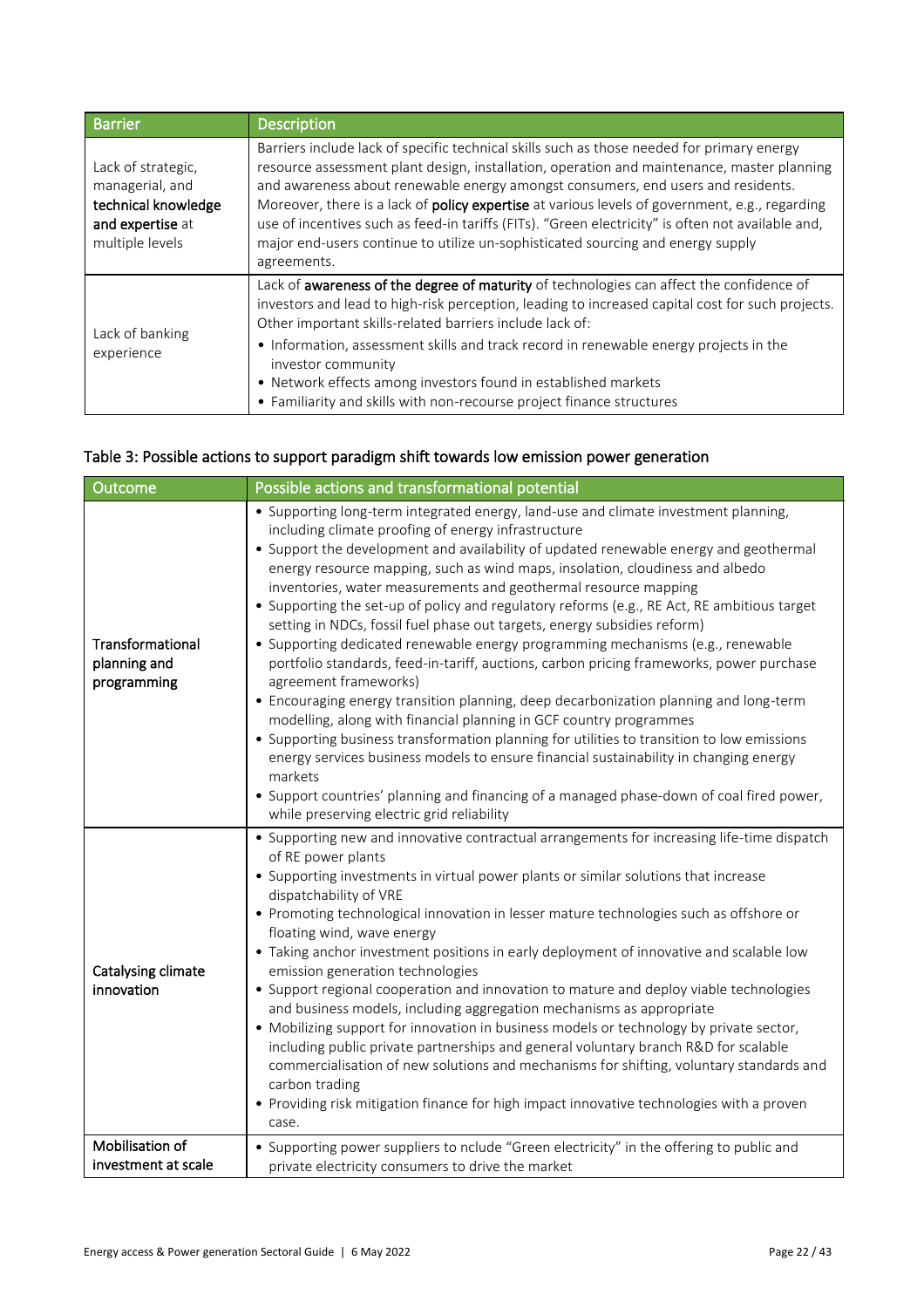| Outcome                                             | Possible actions and transformational potential                                                                                                                                                                                                                                                                                                                                                                                                                                                                                                                                                                                                                                                                                                                                                                                                                                                                             |  |  |
|-----------------------------------------------------|-----------------------------------------------------------------------------------------------------------------------------------------------------------------------------------------------------------------------------------------------------------------------------------------------------------------------------------------------------------------------------------------------------------------------------------------------------------------------------------------------------------------------------------------------------------------------------------------------------------------------------------------------------------------------------------------------------------------------------------------------------------------------------------------------------------------------------------------------------------------------------------------------------------------------------|--|--|
|                                                     | • Developing customized micro- and mini-grid financing products for renewable energy<br>services for fossil fuel replacement<br>• Creating financing facilities dedicated to scaling up energy transition investments including<br>replacement of existing fossil assets with renewable assets<br>• Originating renewable energy projects where there are market gaps or failures<br>• Developing financial products and risk mitigation tools to lower cost of capital for large<br>scale projects for fossil fuel substitution<br>• Leveraging existing capital to catalyse large scale investments for renewable energy power<br>generation<br>• Covering incremental cost of delivering renewable energy-based and climate resilient<br>energy systems<br>• De-risking periodic loss of revenue or other liquidity management challenges for newly<br>established renewable energy service providers in nascent markets |  |  |
| <b>Expansion and</b><br>replication of<br>knowledge | • Developing renewable energy knowledge products within Communities of Practice<br>• Effectively disseminating information through GCF knowledge repository and networking<br>events<br>• Putting knowledge feedback/learning loops in place to reinforce all outcomes, including<br>local skills development<br>• Developing of green procurement guidelines for energy services that incorporate climate<br>impact and minimum life cycle impact<br>• Promoting application of best practices, environmental and quality standards<br>• Advance internationally accepted climate impact ex-ante estimation tools for new and<br>innovative contractual arrangements including climate resilient infrastructure.                                                                                                                                                                                                           |  |  |

## <span id="page-24-0"></span>3.2.2 Pathway 2: energy transmission, distribution, and storage

Vision. For efficient transmission, distribution and storage, the paradigm shift vision incorporates developing countries actively seeking to support relevant investments to improve grids through upgrading, climate proofing, and incorporating flexibility and storage as required. Reduction of barriers results in the share of renewable energy increasing while electricity grids increasingly become "low-emissions and climate resilient infrastructure".

Paradigm shifting actions need to be focussed on addressing system-wide barriers to upgrading and maintenance of transmission and distribution networks to enable the increase of renewable energy in the grid, minimizing risks for climate induced power outages, mitigating financial risks for grid upgrades and integration of storage and technology transfer for innovative storage technologies that have passed demonstration stages.

Barriers to paradigm shift in transmission and distribution can be found in [Table 4;](#page-24-1) barriers to efficient storage projects in [Table 5.](#page-25-0) Enablers for transmission, distribution and storage can be found i[n Table 6.](#page-25-1)

| <b>Barrier</b>                                                 | <b>Description</b>                                                                                                                                                                                                                                                                                                                                                                                                                                                 |
|----------------------------------------------------------------|--------------------------------------------------------------------------------------------------------------------------------------------------------------------------------------------------------------------------------------------------------------------------------------------------------------------------------------------------------------------------------------------------------------------------------------------------------------------|
| Regulatory and<br>legislative barriers                         | Regulatory and legislative frameworks are not in place in many developing countries to<br>facilitate grid modernization. While some developing countries allow third party access to<br>electricity, wheeling and private sector participation for grid development, the necessary<br>secondary regulations and directives often do not exist. This can have consequences such as<br>the inability to receive licencing for grid extensions.                       |
| Poor creditworthiness<br>of network operators<br>and utilities | Grid modernization/upgrading investments require high capital investments. Many<br>developing countries utilities and network operators are struggling even to sustain the usual<br>grid infrastructure. The financial status of many utilities in developing countries is weak,<br>mainly because they do not collect sufficient revenue to invest since tariffs are supressed<br>and bills not paid, a situation that has worsened due to the COVID-19 pandemic. |

#### <span id="page-24-1"></span>Table 4: Selected barriers to paradigm shift for transmission and distribution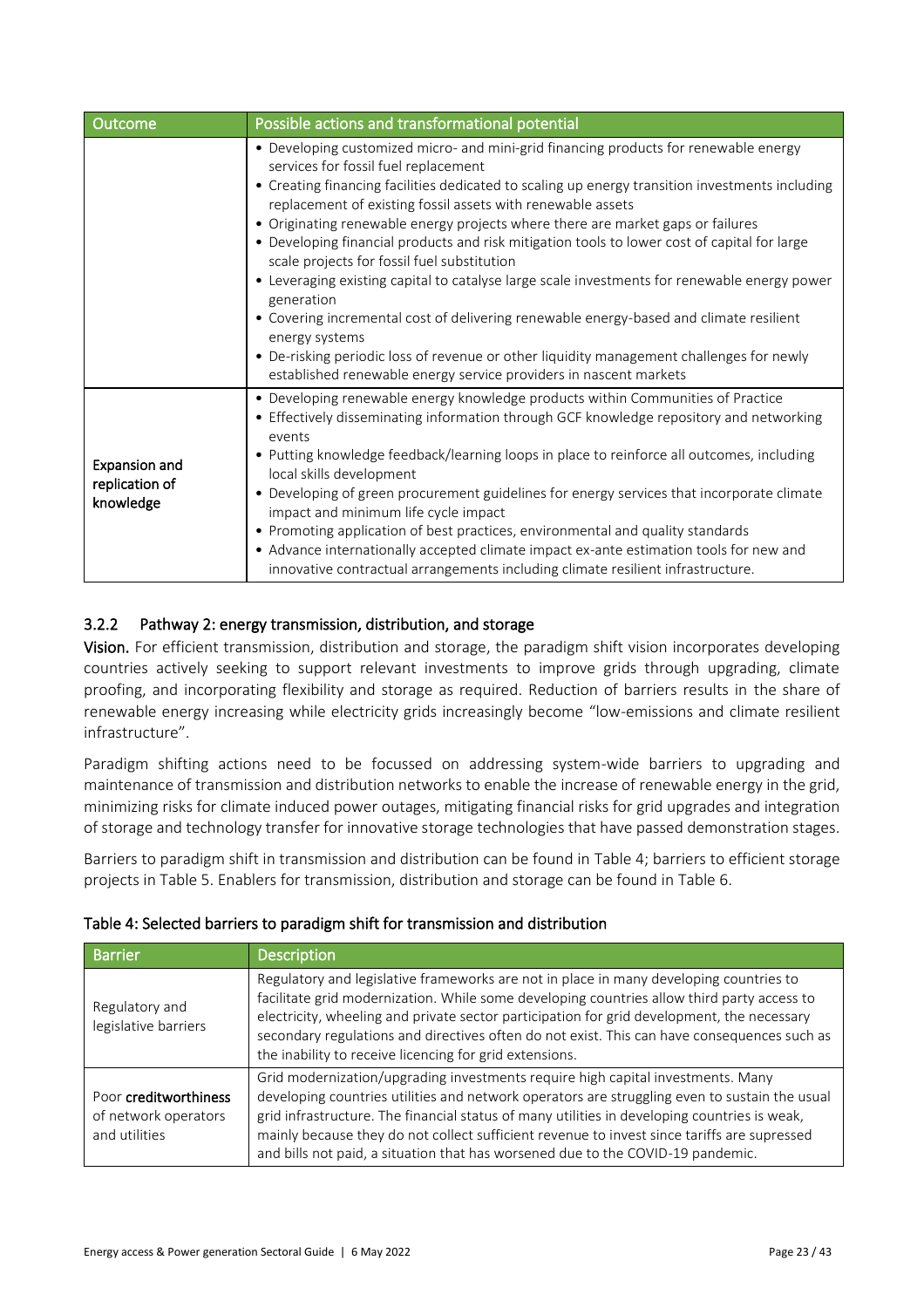| <b>Barrier</b>                                                                   | <b>Description</b>                                                                                                                                                                                                                                                                                                                                                                                                                                                                                                                                                                                                                      |
|----------------------------------------------------------------------------------|-----------------------------------------------------------------------------------------------------------------------------------------------------------------------------------------------------------------------------------------------------------------------------------------------------------------------------------------------------------------------------------------------------------------------------------------------------------------------------------------------------------------------------------------------------------------------------------------------------------------------------------------|
| <b>Electricity Industry</b><br><b>Barriers</b>                                   | Even though there are some initiatives in the direction of modernization of grids, the vision<br>of grid modernization is not commonly institutionalized. Incumbents' vertical role in the<br>power industry, often including both generation and transmission business, may impede the<br>diversification of actors in developing economies. The electricity industry management is<br>affected by complex bureaucracies and frequently different players do not have the same<br>understanding and commitment grid modernisation. Because of historical organisational<br>structures stakeholders may work towards conflicting goals. |
| Lack of knowledge,<br>awareness and<br>technical expertise at<br>multiple levels | Many utilities and network operators are preoccupied with routine work and hence lag in<br>continuous learning and skill upgrading necessary for the design, planning and realisation of<br>upgrading and climate proofing of T&D infrastructure.                                                                                                                                                                                                                                                                                                                                                                                       |

## <span id="page-25-0"></span>Table 5: Selected barriers to paradigm shift for energy storage

| <b>Barrier</b>                                                                                                                                                                                                                                                                                                                                                                                                                                                                                                                                                          | <b>Description</b>                                                                                                                                                                                                              |  |  |
|-------------------------------------------------------------------------------------------------------------------------------------------------------------------------------------------------------------------------------------------------------------------------------------------------------------------------------------------------------------------------------------------------------------------------------------------------------------------------------------------------------------------------------------------------------------------------|---------------------------------------------------------------------------------------------------------------------------------------------------------------------------------------------------------------------------------|--|--|
| Poor technology cost<br>competitiveness under<br>local conditions                                                                                                                                                                                                                                                                                                                                                                                                                                                                                                       | While electricity storage costs are rapidly decreasing, many technologies remain costly and<br>require support to make them competitive, particularly in developing country contexts.                                           |  |  |
| In markets where transmission, distribution and generation are separately managed there<br>are often regulatory challenges to deploy storage since the services it provides cover<br>Policy uncertainty<br>segregated functions. For vertically integrated electricity markets challenges include lack of<br>around existing<br>mandate and targets, and market designs that allow stakeholders to benefit from storage.<br>regulations<br>New regulatory structures need to be created that encourage and enable distribution-level<br>assets to provide key services. |                                                                                                                                                                                                                                 |  |  |
| Poor creditworthiness<br>(of network operators<br>and utilities)                                                                                                                                                                                                                                                                                                                                                                                                                                                                                                        | Institutional and market organisation barriers include limitations in credit quality, corporate<br>governance, management and operational history for network operators and utilities<br>outlook.                               |  |  |
| Standards and codes                                                                                                                                                                                                                                                                                                                                                                                                                                                                                                                                                     | Interconnection standards need to be redesigned to facilitate integration of storage into<br>networks, bidding parameters need to be developed, new market products need to be<br>created, and grid codes need to be developed. |  |  |

## <span id="page-25-1"></span>Table 6: Possible actions to support paradigm shift for transmission, distribution and storage

| Outcome                                         | Possible actions and transformational potential                                                                                                                                                                                                                                                                                                                                                                                                                                                                                                                                                                                                                                                                                                                                                                                            |  |  |
|-------------------------------------------------|--------------------------------------------------------------------------------------------------------------------------------------------------------------------------------------------------------------------------------------------------------------------------------------------------------------------------------------------------------------------------------------------------------------------------------------------------------------------------------------------------------------------------------------------------------------------------------------------------------------------------------------------------------------------------------------------------------------------------------------------------------------------------------------------------------------------------------------------|--|--|
| Transformational<br>planning and<br>programming | • Supporting planning and programming for efficient and climate proof T&D and storage<br>• Encouraging energy T&D and storage planning, deep decarbonization planning and long-<br>term modelling, along with financial planning in GCF country programmes<br>• Supporting market rules development for auxiliary and flexibility services that can unlock<br>private investments<br>• Supporting market rules and regulations that enable island operation of integrated<br>renewable energy-based distribution networks<br>• Supporting financial planning by countries to scale up investment in efficient and climate<br>proof T&D and storage.                                                                                                                                                                                        |  |  |
| Catalysing climate<br>innovation                | • Supporting and mobilizing new forward looking contract models, including public private<br>partnerships, with major load clusters for optimising power factor, flexibility, storage, and<br>demand-response measures for higher volumes of renewable share, including with green<br>hydrogen as well as aggregation mechanisms where useful<br>• Supporting development of cost-efficient offshore transmission, sea-cables and<br>optimisation of large offshore RE park solutions<br>• Supporting addressing of curtailment and dispatch issues as well as regional power<br>markets for renewable energy trade to increase power pooling volumes<br>• Support improvements in multiple storage technologies to avoid single market reliance<br>and help developing countries to develop local skills for manufacturing, assembly, and |  |  |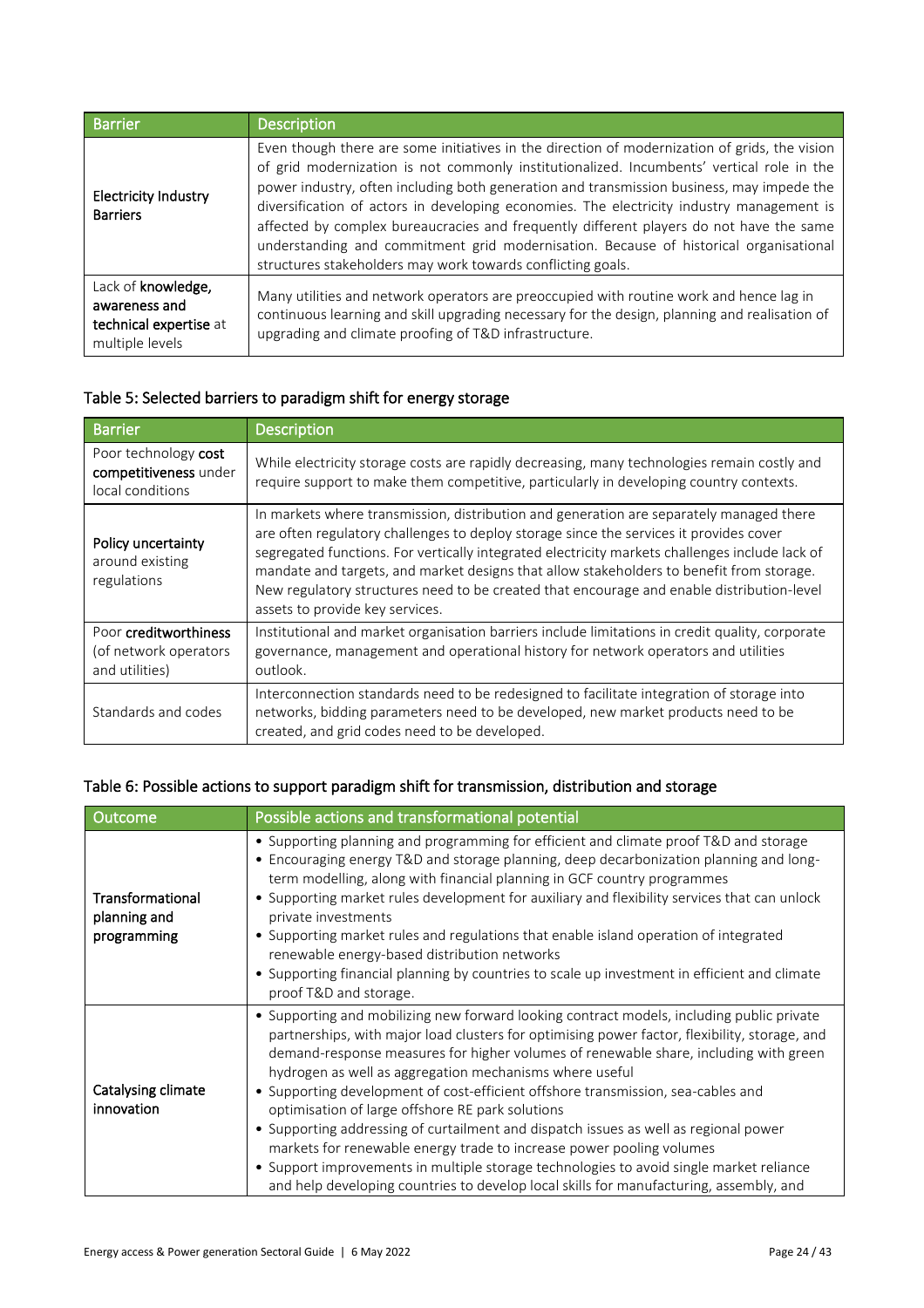| Outcome                                             | Possible actions and transformational potential                                                                                                                                                                                                                                                                                                                                                                                                                                                                                                                                                                                                                                                                                                                                                                                                                                                                                          |  |  |
|-----------------------------------------------------|------------------------------------------------------------------------------------------------------------------------------------------------------------------------------------------------------------------------------------------------------------------------------------------------------------------------------------------------------------------------------------------------------------------------------------------------------------------------------------------------------------------------------------------------------------------------------------------------------------------------------------------------------------------------------------------------------------------------------------------------------------------------------------------------------------------------------------------------------------------------------------------------------------------------------------------|--|--|
|                                                     | operations of storage technologies, to reduce costs and improve local implementation,<br>disposal and recycling<br>• Providing risk mitigation capital and promoting technological innovation in nascent as well<br>as advanced markets<br>• Supporting investments in innovations in low emissions, climate resilient grid<br>infrastructure technology to reduce losses, introduce digitalization, advanced system<br>operation methods, new materials and technologies, including new storage technologies<br>• Support voluntary carbon markets for facilitating that private sector financing/IPP's can<br>contribute to investments in grid enhancements.                                                                                                                                                                                                                                                                          |  |  |
| Mobilisation of<br>investment at scale              | • Creating facilities dedicated to scaling up efficient T&D and storage investments for large<br>scale RE integration<br>• Supporting large scale investment in "green grids", on-grid storage and grid flexibility<br>through sequencing of risk to leverage national and private capital<br>• Supporting financing for demand response and smart grid technologies to integrate<br>flexibility services from charging of electric vehicles, desalination plants, industries and<br>other loads<br>• Taking anchor investment positions in early deployment/piloting stage of new scalable<br>technologies/sectors<br>• Originating energy storage projects where there are market gaps<br>• Participating in syndication for large scale T&D or storage deals that clearly demonstrate<br>the potential for low emission pathways<br>• Mobilizing financing for new business models for T&D and storage services for "green"<br>grids. |  |  |
| <b>Expansion and</b><br>replication of<br>knowledge | • Developing grid flexibility knowledge products within Communities of Practice<br>• Developing grid codes and knowledge transfer to grid operators for highly flexible grid<br>operations<br>• Effectively disseminating information through GCF knowledge repository and networking<br>events<br>• Putting knowledge feedback/learning loops in place to reinforce all outcomes<br>• Promoting application of best practices, environmental and quality standards.<br>• Advancing internationally accepted climate impact ex-ante estimation tools for grid<br>capacity, flexibility, and storage within the grid.                                                                                                                                                                                                                                                                                                                     |  |  |

#### <span id="page-26-0"></span>3.2.3 Pathway 3: promoting access to modern renewable energy

Vision. For access to modern renewable energy, the paradigm shift vision is a balance between developing countries creating investment friendly environments dedicated to solving the problem of energy access and actively designing and implementing transformational renewable energy access interventions. These systemic changes will result in the rates of energy access increasing significantly. Both access and demand increase as customers climb the "energy ladder" and increasingly use *renewable* energy. An increasing number of investors will find low carbon rural energisation to be a commercially viable activity.

Paradigm shifting actions need to address systemic barriers to modern renewable energy access, mitigating financial risks for modern renewable energy access projects and programmes as building blocks in future fossil free systems, and delivery of innovative business models and technologies that have passed the demonstration stage. Attention to ensuring fair, transparent and non-exploitative supply chains ensuring that materials and products minimise life cycle costs and externalities and maximise benefits and climate neutrality for all.

#### Barriers and enablers to paradigm shift in energy access projects can be found i[n](#page-27-0)

[Table 7](#page-27-0) an[d Table 8.](#page-27-1)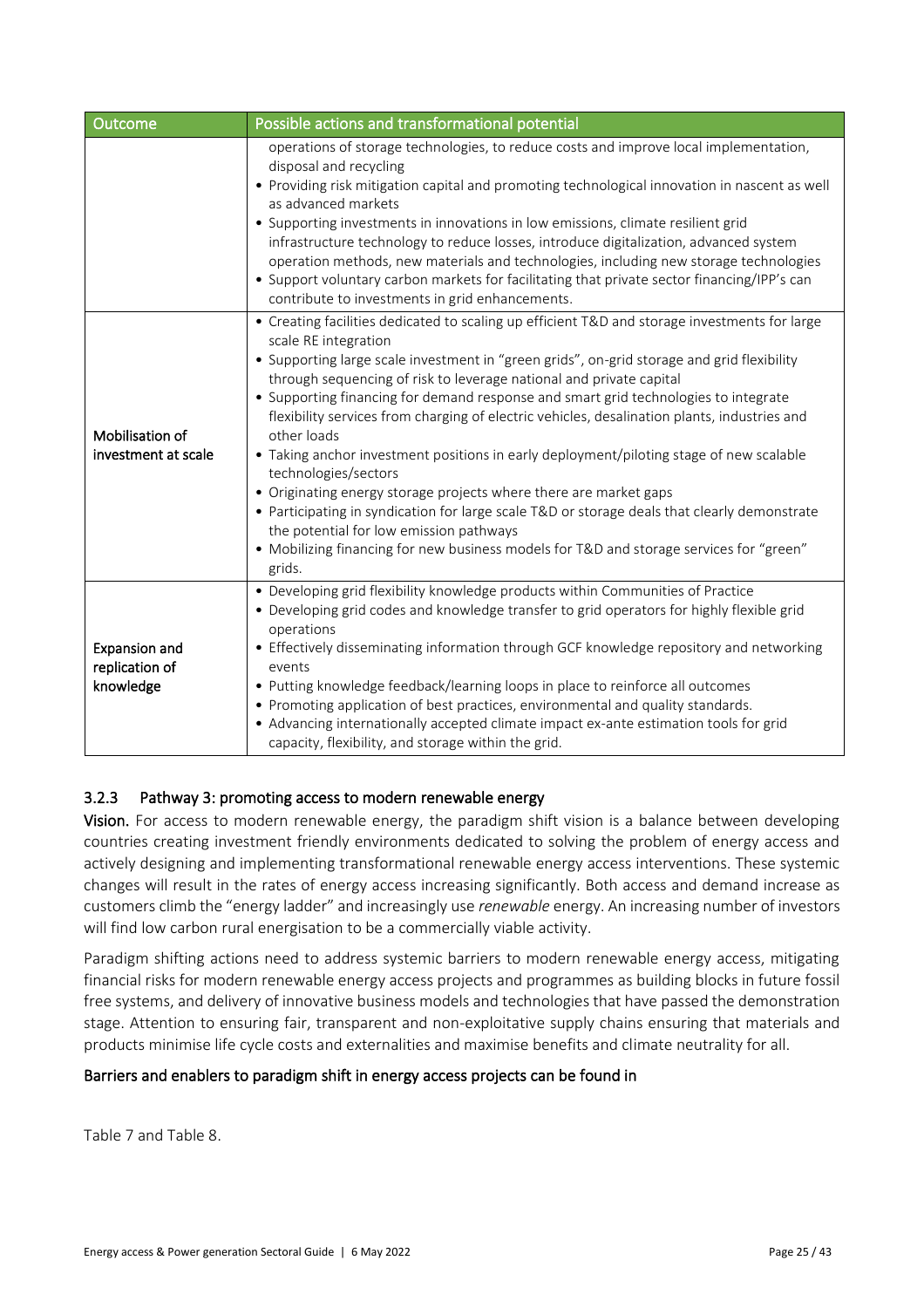<span id="page-27-0"></span>

| Table 7: Selected barriers to paradigm shift in access to renewable energy |  |
|----------------------------------------------------------------------------|--|
|----------------------------------------------------------------------------|--|

| <b>Barrier</b>                                                                                                                                                                                                                                                                                                                                                       | <b>Description</b>                                                                                                                                                                                                                                                                                                                                   |  |  |
|----------------------------------------------------------------------------------------------------------------------------------------------------------------------------------------------------------------------------------------------------------------------------------------------------------------------------------------------------------------------|------------------------------------------------------------------------------------------------------------------------------------------------------------------------------------------------------------------------------------------------------------------------------------------------------------------------------------------------------|--|--|
|                                                                                                                                                                                                                                                                                                                                                                      | Many factors limiting the technology competitiveness arise from the regulatory<br>environment, from market distortions such as high fossil fuel subsidies to uncertainty or<br>inflexibility in electricity tariff regulations.                                                                                                                      |  |  |
| Poor technology cost<br>competitiveness                                                                                                                                                                                                                                                                                                                              | Some cost drivers are common to both developing and developed countries. For example,<br>decentralised renewable energy projects have high due diligence costs due to the small size<br>of projects. Cost is also an important factor given the isolated nature of communities and in<br>some cases low population density.                          |  |  |
| A challenge for investors is the lack of reliable data: at national and regional levels there is<br>limited access to grid expansion plans, and at the site level there is little data available to<br>Insufficient data and<br>make investment decisions, particularly as it relates to market potential, and community<br>market linkages<br>needs and priorities. |                                                                                                                                                                                                                                                                                                                                                      |  |  |
| A specific issue facing all off-grid projects is the risk of stranded assets if a location is<br>Risk of stranded assets<br>connected to the national grid, leading to obsolescence of the off-grid technology.                                                                                                                                                      |                                                                                                                                                                                                                                                                                                                                                      |  |  |
|                                                                                                                                                                                                                                                                                                                                                                      | A lack of social acceptance can create significant barriers to adoption of new technologies.<br>Social barriers related to the ability to pay and willingness to pay can be significant but can<br>be addressed by business models that allow affordable services to the recipients and<br>matches their cash flow.                                  |  |  |
| Social acceptance                                                                                                                                                                                                                                                                                                                                                    | Some acceptance barriers come about because of a lack of awareness and can be addressed<br>through information provision. Others represent human rights issues that must be<br>addressed to reduce or remove this barrier in the same way as for other investments in<br>infrastructure.                                                             |  |  |
|                                                                                                                                                                                                                                                                                                                                                                      | Lack of trust in the technology, due to substandard products in the market and lack of<br>stringent quality standards for the systems is also an issue in many markets.                                                                                                                                                                              |  |  |
| Lack of technical<br>expertise at multiple<br>levels                                                                                                                                                                                                                                                                                                                 | Barriers include lack of awareness about renewable energy amongst consumers, end users<br>and residents; specific technical skills such as those needed for primary energy resource<br>assessment, plant design, installation, operation and maintenance; and lack of policy<br>expertise at various levels of government and in the private sector. |  |  |
| Lack of working capital and affordable finance to cover high start-up costs associated with<br>off-grid energy businesses, and a lack of consumer finance, preventing large scale adoption<br>Access to finance<br>of renewable energy equipment.                                                                                                                    |                                                                                                                                                                                                                                                                                                                                                      |  |  |

# <span id="page-27-1"></span>Table 8: Possible actions to support paradigm shift for access to renewable energy

| <b>Outcome</b>                                  | Possible actions and transformational potential                                                                                                                                                                                                                                                                                                                                                                                                                                                                                                                                                                                                                                                                                                                       |  |  |  |
|-------------------------------------------------|-----------------------------------------------------------------------------------------------------------------------------------------------------------------------------------------------------------------------------------------------------------------------------------------------------------------------------------------------------------------------------------------------------------------------------------------------------------------------------------------------------------------------------------------------------------------------------------------------------------------------------------------------------------------------------------------------------------------------------------------------------------------------|--|--|--|
| Transformational<br>planning and<br>programming | • Supporting strategic, long-term energy planning that integrates power systems, energy<br>access and climate goals<br>• Encouraging access to renewable energy in planning, long-term modelling, along with<br>financial planning<br>• Establish cross sector dialogues to capture long term demand scenarios<br>• Supporting countries to raise their renewable energy access ambitions in NDCs<br>• Supporting the set-up of policy and regulatory reforms in renewable energy access (e.g.,<br>RE rural concessions, mini-grid regulations, policies related to the arrival of the national<br>grid, RE Access target setting in NDCs)<br>• Promoting actions including local community engagement and consultations when<br>designing energy access initiatives. |  |  |  |
| Catalysing climate<br>innovation                | • Implementing transformational business models for electrification of rural cooking based<br>on renewable energy, also considering aggregation mechanisms as realistic                                                                                                                                                                                                                                                                                                                                                                                                                                                                                                                                                                                               |  |  |  |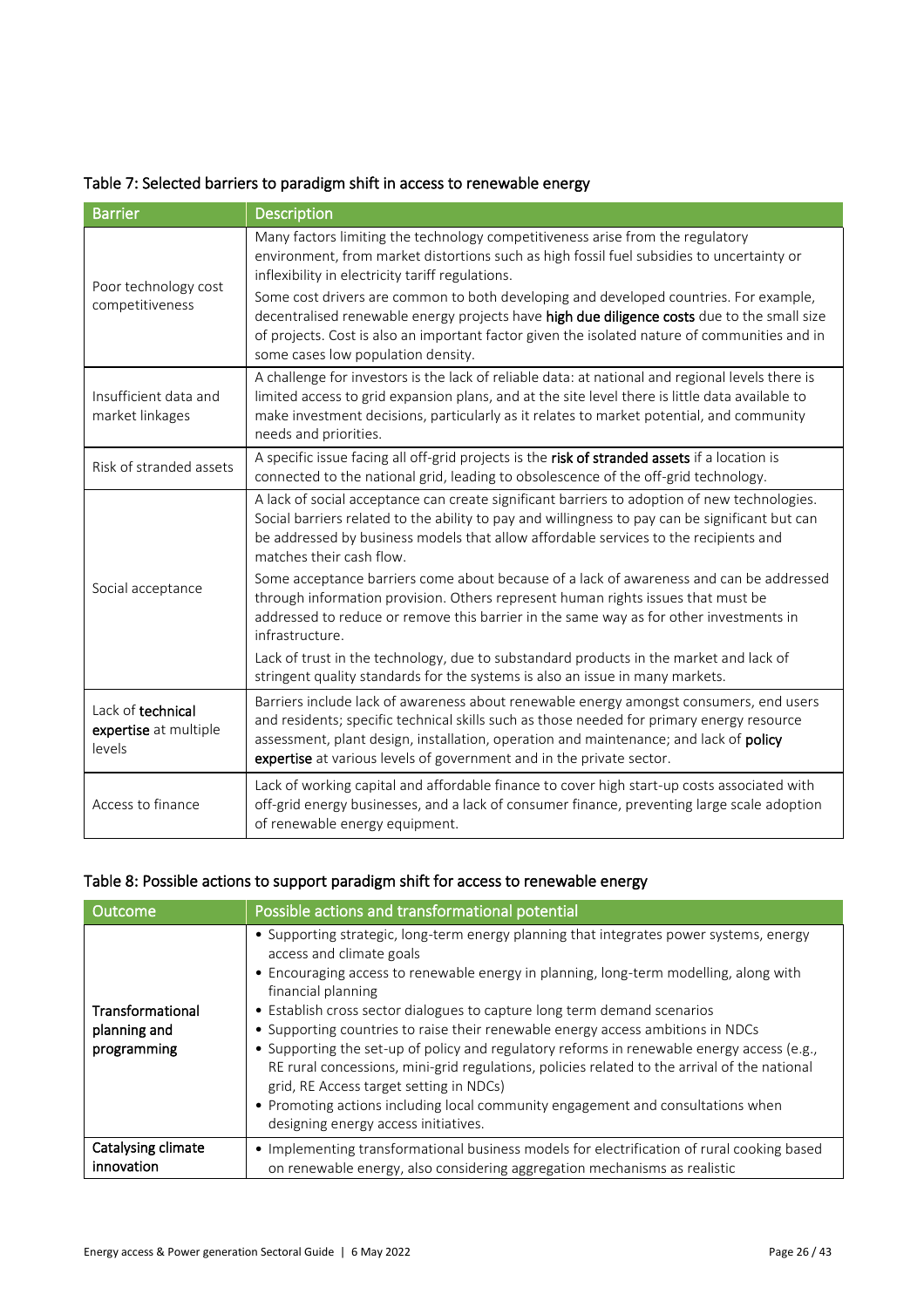| Outcome                                             | Possible actions and transformational potential                                                                                                                                                                                                                                                                                                                                                                                                                                                                                                                                                                                                                                                                                                                                                                                                                                                                                                                                                                                                          |  |  |  |  |
|-----------------------------------------------------|----------------------------------------------------------------------------------------------------------------------------------------------------------------------------------------------------------------------------------------------------------------------------------------------------------------------------------------------------------------------------------------------------------------------------------------------------------------------------------------------------------------------------------------------------------------------------------------------------------------------------------------------------------------------------------------------------------------------------------------------------------------------------------------------------------------------------------------------------------------------------------------------------------------------------------------------------------------------------------------------------------------------------------------------------------|--|--|--|--|
|                                                     | • Supporting innovative business models that provide tailored, energy services for<br>productive uses of electricity (e.g., cooling, processing, milling, graining, vacuum-<br>packaging) with high/acceptable standards made transparent<br>• Promoting shared risk business models or leasing arrangements to enable access to<br>machinery and equipment for productive and value adding electricity uses, including<br>prosumer business models for distributed energy that may be considered for grid inclusion<br>• Supporting business models, including public private partnerships, with anchor customers<br>e.g., commercial enterprise, public services or humanitarian agency as core customer<br>• Funding innovative and impactful renewable energy access technologies including to<br>address last-mile electrification for remote, disbursed populations, also considering<br>aggregation mechanisms as realistic<br>• Supporting community or cooperative level energy projects or similar collective business<br>and financial models |  |  |  |  |
| Mobilisation of<br>investment at scale              | • Improving business models including linkages with partners such as digital financial service<br>providers<br>• Supporting credit lines for energy access models that are linked to food production,<br>health, education, or others<br>• Unlocking local financial institution or commercial finance for low emission energy access<br>projects, including securitization of renewable energy investments to unlock private<br>capital<br>• Capitalizing of rural energy funds<br>• Originating aggregated energy access programmes<br>• Recycling debt/equity capital as appropriate to support wider access to renewable energy<br>• Covering incremental cost of delivering resilient energy services based on renewables<br>• Addressing liquidity risks for small scale service providers through creation of special<br>purpose funds for common goals                                                                                                                                                                                           |  |  |  |  |
| <b>Expansion and</b><br>replication of<br>knowledge | • Developing renewable energy access knowledge products within Communities of Practice<br>• Effectively disseminating information through GCF knowledge repository and networking<br>events<br>• Putting knowledge feedback/learning loops in place to reinforce all outcomes<br>• Promoting application of best practices, environmental and quality standards and<br>consumer protection principles<br>• Promote local skills development and local customers' more informed articulation of<br>aspects on quality service provision<br>• Advancing internationally consented methods for estimating causality between energy<br>access and climate resilience                                                                                                                                                                                                                                                                                                                                                                                         |  |  |  |  |

# <span id="page-28-0"></span>4 FINANCING PARADIGM SHIFTING PATHWAYS

GCF has a critical role to play in providing finance, particularly through de-risking instruments and in countries where markets are nascent or less mature.

GCF has a comparative advantage in financing renewable energy in developing countries that are highly indebted since its primary aim is to de-risk investments through concessional finance at its point of greatest need. GCF is uniquely positioned in that it follows a country driven delivery model and can take on higher financial risks to catalyse renewable energy and energy access projects. This unique financial mandate enables GCF to pioneer investments in developing countries and to deploy donor finance in highly innovative ways.

This section provides an overview of GCF financing trends, models, and opportunities to catalyse and scale up public and private investment in support of the paradigm shift identified in Section 3. The section motivates developed countries to provide the financing needed to support the energy transition through GCF projects for developing countries.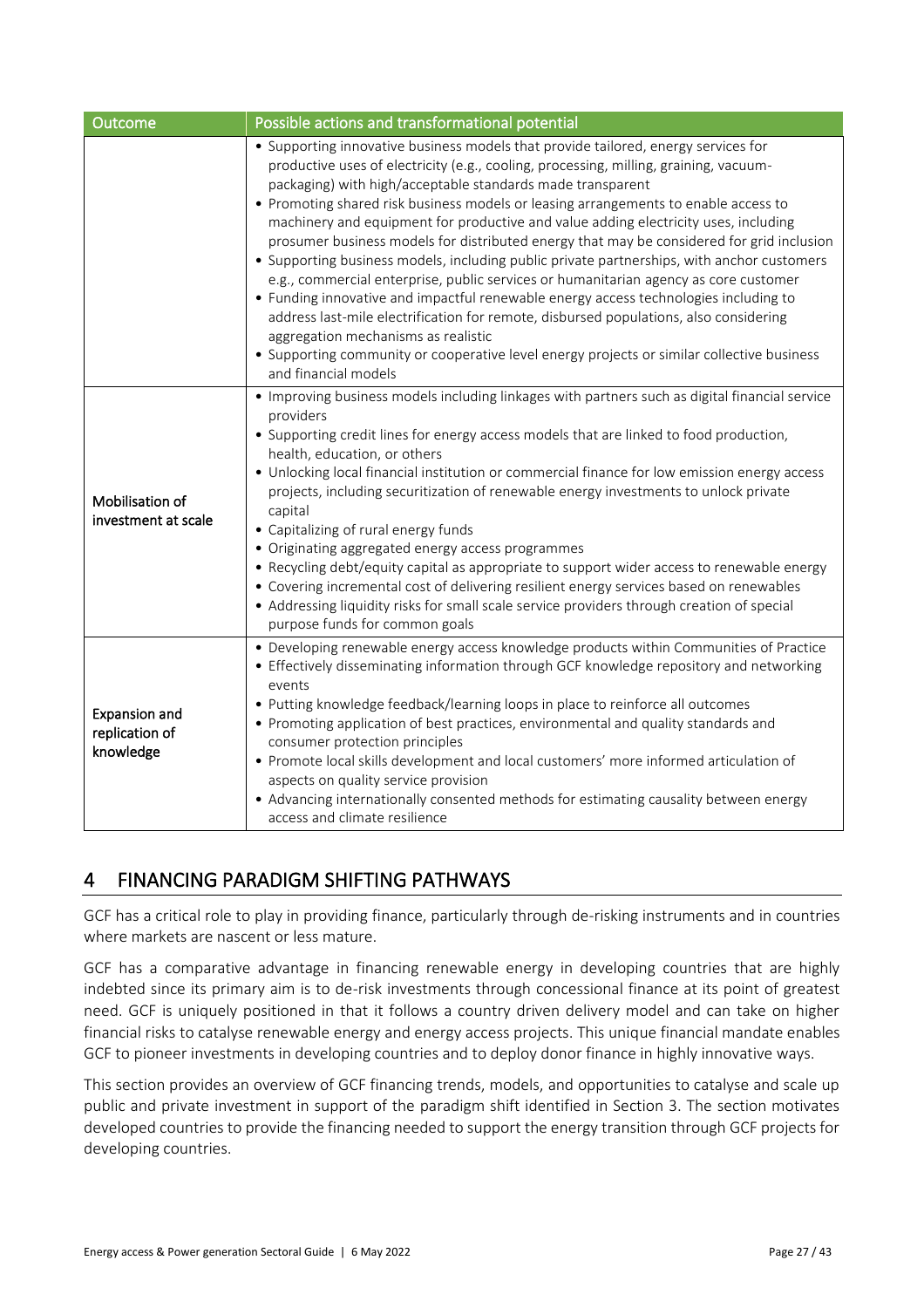## 4.1 Financial barriers

In Section 3, we discussed barriers to the scale-up of renewable energy and energy access, including barriers in enabling environment (for example policies and regulations), institutional and market environment, as well as institutional capacity and awareness barriers. These barriers result in higher risks for financiers and, consequently, they either seek a higher rate of return for their investments or are unwilling to invest.

The most common financial barriers in projects submitted to GCF and delivering impact in the result area "Low Emissions Energy Access and Power Generation", are cited by over 80% of approved projects in the GCF portfolio<sup>29</sup> and they are:

- Short tenor of commercial loans (over 50% of projects mentioning this barrier)
- Need for financial incentives (50%)
- High up-front cost of renewable energy technologies (40%)
- Lack of private financing (35%)
- High interest rates on loans (35%)

To deliver a paradigm shift, GCF financial resources should be tools to address the policy, market and financial barriers in a systemic way and not just as a source of funding to deliver an investment project. Proposals should examine the broad range of GCF investment criteria prior to selecting financial instruments.

#### 4.2 GCF financial instruments for low emissions energy access and power generation projects

During GCF 1, focus will be on scaling up and leveraging more private capital within mature fields of technology with a view to reaching NDC targets and beyond for 2030 based on the visions as presented in section 3 and ultimately the vision of net zero GHG emissions by 2050. A key for financing these visions is adopting or preparing the grounds for a higher degree of debt financing. A foundation for this will be the local sector preparedness and clarity as regards long term plans, regulations, reforms, budgeting, and sequential implementation priorities that contribute to de-risking investments.

As a foundation for developing strong and paradigm shifting funding proposals, GCF provides grants for countries' readiness and preparatory activities and technical assistance, such as the preparation or strengthening of low-emission development strategies or plans, NAMAs, NAPs, and NAPAs, as well as for incountry GCF-related institutional strengthening, refer to [the readiness and preparatory support guidebook.](https://www.greenclimate.fund/document/readiness-and-preparatory-support-guidebook) Many of the energy sector transition actions mentioned in section 3 regarding transformational planning and programming can be supported by readiness activities, also to establish a proper energy sector resource mapping and monitoring to support strategic programming and monitoring of trends as well as to establish baselines for funding proposals.

Funding proposals (project and programmes), that are developed by GCF accredited entities can be micro-sized, below 10 million USD, and up to several hundred million USD.<sup>30</sup> If useful, AE's can access Project Preparation Funds (PPF) to prepare a more detailed ESS assessment, financial and economic modelling, better monitoring, or other. A funding proposal is assessed by the GCF Secretariat and the independent Technical Advisory Panel and is approved by the GCF Board.

A central part of justifying GCF proceeds is the presentation of the project's/programmes Theory of Change and articulation of the climate rationale. A baseline and a business-as-usual-scenario will be the basis of presenting how the alternative scenario (proposed activities) contribute to mitigation as well as adaptation. In the economic analysis, all costs and benefits are compared against a counterfactual scenario, which is the situation that would prevail in the absence of the project. The net benefits are calculated as the difference between the "with project" and "without project" scenarios. A complementing financial analysis shows the viability of the investment from different financing parties' perspective, also with and without GCF proceeds. A strong

 $\overline{a}$ 

<sup>&</sup>lt;sup>29</sup> According to a study and review of the portfolio made by E Co Ltd.

<sup>&</sup>lt;sup>30</sup> micro (< 10m million USD), small (10-50m USD), medium (50-250m USD) or large (> 250m USD).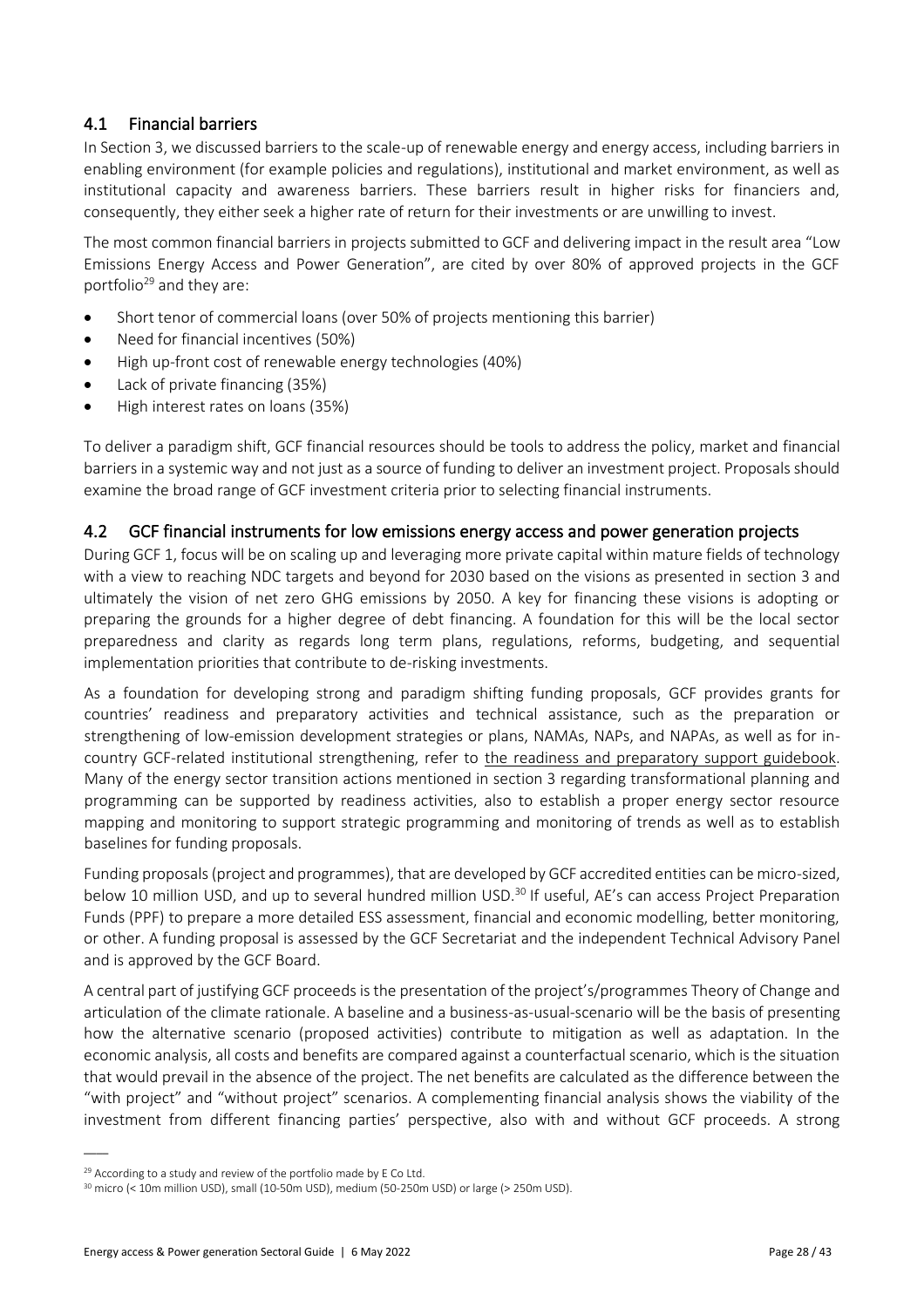argument for justification can be if a project has a high economic value (high climate impact), but poor financial returns without GCF proceeds and especially if the poor returns affect poor and vulnerable people.

Scenarios should be based on context specific insight, market studies, development plans and feasibility reports and will be the backbone of a successful proposal. For energy sector proposals, the business-as-usual scenario shall be clearly presented including transparency on any taxes or subsidies. For the alternative scenario, concessionality should be tailored to incremental cost or the risk premium required to make investments viable, or to cover specific activities.

GCF uses five key financial instruments, grants, reimbursable grants, loans, equity and guarantees. The following paragraphs outlines the available financial instruments followed by some *examples* of their application to the three priority pathways of this sector guide.

Concessionality can be applied to all GCF financial instruments and be extended to interventions in both the public and the private<sup>31</sup> sectors in several ways. For example, as a non-reimbursable grant (i.e., 100 per cent concessionality), as minimum concessionality for proposals using debt structures (loans), or as first loss shares in junior positions or the "anchor" portion in equity funds. GCF proceeds shall contribute the appropriate incentive to achieve the mitigation and adaptation impacts, with minimal market distortion.

For public proposals, grants should not displace investments that would otherwise have occurred, including for private sector investment. Overall levels of public debt in the recipient country should be considered so as not to encourage excessive indebtedness. For private proposals, terms are structured on a case-by-case basis to address specific barriers and based on the minimal concessionality principle. GCF will avoid crowding out other potential financiers but will support local financial institutions and aim to maximize leverage of co-financing and parallel financing, including private and public. GCF can combine its instruments as suitable and agreed with AEs, as long as the guiding principles are adhered to.

Non-reimbursable grants are typically used where there is no direct repayment (or reflow) mechanism such as local capacity-building and technical assistance. Non-reimbursable grants are appropriate as funds to spark the initiation of a new climate compatible pathway through short-term technical assistance, or in operations where a non-repayable capital expenditure or operational expenditure grant is most efficient. Grants will also be justified in countries where International Monetary Fund programmes limit sovereign borrowing.

Grant funded technical assistance within a funding proposal, may be focused on creating enabling environments through policies, regulations and standards, institutional and market environment development, as well as capacity building and awareness raising. The justification of grants for technical assistance and capacity building hinges on the presented overall transformational planning, including other parallel actions and financial contributions in the sector or more broadly and should contribute to the overall energy transition.

Grants can also be justified to promote universal access to energy among beneficiaries that have no access to date and with limited ability to pay, particularly in the climate vulnerable, least developed countries (LDCs), small island developing States (SIDS), and African States. Grants can also be justified for covering incremental costs for climate proofing energy infrastructure and for investments in Climate Resilient Infrastructure.

In addition, a reimbursable grant could be used to finance activities that have some revenue generation potential, but for which the magnitude or exact timing could not be accurately estimated at the time of project/programme development, and in cases where a country could not take on additional debt owing to the fiscal situation.

Concessional loans are debt instruments that have more favourable terms for borrowers than otherwise accessible on the financial market– such as a longer loan tenor, extended grace periods, and lower interest rates. Concessional loans are typically appropriate for reflow-generating private sector clients or established

<sup>31</sup> A project could be considered private when all financial resources that are provided for its implementation from financing entities are more than 50 per cent owned and/or controlled by private shareholders. A project could be considered public if all financial resources, other than the GCF proceeds, that are provided for its implementation from the public sector or entities are more than 50 per cent owned and/or controlled by the public sector.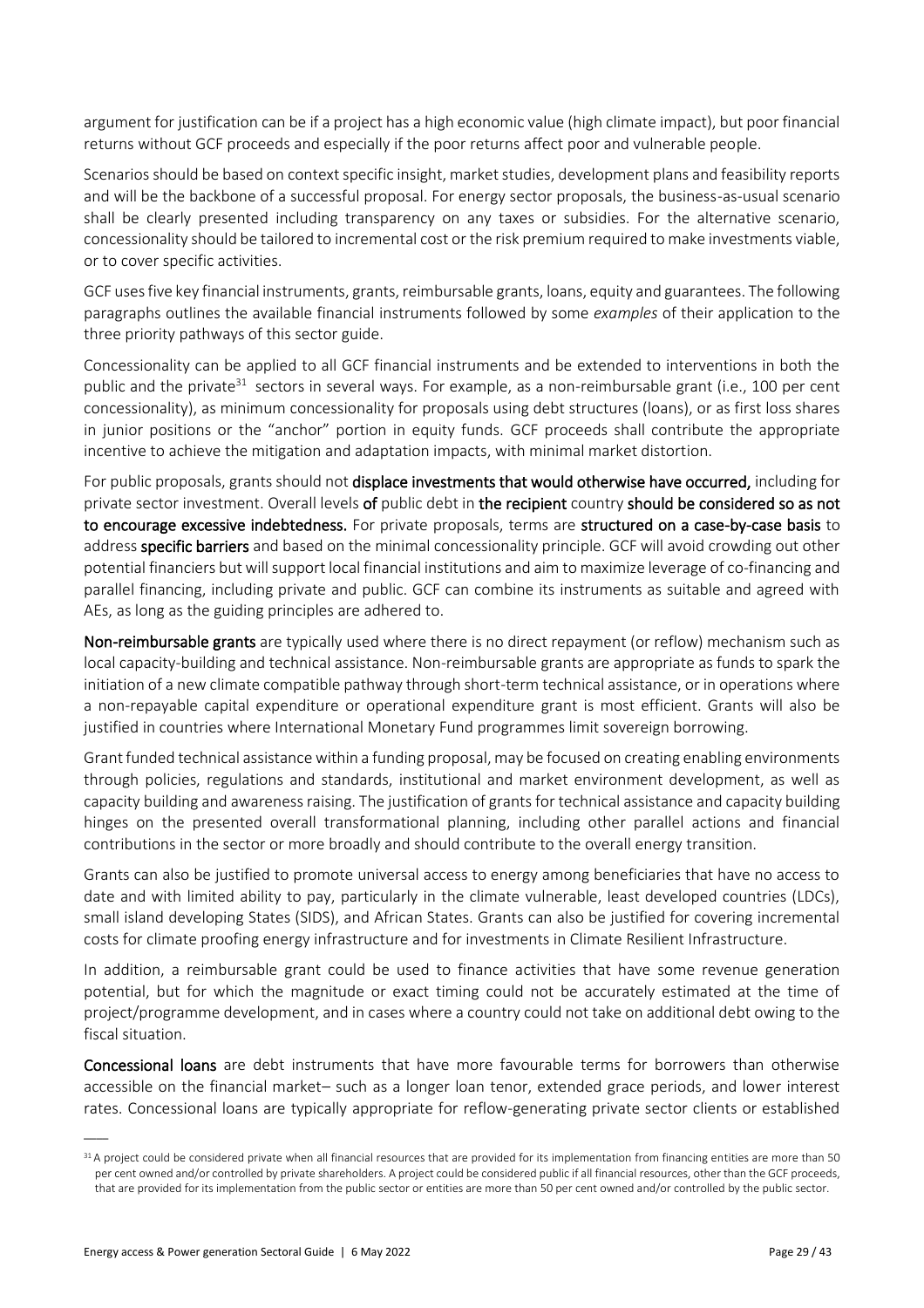sub-sovereign clients with revenue-generating operations (e.g., utilities). Terms can vary and can include belowmarket rates, as well as longer tenors and grace periods.<sup>32</sup>

Commercial loan terms are structured on a case-by-case basis. A concessional, commercial loan can have different seniorities (senior, *pari passu*, subordinated) and may have a lower interest rate compared with that prevailing in the market, with generally longer tenors and grace periods before the first repayment, as well as facilitation of more flexible terms.

Equity from GCF can provide a capital base for operations and reduce investment risks for other investors.

Guarantees are part of a group of de-risking instruments that are used to reduce the perceived risk-reward profile of an investment and thus encourage others to invest. Different types of guarantees can be bank guarantee, partial risk guarantee, revenue risk guarantee/off-taker guarantee or portfolio guarantee.

Investing in the sustainable and paradigm shifting energy pathways in developing countries should be viewed against the backdrop of suppressed demand and surge for power resulting from more people needing access to electricity and each individual customer increasing demand when climbing the energy ladder. Investments in supply can help avoid the lock-in of incumbent solutions such as fossil fuel combustion in thermal power plants and stand-alone diesel gensets. The additionality and impact of an intervention will, thus, include both providing more access, contributing to climate mitigation as well as climate resilience and climate adaptation.

GCF can support debt for climate swaps. This is an innovative funding mechanism that combine debt relief with climate action support. An indicative implementation structure for such a mechanism is centred on a threeparty assignment agreement subject to which a creditor country contributes funds to GCF that are converted into climate project proceeds, to be complemented by additional project funding (equity, loans, grants) from co-financiers. A swap can lead to more resources for climate project financing and debt relief, and it can support local currency funding as well as an overall higher concessionality in the project funding mix.

GCF can support non-reimbursable funds in revolving funds with a view to pace up the paradigm shift and to reinvest funds as the surge for more sustainable and climate compatible energy services grow in LDCs, SIDs and African States. In these markets where private actors are scarce, revolving funds may be an efficient way of using seed-funding grants to facilitate the involvement of private renewable sector investors or project developers. Within the public domains (which may also be dependent on development funding), there can be poor incentives mechanisms to finance and procure renewable energy options, due to limited annual budgets and or short planning horizons, even when the life cycle costs may be lower, and pay-back periods may not be long for renewable energy alternatives to diesel gensets.

## 4.3 Co-financing

 $\overline{\phantom{a}}$ 

GCF projects seek to incorporate co-financing where possible to maximise the impact of GCF funds, although there is no minimum amount of co-financing required. Co-financing is assessed in conjunction with other indicators and not as stand-alone targets, thus, for example, projects with a high impact potential and delivering a significant paradigm shift may potentially have lower levels of co-financing.

<sup>32</sup> GCF terms and conditions for outgoing concessional loans to the public sector: Major convertible currency, 20 or 40 years maturity; 5 or 10 years grace period; 2%-6.70% of initial principal for annual repayment; 0%-0.75% Interest; 0.25%-0.50% service fee per annum; up to 0.75% Commitment fee (per annum).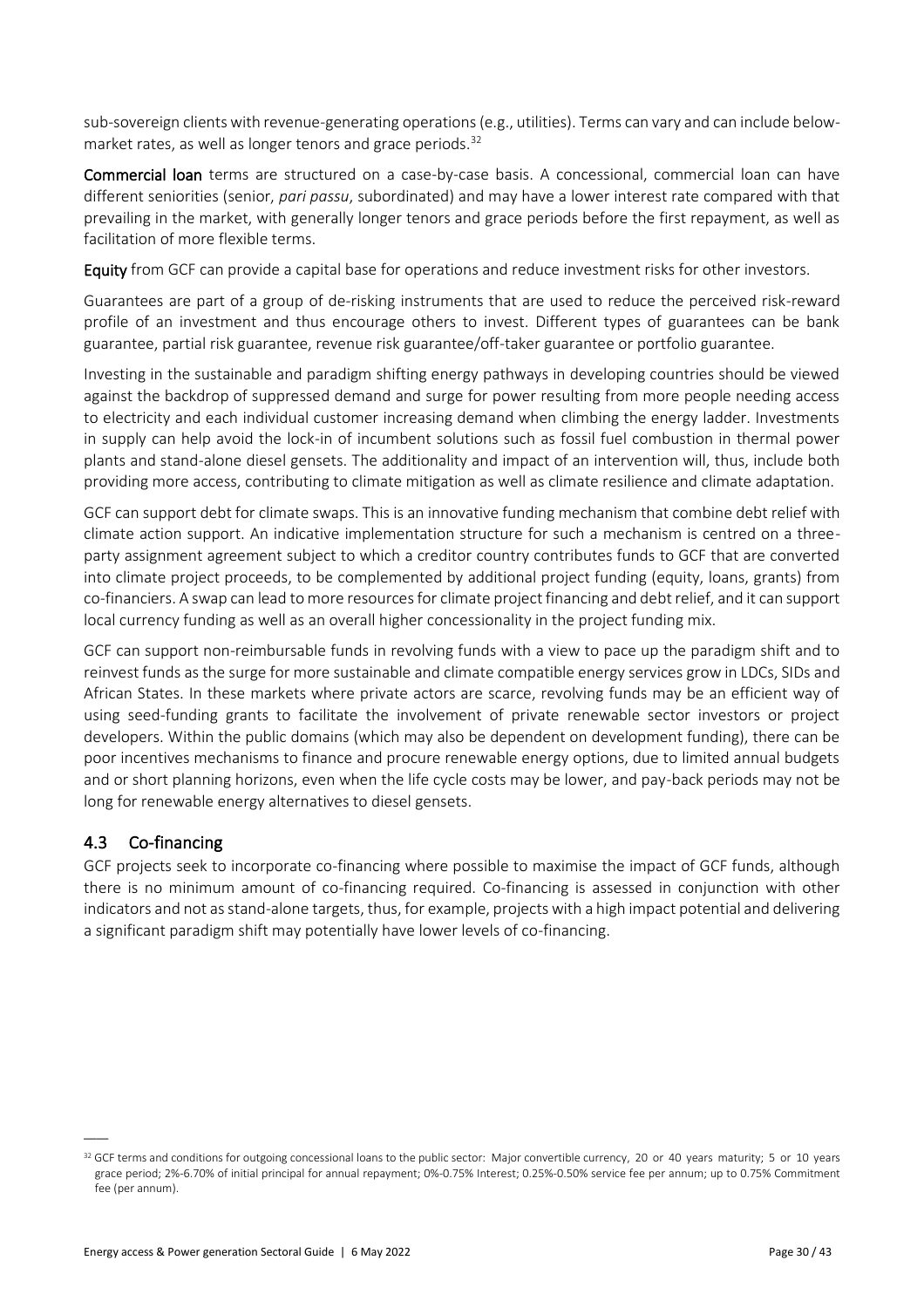# <span id="page-32-0"></span>5 CASE STUDIES

The following selected case studies are examples of transformative initiatives in different country contexts that illustrate projects that systematically address barriers for climate solutions in the energy result area.

| Theme:                 | Assist Indonesia in scaling up geothermal energy development by de-risking<br>investments in the sector |                       |                                                           |                           |
|------------------------|---------------------------------------------------------------------------------------------------------|-----------------------|-----------------------------------------------------------|---------------------------|
| Country:               | Indonesia                                                                                               | Project size:         | USD 410 $m$ (large) -<br>tranche 1                        |                           |
| Emission<br>reduction: | 112.2Mt                                                                                                 | <b>GCF</b> financing: | Senior loans: USD 7.5m<br>Reimbursable Grants:<br>Grants: | USD 90m<br>USD 2.5m       |
| EES category:          | Intermediary 1 (High)                                                                                   | Co-finance:           | Senior loans: USD 225m<br>Equity:<br>Loan:                | USD 60m<br><b>USD 25m</b> |
| Accredited entity:     | World Bank                                                                                              | Co-finance ratio:     | 75.6%                                                     |                           |
| Approved:              | October 2018                                                                                            | Completion:           | May 2030                                                  |                           |
| Information:           | https://www.greenclimate.fund/project/fp083                                                             |                       |                                                           |                           |

5.1 Case study 1: Indonesia Geothermal Resource Risk Mitigation Project

Impact potential. Indonesia's electricity sector is dominated by fossil fuels, and only 12.5% of its electricity generation comes from renewable energy. Indonesia has a geothermal potential comprising 40% of known reserves globally – approximately 29 GW. To date only 1.8 GW has been developed so there is significant potential for development of this energy source.

Country ambition. In 2015 at the COP21 in Paris, Indonesia committed through its Nationally Determined Contribution (NDC), to a 29 percent reduction of national greenhouse gas emissions by 2030. This translates into a target to increase the share of renewable energy in the power generation mix to 23 percent by 2026. It is planned that geothermal energy will contribute seven percentage points of the 23 percent, which is equivalent to adding 5.8 GW to the present 1.8 GW geothermal generation capacity. This would require investments in the order of US\$ 25 billion (assuming an average cost \$4.3 million per MW as per Indonesian experience), most of which would have to come from the private sector.

Barriers addressed. A key barrier to the development of Indonesia's high-potential geothermal sector is early stage exploration risk faced by geothermal developers.

Pathway to paradigm shift. The project consists of two components funded through two tranches that systematically address the barriers in the geothermal sector:

- Component 1: Geothermal resource risk mitigation in which a new Geothermal Resource Risk Mitigation Facility will be established, consisting of Public-Sector and Private-Sector Windows, providing geothermal developers debt financing for their resource confirmation drilling, through: (i) soft loans to public sector developers, and (ii) loans to private developers and the subscription of convertible bonds issued by private sector developers, to be used alongside their own equity. GCF is providing a funding package that employs senior concessional loans for the public sector, and reimbursable grants for the private sector. Where resources are confirmed, power plant development and exploitation drilling will then be financed by commercial and other financiers.
- Component 2: Technical assistance and capacity building finances a multi-year support programme to cover for incremental operating costs and enhance capacity in managing the Facility to build capacity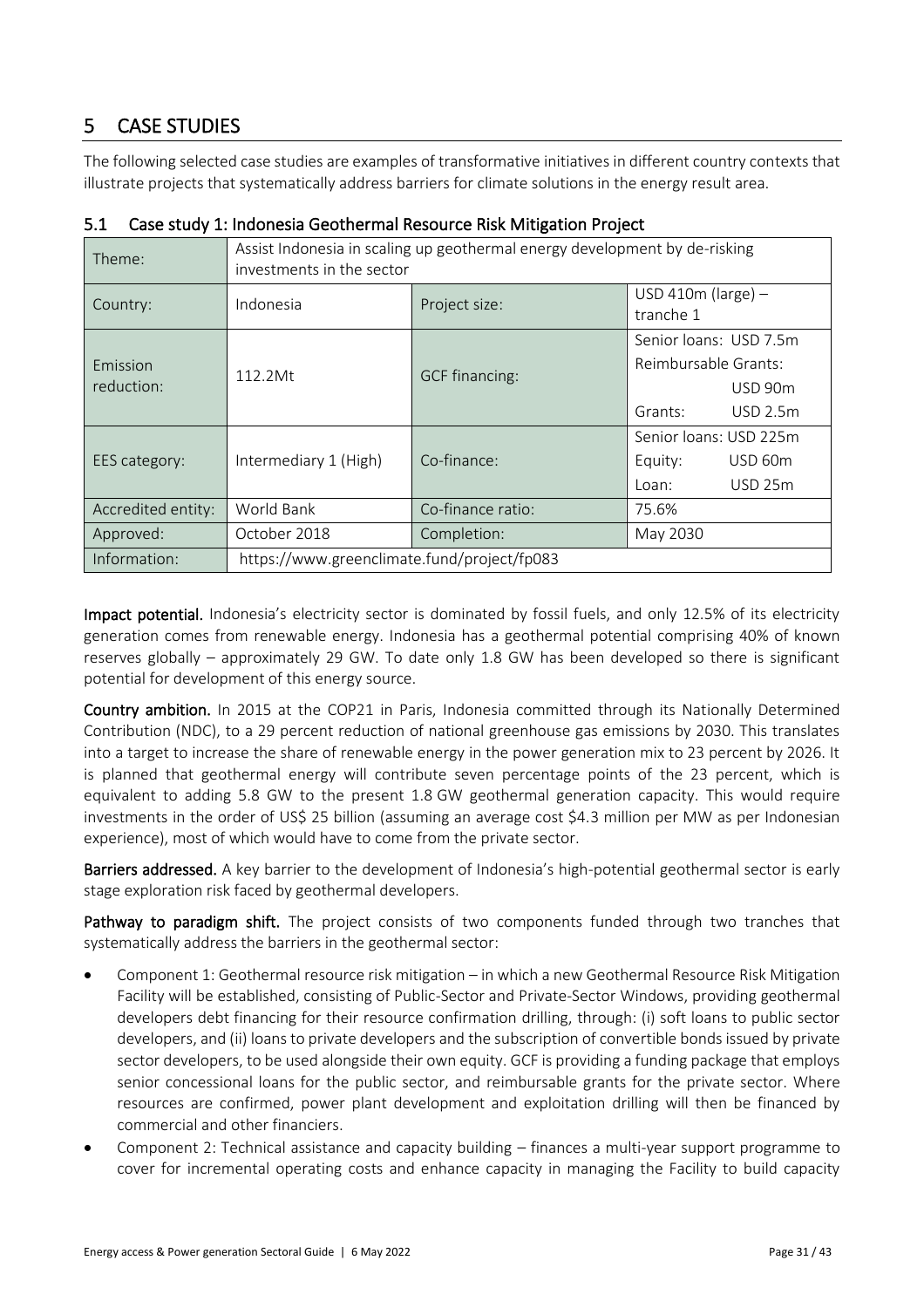within the key sector stakeholders and to provide technical assistance support towards improving the overall sector governance and investment climate for geothermal development in Indonesia.

Expected impacts. Overall, the project aims to develop 1 GW to 1.5 GW of geothermal energy, providing an estimated emissions reduction of 187-281 million tonnes of  $CO<sub>2eq</sub>$  over the lifetime of the generating assets. The project exemplifies the use of innovative finance to de-risk a sector with a high impact potential. It has the potential to *catalyse Indonesia's transition* to cleaner energy while meeting its growing energy needs.

| Theme:                 | Partnership with the West African Development Bank (BOAD) and the Government of<br>Mali to scale up rural electrification through solar photovoltaic mini grids |                       |                                              |  |  |
|------------------------|-----------------------------------------------------------------------------------------------------------------------------------------------------------------|-----------------------|----------------------------------------------|--|--|
| Country:               | Mali                                                                                                                                                            | Project size:         | USD 41.6m (small)                            |  |  |
| Emission<br>reduction: | 821.8kt                                                                                                                                                         | <b>GCF</b> financing: | Senior loans: USD 29.5m<br>USD 2m<br>Grants: |  |  |
| EES category:          | Category B (Medium)                                                                                                                                             | Co-finance:           | Senior loans: USD 10.1m                      |  |  |
| Accredited entity:     | <b>BOAD</b>                                                                                                                                                     | Co-finance ratio:     | 24.2%                                        |  |  |
| Approved:              | February 2019                                                                                                                                                   | Completion:           | February 2025                                |  |  |
| Information:           | https://www.greenclimate.fund/project/fp102                                                                                                                     |                       |                                              |  |  |

|  |  |  |  | 5.2 Case study 2: Mali solar rural electrification project |  |
|--|--|--|--|------------------------------------------------------------|--|
|--|--|--|--|------------------------------------------------------------|--|

**Impact potential<sup>33</sup>.** In Mali, 70% of the population lives in rural areas, and 80% of the rural population lacks electricity. Though Mali has a high potential for solar energy, grid extension to all is currently not feasible due to myriad technical and financial challenges. Thus, mini grids have the potential to bridge the energy access gap while greening Mali's electricity supply.

Country ambition. Under the Paris Agreement, Mali committed to reduce emissions in its energy sector by up to 31%. Its National Adaptation Plan of Action (NAPA) and 2011 national climate change policy and strategy feature renewable energy as a key component for achieving its climate targets.

Barriers addressed. Mali has weak planning processes, domestic financial institutions, and frameworks for public-private partnerships. Renewable energy technology has a high up-front cost and consumers cannot afford modern renewables without subsidies. There is limited human resource capacity in the sector, and a lack of research on impacts and market conditions challenges the ability to create a standardised programmatic approach to energy.

Approach to paradigm shift. The project has the following components:

- Component 1: Capacity building and technical assistance The project will support rural electrification institutions through training and sharing lessons learned. It will provide technical assistance to operations and maintenance companies that will operate the mini-grids.
- Component 2: Installing solar mini-grids This component will install mini-grids in 70 different localities. With a mix of grants and highly concessional loans, the project takes a public-private partnership approach wherein the government owns the mini-grids, while a competitive bidding process will determine the private sector actors responsible for their construction, maintenance, and operation.
- Component 3: Providing microfinance for productive use of electricity The project will partner with local financial institutions to provide small loans to consumers who wish to purchase tools and appliances that

 $\overline{a}$ 

<sup>33</sup> The Mali solar rural electrification project focussed on monitoring mitigation impact only. Moving forward, GCF will value that energy supply and access projects also consider climate resiliency aspects and monitor climate adaptation.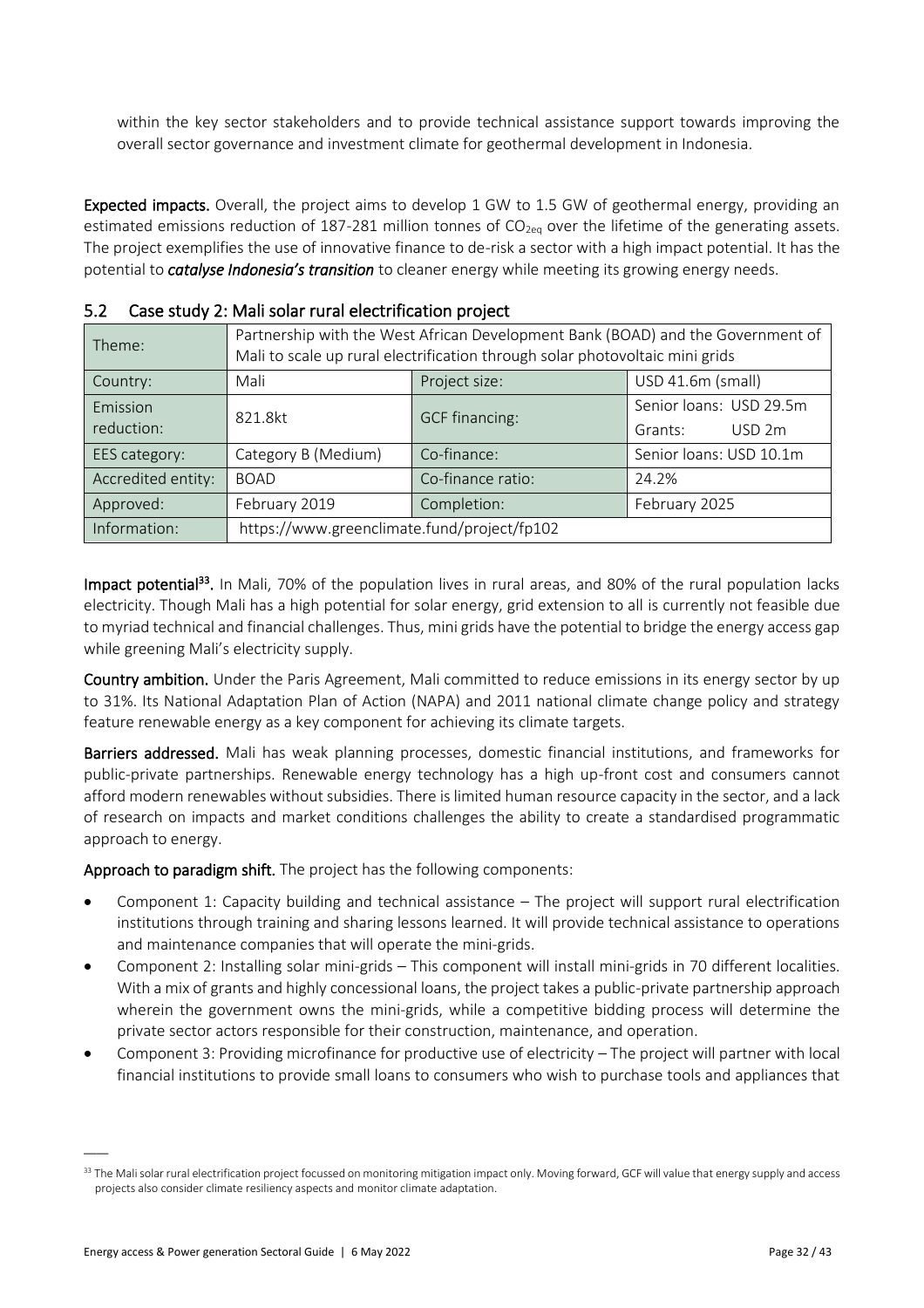use electricity to improve economic productivity, such as refrigeration, processing of agricultural products, or power tools for small industry.

Expected impacts. The project is expected to install 3.78 MW of power in its first tranche, providing emissions reductions of 821.8 kilo tonnes over its lifetime. It will improve access to electricity for 28,300 households and encourage investment in tools and appliances that improve economic productivity.

Beyond the project's increasing of energy access, its public-private partnership model allows for the de-risking of energy access by improving commercial viability while encouraging the participation of the private sector. The project's technical assistance component will strengthen the capacity of institutions to engage with private sector stakeholders in the future.

| Theme:                 | With an equity investment from GCF, MUFG Bank aims to provide stable pricing for<br>renewable energy throughout the day by combining a solar power plant with<br>pumped storage hydroelectric energy |                       |                                                   |  |
|------------------------|------------------------------------------------------------------------------------------------------------------------------------------------------------------------------------------------------|-----------------------|---------------------------------------------------|--|
| Country:               | Chile<br>Project size:<br>USD 1.1b (large)                                                                                                                                                           |                       |                                                   |  |
| Emission<br>reduction: | 35Mt                                                                                                                                                                                                 | <b>GCF</b> financing: | USD 60m<br>Equity:                                |  |
| EES category:          | Category A (High)                                                                                                                                                                                    | Co-finance:           | Senior loans: USD 647.3m<br>USD 386.7m<br>Equity: |  |
| Accredited entity:     | <b>MUFG Bank</b>                                                                                                                                                                                     | Co-finance ratio:     | 94.5%                                             |  |
| Approved:              | <b>July 2019</b>                                                                                                                                                                                     | Completion:           | February 2025                                     |  |
| Information:           | https://www.greenclimate.fund/project/fp115                                                                                                                                                          |                       |                                                   |  |

## 5.3 Case study 3: Espejo de Tarapacá project

Impact potential. Despite its ambition to decarbonise, in 2018 more than 50% of Chile's energy was generated from thermal units – mostly coal-fired plants. By implementing the first bulk energy storage in Chile, the project has the potential to provide grid flexibility while encouraging further investment in VRE. Having mobilised an additional \$1 billion in private sector co-financing, it has the potential to decarbonise 5% of Chile's energy mix.

Country ambition. As a party to the Paris Agreement, Chile has submitted an NDC with targets to reduce emissions per capita by 30% versus 2007 levels, or 35-45% contingent upon receiving international grants. It aims to reach and 60% renewable power generation by 2035, and 70% by 2050.

Barriers addressed. A major challenge to the transition to renewables is the intermittent nature of solar energy, which creates volatile pricing on the spot market.

Approach to paradigm shift. The Espejo de Tarapacá project will use solar energy during the day and pumped storage hydroelectric at night – stabilising energy generation and prices around the clock. This project is an example of how GCF can take on project development risk where other stakeholders are unwilling.

The project components are as follows:

- Component 1: Project development This component includes preparing the final project phase up to the financial close of debt financing. It involves preparing to participate in Power Purchase Agreement auctions and securing permits.
- Component 2: Project construction Using a mix of equity and senior loans, the project will construct a 561 MW-AC PV solar park, and a 300 MW pumped hydro storage plant with a desalination plant.
- Component 3: Community works This component includes training and investment for fishermen near the hydro plant and providing clean drinking water from the project's desalination plant.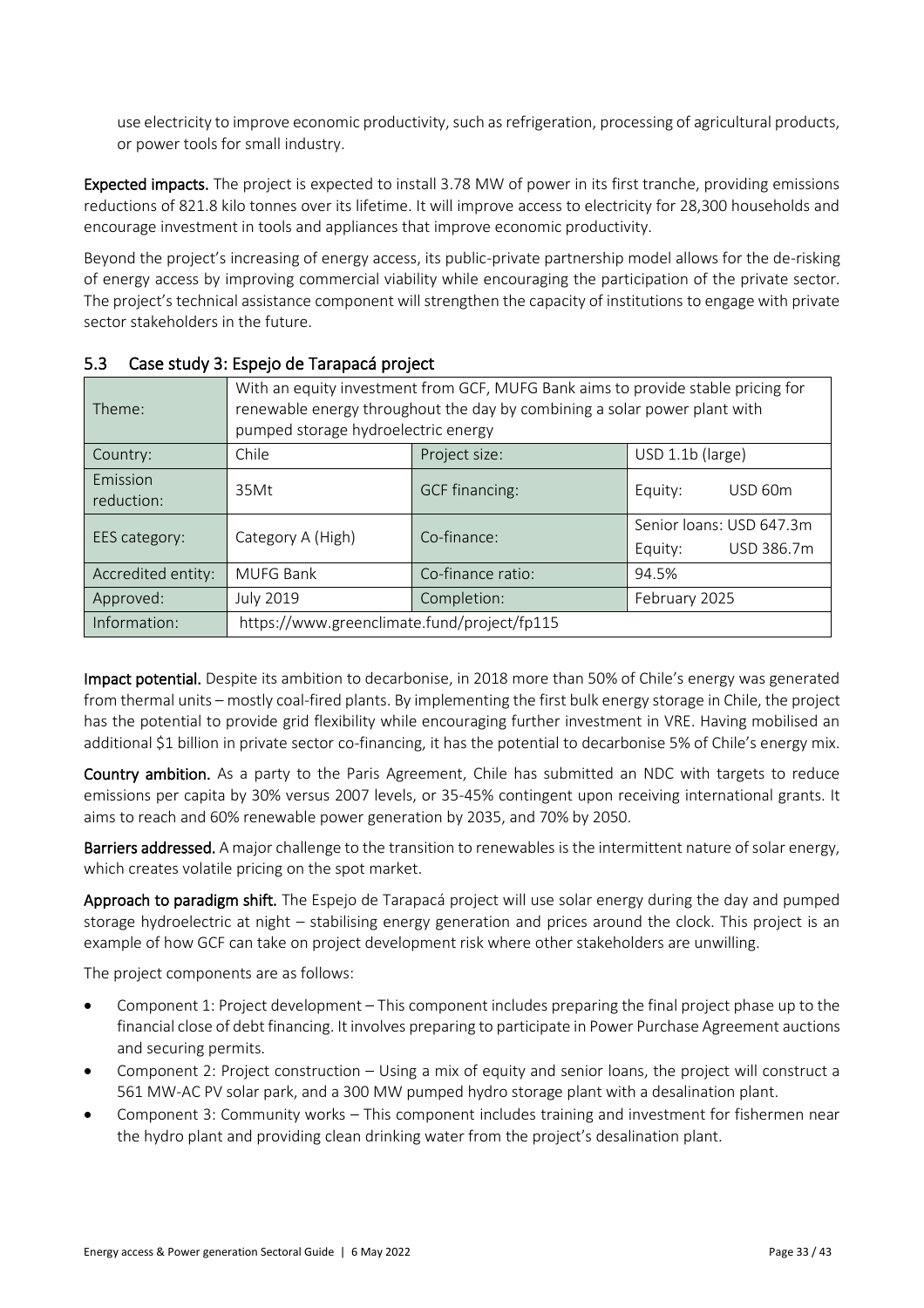Expected impacts. The project is expected to generate 1,500 GWh (net) of renewable energy per year, avoiding 35Mt of emissions over the projects 35-year evaluation period. It is expected to provide 17.6 million people with renewable energy. The project's combination of hydro and solar power can serve as a model for other renewable energy projects in Chile.

# <span id="page-35-0"></span>6 GCF INVESTMENT CRITERIA FOR IMPACTFUL ENERGY PROPOSALS

GCF investments are guided by six investment criteria. To receive funding, projects should meet each of these criteria. Project developers should refer to [GCF project preparation information](https://www.greenclimate.fund/projects/process) and further instructions from the GC[F programming manual.](https://www.greenclimate.fund/document/programming-manual)

In this section, specific guidance is given on how to develop quality GCF proposals that meet the investment criteria in the GCF energy result area.

## 6.1 Impact potential

Increasing the share of renewable energy has a highmitigation potential. Proposals must describe the envisaged project/programme impact for mitigation and elaborate on how the project/programme contributes to lowemission sustainable development pathway through shifting away from or avoiding lock-in of fossil-based energy. With reference to GCF's portfolio target of a 50:50 balance between mitigation and adaptation, it is highly recommended to also identify and report adaptation impacts from energy projects. The proposal must then also describe the envisaged climate change induced hazards and elaborate on how the project/programme contributes to increased climate-resilient sustainable development.

For quantifying the expected emissions reduction, as in Core indicator 1: GHG emissions reduced avoided or removed/sequestered, the AE is required to provide an ex-ante estimation based on transparent and established methods.

Adaptation impacts will need to be specified and backed by a documented, scientifically based climate change vulnerability in the project area. Thereto, the causal link between project-specific activities, technologies, and approaches and the intended reduction in vulnerability to climate change need be described.

In all paradigm shifting priority pathways presented in this guide, it can be relevant to specify how the built infrastructure is made more resilient to climate change, and to report adaptation impacts in the result area ARA3: Infrastructure and built environment. In such case, the proponent must present how climate change impacts the infrastructure and explain how the investment is made climate resilient through the project/programme. Assets can also be given a monetary value in order to report impacts in Core indicator 3: Value of physical asset made more resilient to the effects of climate change and/or more able to reduce GHG emissions.

For projects or programmes providing "access-to-energy" it is expected that proponents specify direct and indirect beneficiaries provided with increased resilience to climate change. Thus, to what extend the improved access results in ARA1: Increased resilience of most vulnerable people, communities, and regions as well as ARA2: Increased resilience of health, food and water security. It requires that the proposal can demonstrate how, and to what extent, accessing (more) energy from renewable sources can help address any element of climate vulnerability (reduced exposure, increased adaptive capacity), or how it helps to strengthen adaptive capacity. This should be project-specific, referring to the project technology and level of service (SHS, or minigrid, no of hours, peak power, etc.) as well as the end user needs and priorities. For a proposal that provide energy access with adaptation impacts, it will be more justified with grants.

In addition, Core indicators 5-8 are used for reporting on the proposed activities' contribution to the enabling environment, including but not limited to strengthening institutional and regulatory frameworks, technology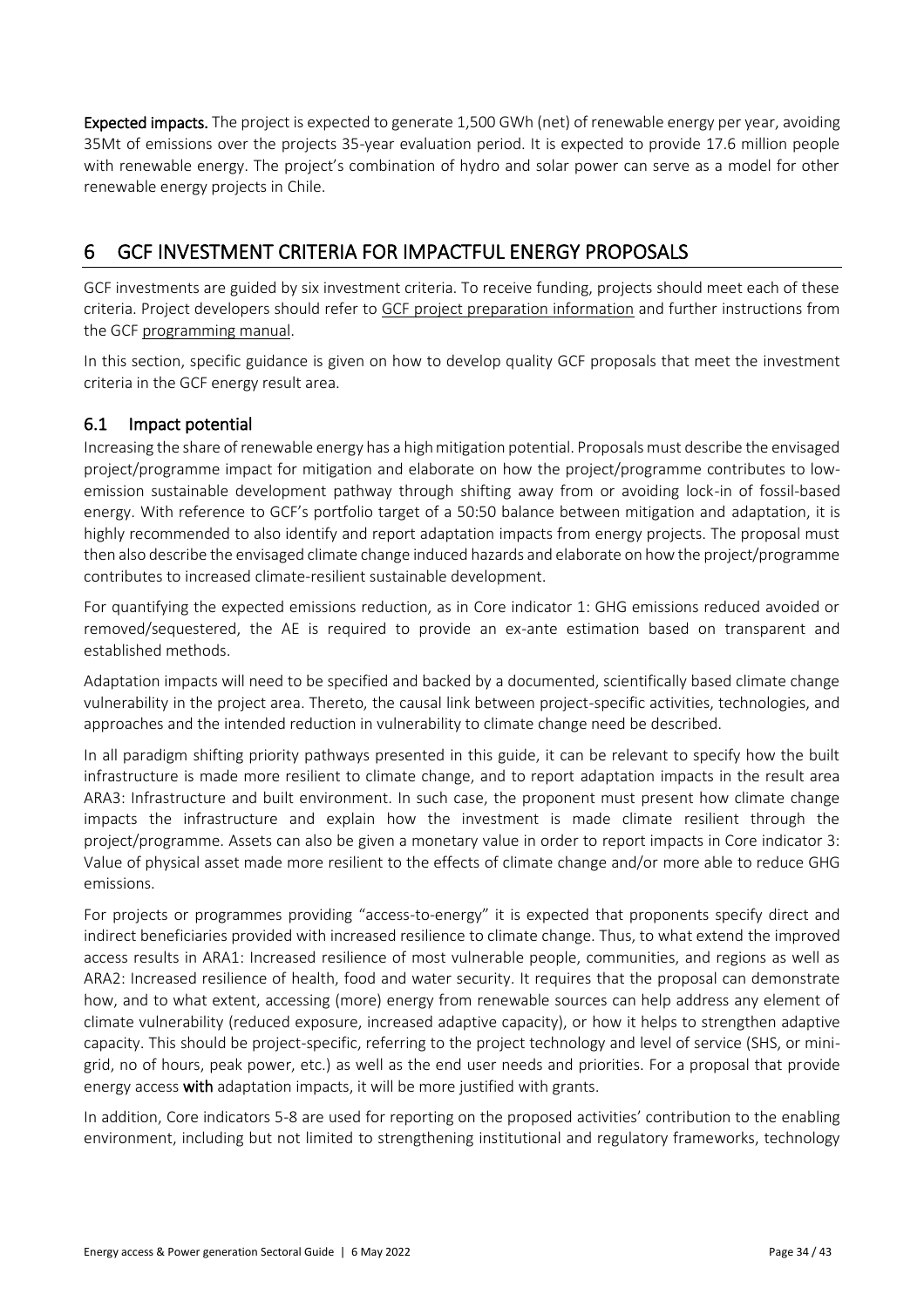deployment, market development, and knowledge generation (please refer to the integrated results management framework, IRMF<sup>34</sup>).

## 6.2 Paradigm shift potential

High impact GCF projects should result in a paradigm shift: transformational changes that deliver a medium or long-term sectoral change or 'tipping point' with impacts beyond a single project.

The guidance below is anchored in GCF sub-criteria for assessing paradigm shift (GCF B.09/05), including innovation, scalability, knowledge and learning, sustainability, market transformation, replicability.

Proposals are evaluated for their ability to crowd in low carbon energy investments and create a lasting impact on national / regional energy sector development. For example, a shift to non-fossil alternatives is more paradigm shifting than hybridisation efforts in existing thermal power plants. A shift from traditional biomass use to electric cooking or other modern renewable energy certainly involves a deep cultural transition. Strong female leadership with proactive and inclusive energy planning will be a paradigm shift in the male dominated energy industry.

Impactful projects are likely to address systemic barriers to investment including regulatory reform or development to enable future investment in low carbon energy generation, energy access, or energy infrastructure – this includes development of renewable energy legislation, target setting for renewables, and grid access. GCF looks for national, context-specific "tipping points" for systemic transformational change, including convincing theories of change for how the project will be replicated in the future or continue beyond the investment period without GCF participation.

#### 6.3 Sustainable development potential

Impactful projects deliver significant sustainable development co-benefits. In UNFCCC's NDC Synthesis summary 2021 (UNFCCC, 2021), targets within SDG 7, Affordable and clean energy, were complemented by targets in SDG 13 Climate action, SDG 8 Decent work and economic growth, SDG 11 Sustainable cities and communities, SDG 9 Industry, innovation and infrastructure, followed by SDG 1 No poverty, SDG 2 Zero hunger, SDG 3 Good health and well-being, and SDG 12 Responsible consumption and production (in order of frequency).

Projects reporting in GCF's energy result area should identify at least one positive co-benefit in at least two of the four coverage areas: economic, social, environmental, and gender empowerment. Where appropriate, proposals should reference the achievement of one or more of the United Nations Sustainable Development Goals.

The proposal should provide an associated co-benefit indicator, as well as baseline and target values for the cobenefits. For projects providing access to energy, GCF recommends that AEs provides an indicator for social, environmental, economic co-benefit related to the increased access. It is useful to describe contribution to load growth per economic sector besides the fund level outcome indicator *M6.2 Number of households and individuals (males and females) with improved access to low-emission energy sources.* It is suggested that, more than number of households, this co-benefit indicator should specify the project/programmes contribution to load growth per sector of economy with the underlying assumption that access to reliable and affordable electricity is contributing to the general development and climate resilience. As such GCF and AEs would contribute to the learning loop of informed demand forecasting in the energy area.

<sup>34</sup> GCF/B.29/14 Integrated results management framework (IRMF)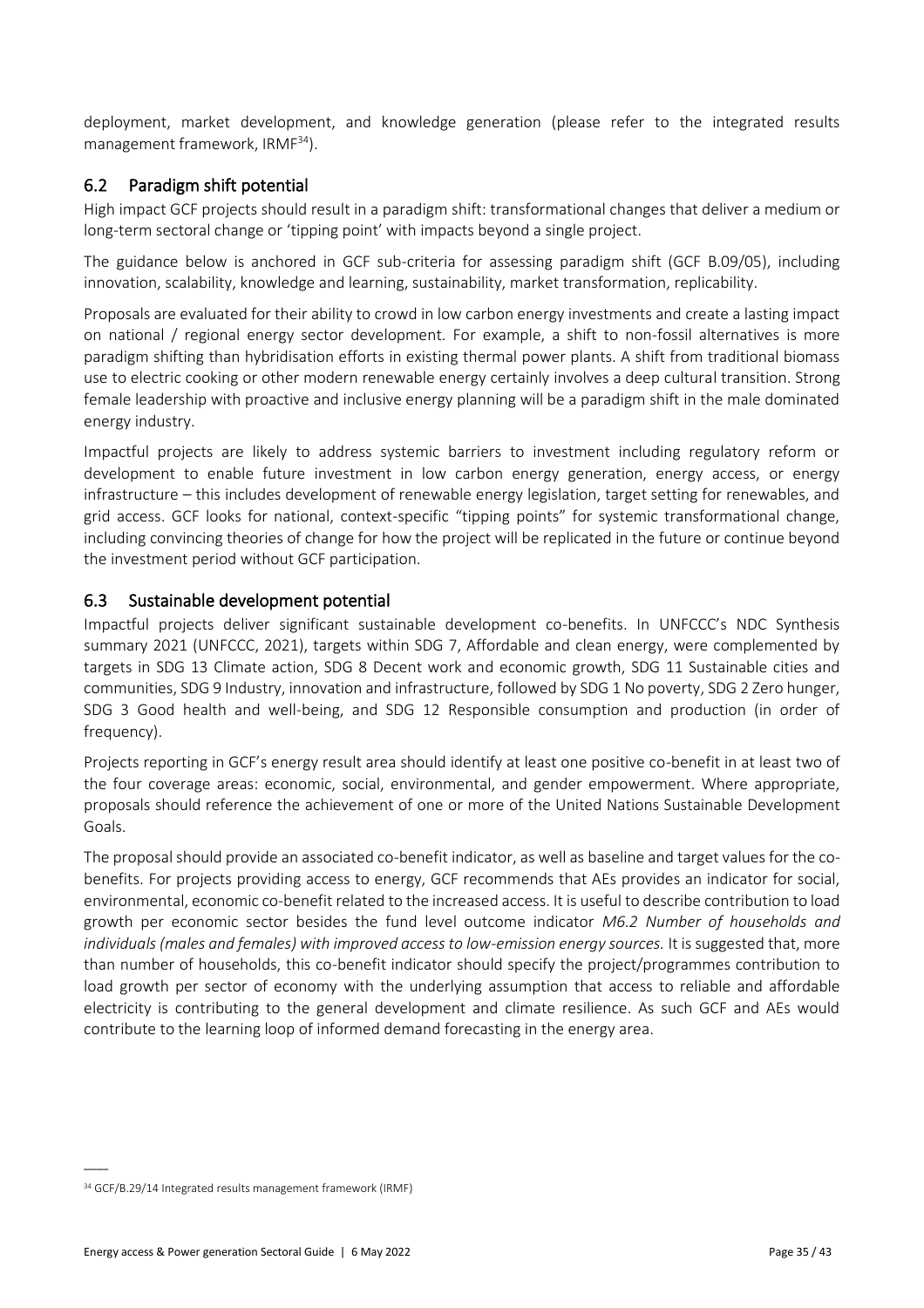## 6.4 Needs of the recipient

For impactful projects under the energy result area, attention must be given to identify and address the needs of the recipients. This involves working with recipients to understand their priorities and the barriers that they experience when shifting to low emission pathways.

For the energy result area, in many cases, needs of recipients for low carbon energy generation, and investments in transmission, distribution and storage can be identified through careful stakeholder interviews and market mapping. The challenge for energy access projects is that recipients are frequently marginalized and vulnerable, and in some cases difficult to access (for example the voice of poor women is sometimes difficult to hear), but essential if a project is to have the intended impacts.

Describe how the project/programme addresses the following needs: the economic and social development level of the country and the affected population; the absence of alternative sources of financing (e.g. the fiscal or balance-of-payment gap that prevents the government from addressing the needs of the country; and the lack of depth and history in the local capital market); and the need to strengthen institutions and implementation capacity. For adaptation projects, describe the vulnerability of the country and/or specific vulnerable groups, including gender aspects. Proposals should then outline how the proposed intervention will address the identified needs and barriers.

## 6.5 Country ownership

High impact projects should demonstrate a strong alignment with national plans, climate strategy, energy sector plans, policies and institutional frameworks. This includes alignment with the country's NDC, nationally appropriate mitigation actions (NAMAs) and national adaptation plans of action (NAPAs); and its GCF country programme. In addition, country ownership includes the engagement with relevant stakeholders at the time of proposal development, and during implementation. Relevant stakeholders include national authorities and beneficiaries. For energy projects, engagement with stakeholders that are affected, ensures that they agree to and are aligned with the project outcomes and approach. Countries' NDA or Focal point may need to proactively involve the Ministry of Finance and the Ministry of Energy as well as Energy Agencies to the extent that they exist. Broad engagement is particularly important for low-emission power generation and energy access projects, where vulnerable groups may be adversely affected, and to address issues such as food security, landgrabbing and related human rights. The role of the national designated authority; and engagement with civil society organizations and other relevant stakeholders, including Indigenous peoples, local communities, women, and other vulnerable groups. Projects that are locally accepted and supported have strong foundations to ensure that they deliver significant and lasting positive impacts. The capacity of AEs or executing entities (EEs) to execute the project should also be demonstrated.

## 6.6 Efficiency and effectiveness

Efficiency and effectiveness for energy projects is measured using quantitative indicators. A set of separate indicators are proposed for the efficiency and effectiveness of mitigation and adaptation projects.<sup>35</sup>

- Mitigation efficiency and effectiveness indicator: *cost per tonne of carbon dioxide equivalent*. Projects should give the cost per tonne of carbon dioxide equivalent of the GCF intervention.
- Mitigation efficiency and effectiveness indicator: *ratio of co-financing*. As appropriate, projects should indicate the ratio of co-financing mobilized relative to the GCF contribution to the total project.
- Mitigation and adaptation indicator: *expected rate of return*. As appropriate, projects should provide an estimate of the expected economic internal rate of return and/or financial internal rate of return, depending on the needs of the project.
- Mitigation and adaptation indicator: *application of best practices*. Projects should describe how the proposal applies and builds on the best practices in the sector.

<sup>35</sup> *Refer to B.22/05*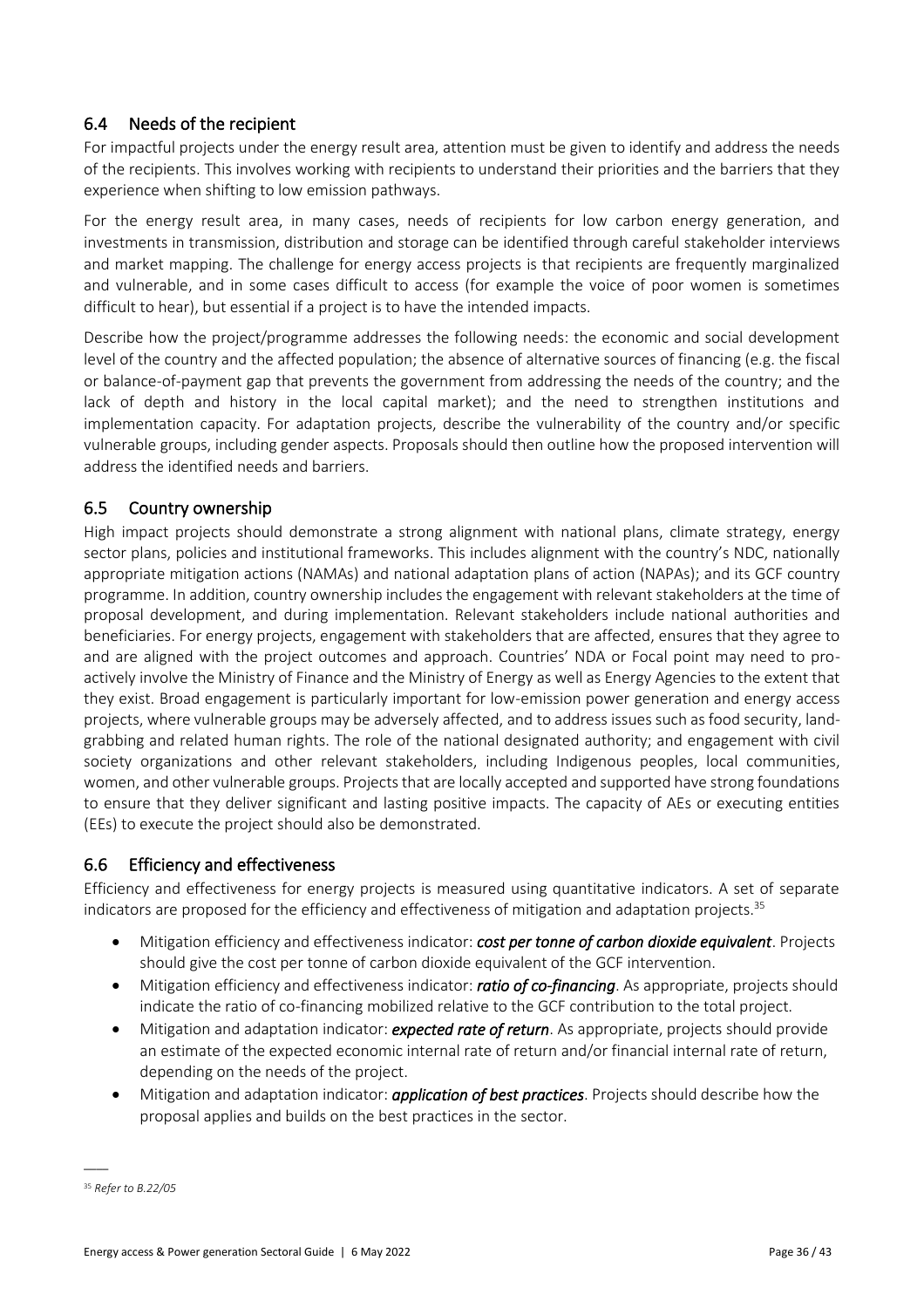These factors are assessed on a case-by-case basis. Project developers are encouraged to compare the efficiency and effectiveness of their projects against comparable projects in the GCF portfolio and those of other similar projects globally.

# <span id="page-38-0"></span>7 CONCLUSION

Three distinct transformational pathways can deliver significant and paradigm shifting impact for low emission energy access and power generation. They are electricity generation from renewable energy sources, efficient and reliable transmission, and distribution of electricity (including storage) to accommodate for high share of renewable energy-based power generation and rapid acceleration of universal access to modern renewable energy. These transformational pathways also lead to greater adaptation and resiliency impacts.

Alignment between long term strategic energy systems planning, national financial planning, and green budgeting that integrate climate and development goals are key factors. Public financing will not suffice for the projected investments needs for energy transition in developing countries to meet the goals of the Paris Agreement and crowding in private investment must be given high priority. Therefore, GCF interventions that make blending of finance from different sources work for developing countries are of paramount importance. Even though levelized cost of energy from most renewable technologies are now lower than new fossil fuelrenewable energy-based power generation, the financial risks are high because the initial investment costs need to be covered by many years of revenue that should be assured through commitment for shifting to renewable energy. Substantial investment in transmission, distribution, storage, and flexibility is also required.

Overall, the selection of the most appropriate financial mechanisms and structures for GCF and co-financers is highly dependent on many factors including country-specific factors (such as financial markets, legislation and regulatory environment, type, and status of market actors as well as market maturity). Moreover, technology and business models, and the financing mechanism itself (such as attractiveness to financiers, transaction costs, private sector leverage, cost effectiveness, and the sustainable development potential) will be guiding factors. Generally, for mature technologies – such as many of the grid-connected renewables – and where markets are more developed, high levels of private co-finance are likely, and more sophisticated de-risking instruments are appropriate for rapid scale up. Where technology is more nascent, markets are immature and beneficiaries more vulnerable, more public sources are likely, and GCF funding can be more concessional.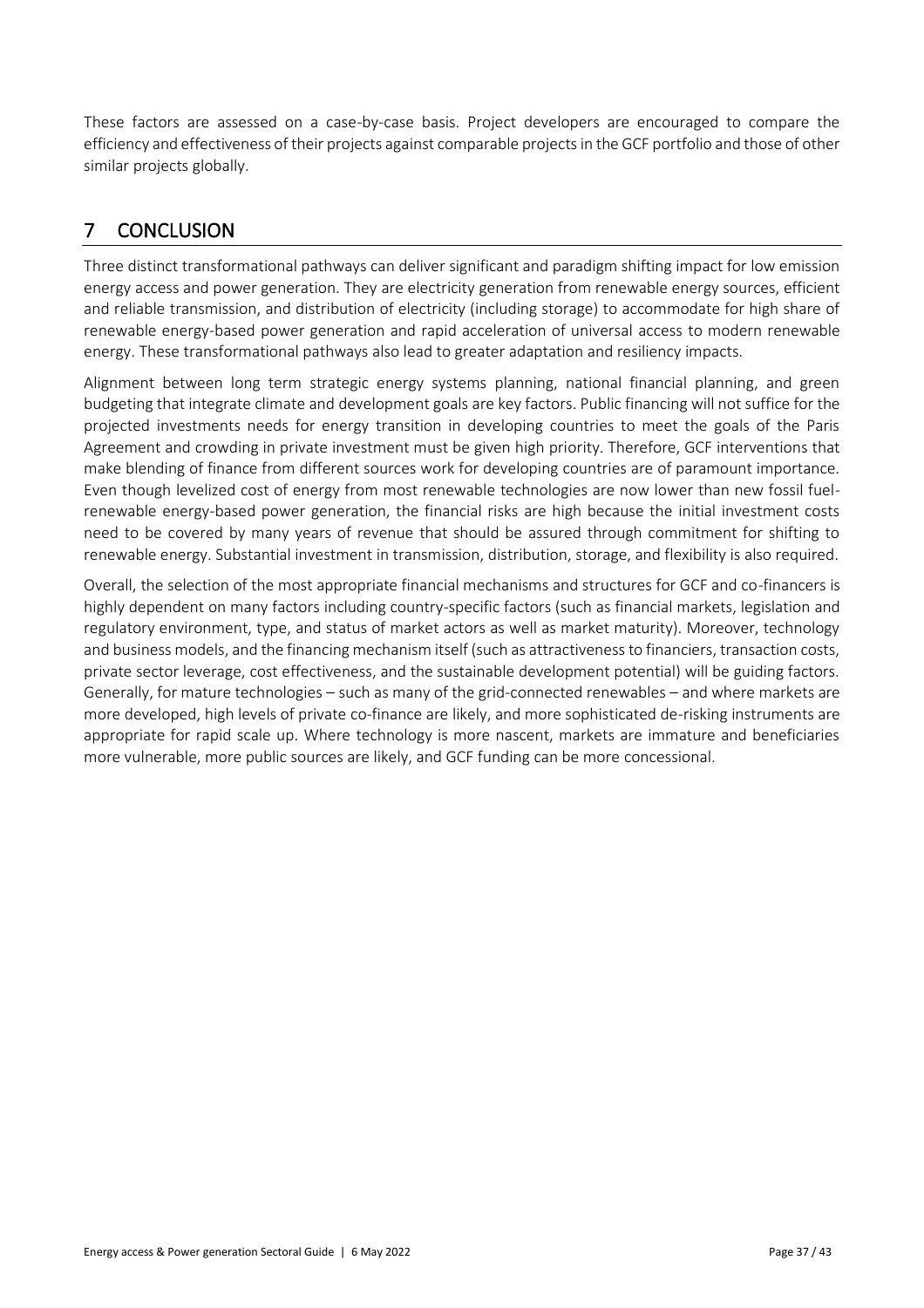## <span id="page-39-0"></span>**REFERENCES**

ADB, 2018. *Handbook on Battery Energy Storage System,* Metro Manila: Asian Development Bank.

- Blackledge, J., Coyle, E., McGuirk, R. & Kearney, D., 2012. *Analysis of Wind Velocity Signals for Estimating the Wave Power Density of Ireland's Coastal Resource.* Maynooth, IET Irish Signals and Systems Conference (ISSC 2012).
- Climate Watch, n.d. *Global Historical Emissions.* [Online] Available at: https://www.climatewatchdata.org/ghg-emissions?breakBy=sector&chartType=percentage
- CPI, 2017. *Global Landscape of Climate Finance,* s.l.: s.n.
- CPI, 2018. *Global Landscape of Renewable Energy Finance,* s.l.: s.n.
- EBRD, 2018. *Joint Report On Multilateral Development Banks' Climate Finance,* s.l.: s.n.
- EIA, 2015. *India aims to reduce high electricity transmission and distribution system losses.* [Online] Available at: https://www.eia.gov/todayinenergy/detail.php?id=23452
- ESMAP, 2019. *Mini Grids for Half a Billion People: Market Outlook and Handbook for Decision Makers,* s.l.: s.n.
- French Embassy in Tunisia, 2018. *Le secteur des énergies renouvelables en Tunisie.* [Online] Available at: https://www.tresor.economie.gouv.fr/Articles/11e2817f-27c4-430e-9126- 1fa256e729e0/files/aa18f0c7-4bde-4de4-8aef-4e54fb2c83a6 [Accessed 14 August 2019].
- GCF, 2015. *Analysis of the Expected Role and Impact of the Green Climate Fund,* s.l.: s.n.
- GCF, 2018. *Indonesia Geothermal Resource Risk Mitigation Project.* [Online] Available at: https://www.greenclimate.fund/project/fp083
- GCF, 2019 b. *GCF/B.22/Inf.12 Strategic Programming for the Green Climate Fund First Replenishment,* s.l.: Green Climate Fund.
- GCF, 2019. *Espejo de Tarapacá.* [Online] Available at: https://www.greenclimate.fund/project/fp115
- GCF, 2019. *Mali solar rural electrification project.* [Online] Available at: https://www.greenclimate.fund/project/fp102
- GCF, 2020. *GCF Handbook.* [Online] Available at: https://www.greenclimate.fund/sites/default/files/document/gcf-handbook.pdf
- Hoes, O., 2014. *Global potential hydropower locations dataset,* Delft: TU Delft.
- IEA, IRENA, UNSD, WBG, WHO, 2019. *2019 Tracking SDG7: The Energy Progress Report.* [Online] Available at: https://trackingsdg7.esmap.org/data/files/download-documents/2019-tracking\_sdg7-completerev030320.pdf
- IEA, IRENA, UNSD, World Bank, WHO, 2021. *Tracking SDG 7: The Energy Progress Report,* Washington DC: World Bank.
- IEA, 2017. *https://www.iea.org/topics/renewables/solar/.* [Online].
- IEA, 2018. *World Energy Outlook,* Paris: International Energy Agency.
- IEA, 2019a. *International Energy Outlook 2019.* [Online] Available at: https://www.eia.gov/outlooks/ieo/pdf/ieo2019.pdf
- IEA, 2019a. *World Energy Outlook.* Paris: International Energy Agency.
- IEA, 2019. *SDG7: Data and Projections,* s.l.: s.n.
- IEA, 2019. *Solar Heat Worldwide, Market Developments and Trends in 2018,* s.l.: s.n.
- IEA, 2020b. *SDG7: Data and Projections,* Paris: IEA.
- IEA, *2020. Energy Storage, Pari*s: IEA.
- IEA, n.d. *Energy Storage.* [Online] Available at: https://www.iea.org/fuels-and-technologies/energy-storage
- IEA, n.d. *Renewables.* [Online] Available at: https://www.iea.org/fuels-and-technologies/renewables
- IEA, energy statistics, energy balance [Online] Available at: https://www.iea.org/sankey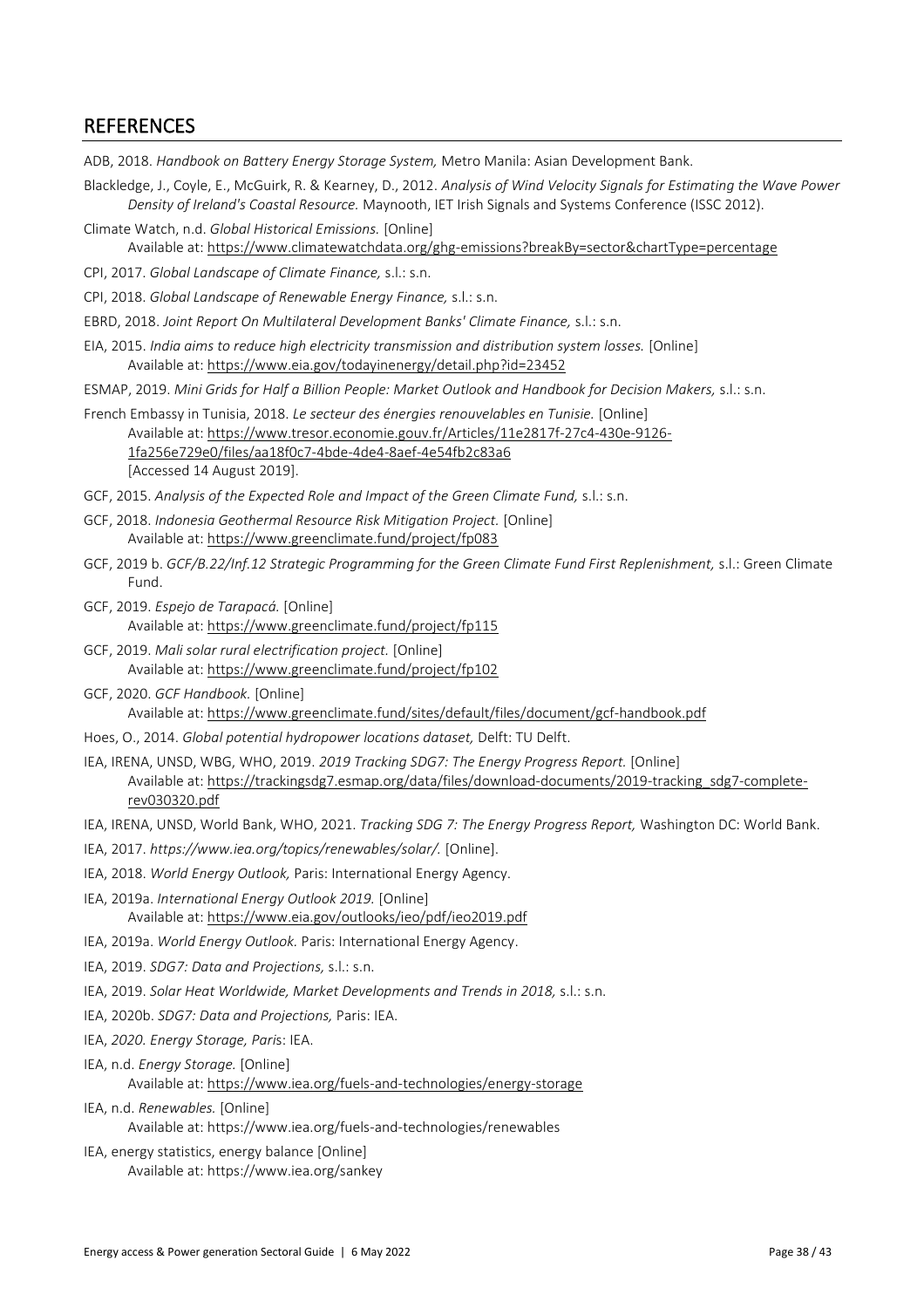IEA, 2021a. financing clean energy transitions in emerging and developing economies.

IEA, 2021b. Net Zero by 2050, Paris: IEA

- IPCC, 2012. *Renewable Energy Sources and Climate Change Mitigation Special Report of the Intergovernmental Panel on Climate Change (IPPC),* s.l.: s.n.
- IPCC, 2019: *Climate Change and Land: an IPCC special report on climate change, desertification, land degradation, sustainable land management, food security, and greenhouse gas fluxes in terrestrial ecosystems* [P.R. Shukla, J. Skea, E. Calvo Buendia, V. Masson-Delmotte, H.-O. Pörtner, D. C. Roberts, P. Zhai, R. Slade, S. Connors, R. van Diemen, M. Ferrat, E. Haughey, S. Luz, S. Neogi, M. Pathak, J. Petzold, J. Portugal Pereira, P. Vyas, E. Huntley, K. Kissick, M. Belkacemi, J. Malley, (eds.)]. In press..
- IRENA, IEA and REN21, 2018. *Renewable Energy Policies in a Time of Transition,* s.l.: IRENA, OECD/IEA and REN21.
- IRENA, 2015. *Renewables and Energy Storage: a technology roadmap for REmap 2030,* Adu Dhabi: IRENA.
- IRENA, 2016. *Risk Mitigation and Structured Finance,* s.l.: s.n.
- IRENA, 2016. *The Power to Change: Solar and Wind Cost Reduction Potential to 2025,* s.l.: s.n.
- IRENA, 2018. *Off-grid renewable energy solutions: Global and regional status and trends,* Abu Dhabi: IRENA.
- IRENA, 2019. *Renewable power generation costs in 2018,* Abu Dhabi: IRENA.
- IRENA, 2020a. *Global Renewables Outlook: Energy Transformation 2050,* Abu Dhabi: IRENA.
- IRENA, 2020b. *Global Landscape of Renewable Energy Finance 2020,* Abu Dhabi: IRENA.
- IRENA, 2020c. *Innovation Outlook: Thermal Energy Storage,* Abu Dhabi: IRENA.
- IRENA, 2020. *Global Renewables Outlook: Energy Transformation 2050,* Abu Dhabi: IRENA.

IRENA, 2021. *World Energy Transitions Outlook: 1.5°C Pathway,* Abu Dhabi: International Renewable Energy Agency.

- Müller, S., Brown, A. & Ölz, S., 2011. *Renewable Energy: Policy Considerations for Deploying Renewables,* Paris: OECD/IEA.
- Obst, M. & Quevedo, F., 2017. *Global tide variables,* Gothenburg: ECDS.

Our World in Data, n.d. *Greenhouse gas emissions by sector.* [Online] Available at: https://ourworldindata.org/grapher/greenhouse-gas-emissions-by-sector

- Our World in Data, n.d. *Investment in renewable energy, by technology.* [Online] Available at: https://ourworldindata.org/grapher/investment-in-renewable-energy-by-technology
- Rockefeller Foundation & Shell Foundation, 2021. *Unlocking Climate Finance to Accelerate Energy Access in Africa,* s.l.: s.n.
- Rogelj, J. et al., 2018. Mitigation Pathways Compatible with 1.5°C in the Context of Sustainable Development.. s.l.:IPCC.
- Sadovskaia, K., Bogdanov, D., Honkapuro, S. & Breyer, C., 2019. Power transmission and distribution losses A model based on available empirical data and future trends for all countries globally. *International Journal of Electrical Power & Energy Systems,* Volume 107, pp. 98-109.
- SDG Knowledge Platform, 2019. *Sustainable Development Goal 7.* [Online] Available at: https://sustainabledevelopment.un.org/sdg7
- SEforALL, n.d. *Green Mini-Grid Help Desk.* [Online] Available at: https://greenminigrid.se4all-africa.org/how-it-works/help-desk-developers-and-operators/financing [Accessed 14 August 2019].
- Shell, 2017. *Global Energy Resources Database,* The Hague: Royal Dutch Shell plc.
- UN, 2019. Accelerating SDG 7 Achievement: SDG 7 Policy Briefs in support of the High-Level Political Forum 2019, s.l.: United Nations.
- UNDP and ETH Zurich, 2018. *Derisking Renewable Energy Investment: Off-Grid Electrification,* New York, NY: United Nations Development Programme.
- UNFCCC, 2021: *Nationally determined contributions under the Paris Agreement, Synthesis report by the secretariat (United Nations FCCC/PA/CMA/2021/8/Rev.1).* Rev.1 is including updates after COP26. UNFCCC
- US Department of Energy, 2015. *Quadrennial Technology Review, An assessment of Energy Technologies and Research opportunities, 'Enabling Modernization of the Electric Power System',* s.l.: US DOE.
- Vigolo, V., Sallaku, R. & Testa, F., 2018. Drivers and barriers to clean cooking: a systematic literature review from a consumer behavior perspective. *Sustainability.*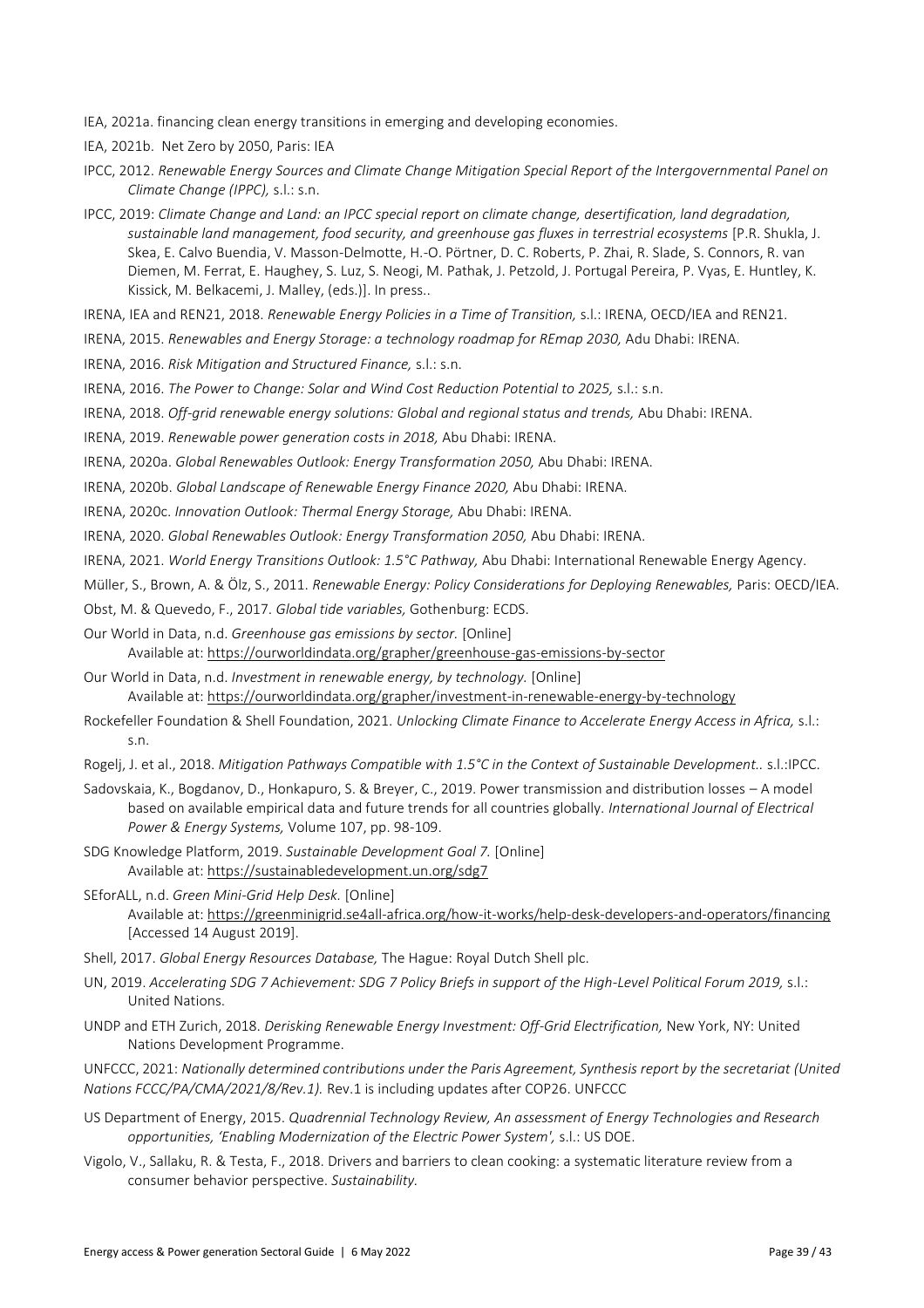- Waissbein, O., Glemarec, Y., Bayraktar, H. & Schmidt, T. S., 2013. *Derisking Renewable Energy Investment. A Framework to Support Policymakers in Selecting Public Instruments to Promote Renewable Energy Investment in Developing Countries,* New York, NY: United Nations Development Programme.
- WB, 2019. *Electricity Access in Sub-Saharan Africa, Uptake, Reliability, and Complementary Factors for Economic Impact,*  s.l.: s.n.

WEC, 2019. *World Energy Issues Monitor,* London: World Energy Council.

World Bank, 2018. *Electric power transmission and distribution losses.* [Online] Available at: https://data.worldbank.org/indicator/EG.ELC.LOSS.ZS